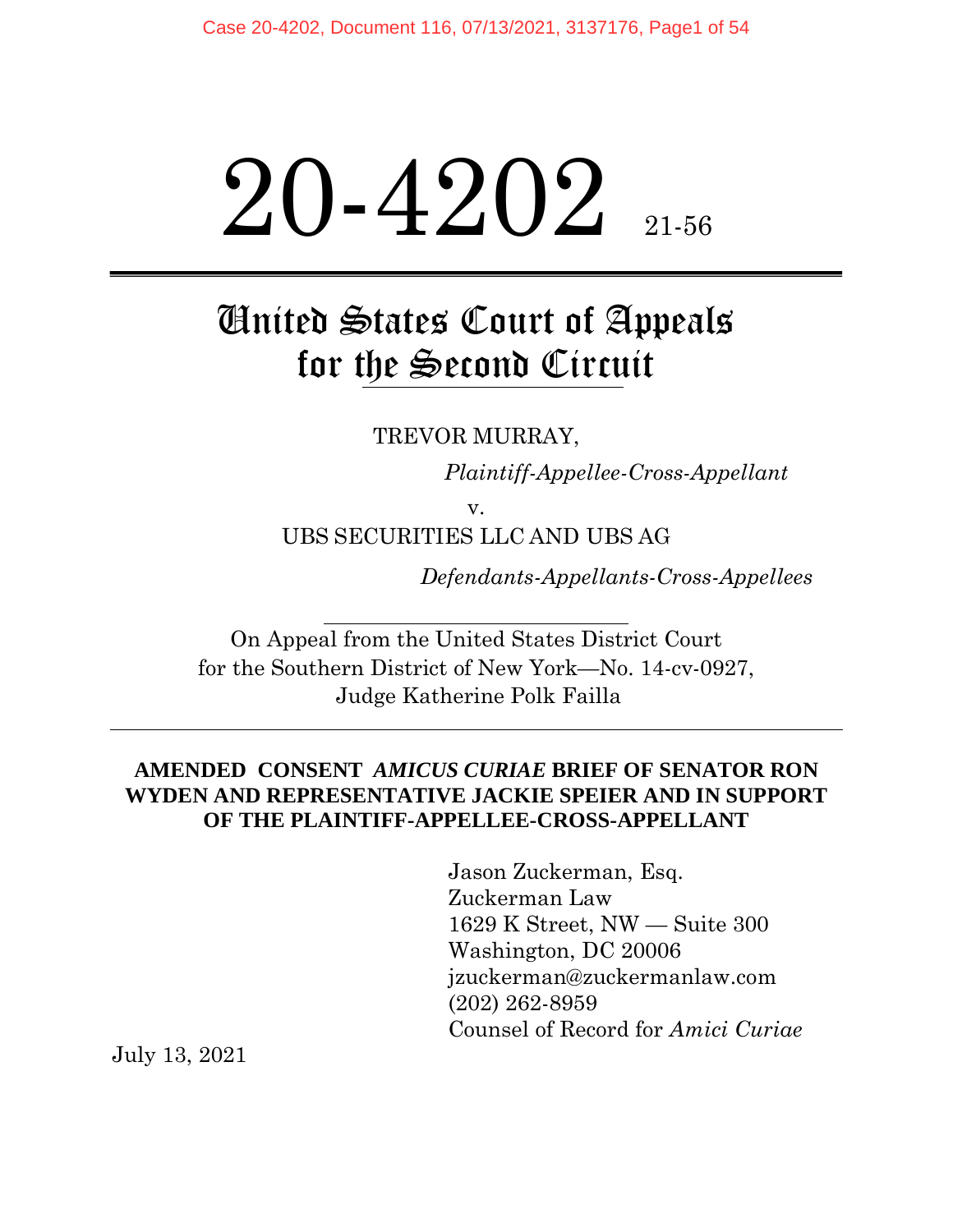## **TABLE OF CONTENTS**

|                | IDENTITY AND INTERESTS OF THE AMICI CURIAE  1                                                                                                                                                            |  |  |
|----------------|----------------------------------------------------------------------------------------------------------------------------------------------------------------------------------------------------------|--|--|
|                |                                                                                                                                                                                                          |  |  |
|                |                                                                                                                                                                                                          |  |  |
|                |                                                                                                                                                                                                          |  |  |
|                | I. CONGRESS CAREFULLY DESIGNED SOX'S BURDENS OF<br>PROOF TO MAKE IT "MUCH EASIER" FOR WHISTLEBLOWER                                                                                                      |  |  |
| A.             | BURDENS OF PROOF ARE IMPORTANT IN ALMOST EVERY CASE,                                                                                                                                                     |  |  |
| <b>B.</b>      | THE DIFFERENT BURDENS OF PROOF FOR EMPLOYEE-<br>COMPLAINANTS AND EMPLOYER/RESPONDENTS ARE<br>PARTICULARLY IMPORTANT IN SOX CASES  7                                                                      |  |  |
| C.             | CONGRESS DESIGNATED DIFFERENT BURDENS OF PROOF FOR<br>EMPLOYEE-COMPLAINANTS AND EMPLOYER-RESPONDENTS IN<br>SOX CASES IN ORDER TO ADVANCE IMPORTANT<br>CONGRESSIONAL POLICIES OF PREVENTING AND PUNISHING |  |  |
| D.             | IN DESIGNING SOX, CONGRESS MADE A DELIBERATE CHOICE TO<br><b>ESCHEW THE MT. HEALTHY AND MCDONNELL-DOUGLAS</b>                                                                                            |  |  |
| $E_{\cdot}$    | BURDEN-SHIFTING IN SOX CASES IS SIGNIFICANTLY DIFFERENT<br>THAN THE BURDEN-SHIFTING FRAMEWORKS USED IN MT.<br>HEALTHY AND MCDONNELL-DOUGLAS CASES14                                                      |  |  |
| $\mathbf{F}$ . | NUMEROUS COURTS OF APPEALS AGREE WITH THE FOURTH AND<br>THIRD CIRCUITS THAT, UNDER SOX, AN EMPLOYEE'S BURDEN IS<br>"MUCH EASIER" THAN AN EMPLOYER'S AS WELL AS BEING                                     |  |  |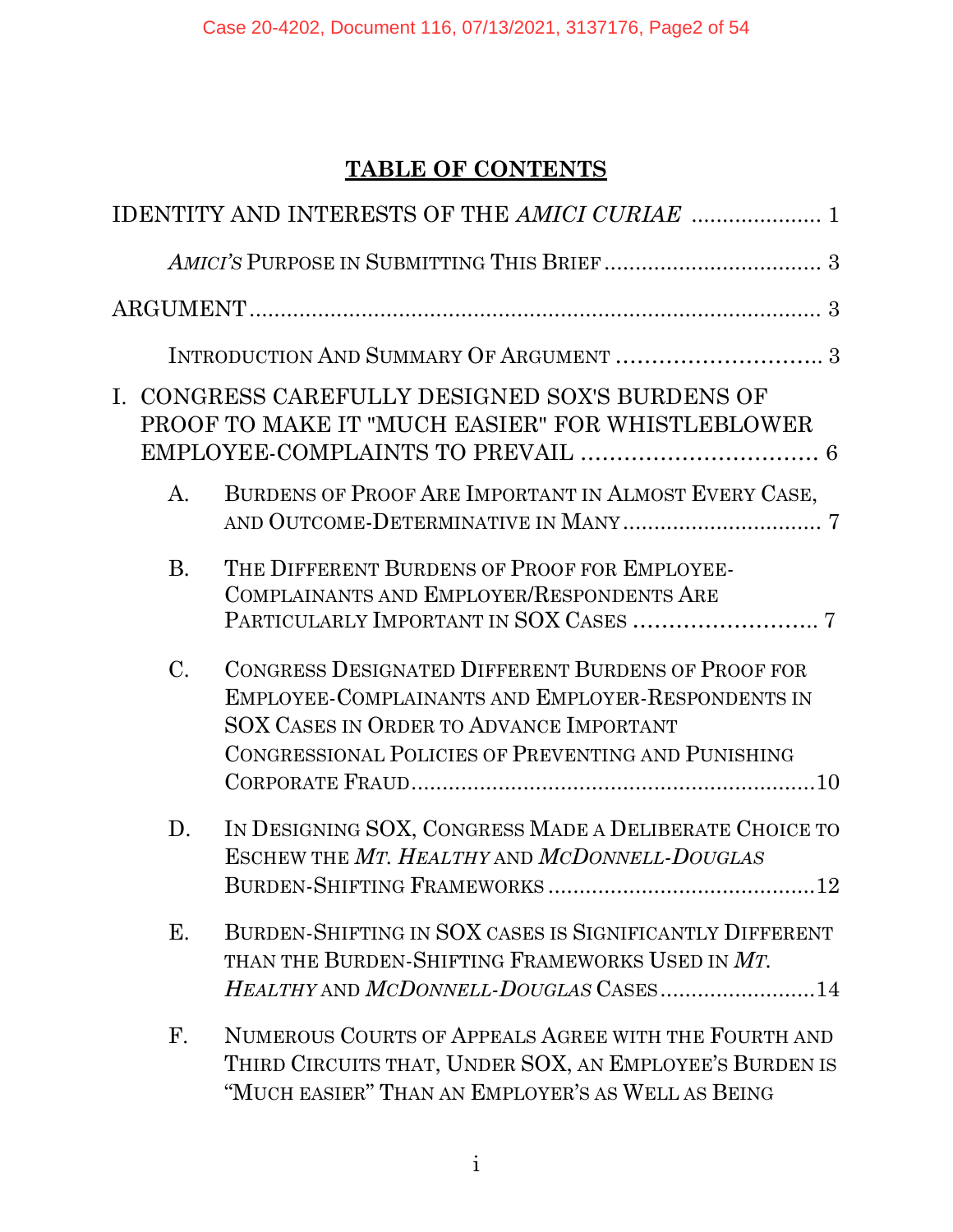|     |             |    | "MUCH EASIER" THAN A PLAINTIFF'S BURDEN UNDER THE $Mr$ .<br>HEALTHY AND MCDONNELL-DOUGLAS FRAMEWORKS16                                                                                                                                                                                                            |
|-----|-------------|----|-------------------------------------------------------------------------------------------------------------------------------------------------------------------------------------------------------------------------------------------------------------------------------------------------------------------|
|     |             | 1. | SOX, an Employee/Complainant Faces<br>Under<br>a<br>Comparatively Minimal—"much easier"—Burden of                                                                                                                                                                                                                 |
|     |             | 2. | Under SOX, an Employer-/Respondent Must Satisfy a<br>Comparatively Higher-Much "tough[er]"-Burden of                                                                                                                                                                                                              |
|     | G.          |    | THE SUPREME COURT AND NUMEROUS CIRCUITS HAVE<br>REJECTED ARGUMENTS IDENTICAL TO ONES UBS ADVANCES                                                                                                                                                                                                                 |
| II. |             |    | THE "STRUCTURE AND INTERNAL LOGIC" OF THE SOX<br>ACT, THE WPA, THE AIR-21 ACT, AND ALL RELATED AIR-21<br>STATUTES FURTHER MANIFEST CONGRESS' INTENT BY<br><b>INCREASING AN EMPLOYER'S BURDEN OF PROOF AND</b><br>SHIFTING THE CONTEXT FOR THE INTRODUCTION OF AN<br>EMPLOYER'S EVIDENCE ON INTENT TO PROOF OF ITS |
|     | $A_{\cdot}$ |    | SOX'S "STRUCTURE AND INTERNAL LOGIC" REFLECT<br>ITS PRO-WHISTLEBLOWER/EMPLOYEE STANCE24                                                                                                                                                                                                                           |
|     | <b>B.</b>   |    | THE RUSSELLO-LOUGHRIN CANON IS DISPOSITIVE                                                                                                                                                                                                                                                                        |
|     |             |    | III. INTERPRETING SOX AS IMPOSING A STRINGENT<br>CAUSATION STANDARD ON EMPLOYEE-WHISTLEBLOWERS<br>WOULD UNDERMINE SOX'S EFFECTIVENESS, WEAKEN<br>CORPORATE COMPLIANCE PROGRAMS, EXPOSE<br>INVESTORS TO MORE RISKS, ENDANGER THE ECONOMY,<br>AND FRUSTRATE CONGRESS' PURPOSES32                                    |
|     |             |    |                                                                                                                                                                                                                                                                                                                   |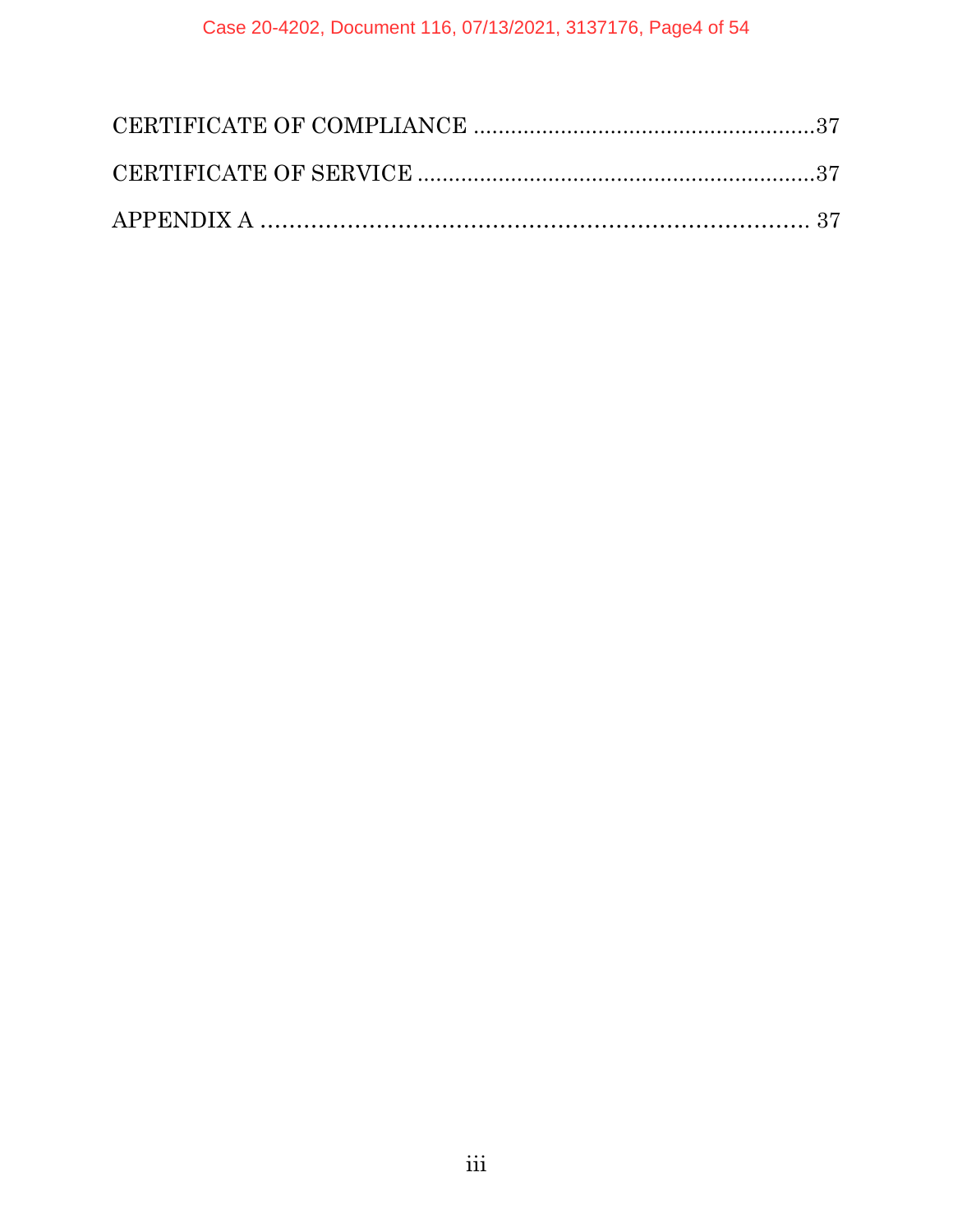## **TABLE OF AUTHORITIES**

## **CASES**

| <i>Araujo v. N.J. Transit Rail Operations, Inc., 708 F.3d 152 (3rd Cir.2013)</i> |
|----------------------------------------------------------------------------------|
|                                                                                  |
| <i>Bechtel Constr. Co. v. Sec'y of Labor,</i> 50 F.3d 926 (11th Cir.1995)11      |
| Bechtel v. Admin. Rev. Bd., U.S. Dept. of Labor, 710 F.3d 443 (2d)               |
| <i>Bridgeport Music, Inc. v. Still N The Water Pub., 327 F.3d 472 (6th)</i>      |
|                                                                                  |
|                                                                                  |
|                                                                                  |
|                                                                                  |
| Dept. of Homeland Sec. v. MacLean, 574 U.S. 383 (2015)26, 27                     |
|                                                                                  |
| Dick v. Tango Transport, ARB No. 14-054, 2016 WL 4942415                         |
| Digital Realty Tr., Inc. v. Somers, 138 S. Ct. 767 (2018) 10, 21                 |
|                                                                                  |
| FDA v. Brown & Williamson Tobacco Corp., 529 U.S. 120 (2000)22                   |
|                                                                                  |
| Free Enterprise Fund v. Public Co. Accounting Oversight Bd., 561 U.S.            |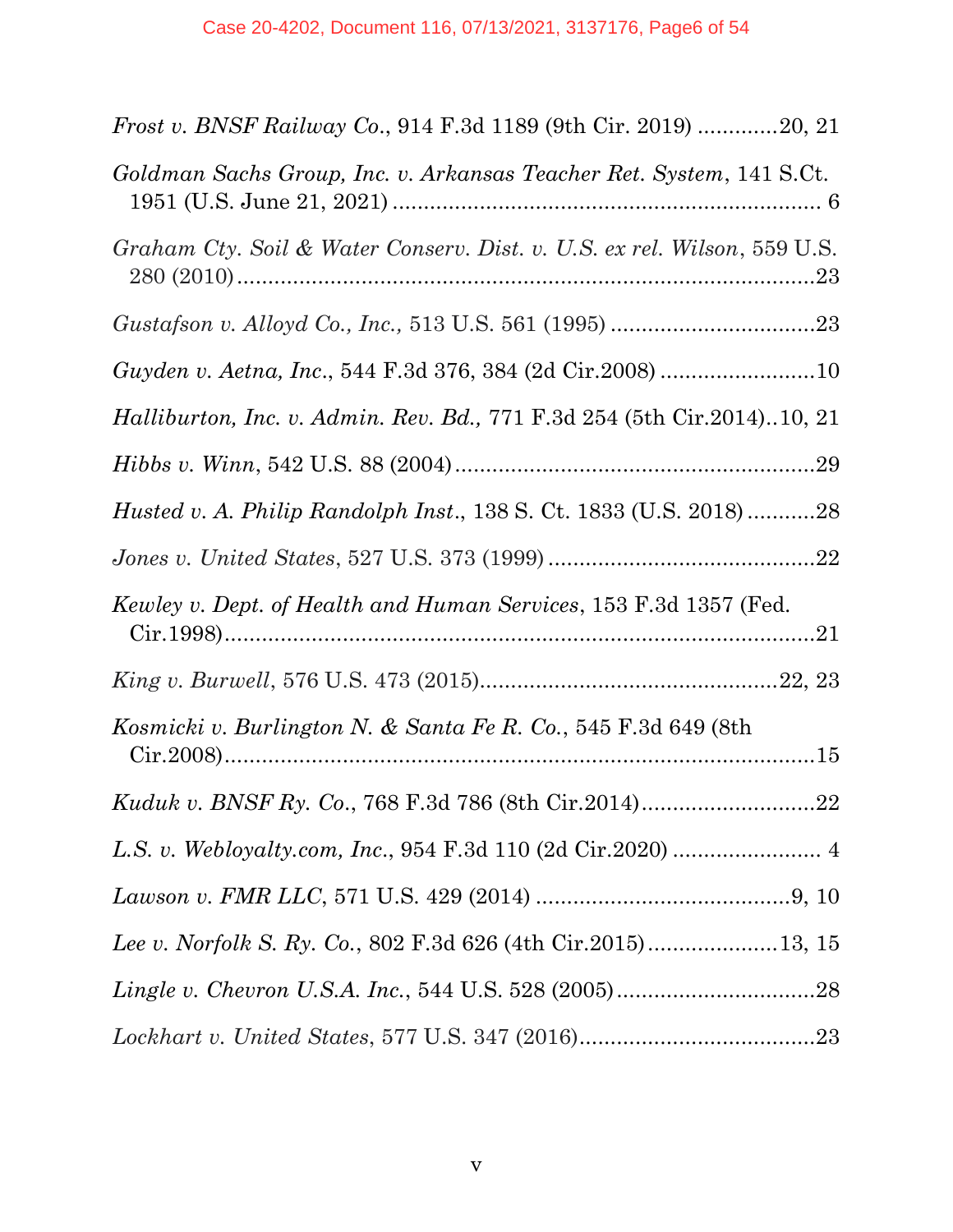| Lockheed Martin Corp. v. Admin. Rev. Bd., U.S. Dept. of Labor, 717               |
|----------------------------------------------------------------------------------|
|                                                                                  |
| <i>Mackowiak v. Univ. Nucl. Sys., Inc., 735 F.2d 1159 (9th Cir.1984). 10, 11</i> |
|                                                                                  |
| <i>Marano v. Dept. of Justice, 2 F.3d 1137 (Fed. Cir.1993) 17</i>                |
| Marx v. Gen. Revenue Corp., 568 U.S. 371 (2013) 29, 31                           |
|                                                                                  |
|                                                                                  |
| <i>Nestle USA, Inc. v. Doe, 141 S. Ct. 1931 (U.S. June 17, 2021)28</i>           |
|                                                                                  |
|                                                                                  |
| <i>Rhinehimer v. U.S. Bancorp Investments, Inc., 787 F.3d 797 (6th)</i>          |
|                                                                                  |
|                                                                                  |
|                                                                                  |
| Sirois v. Long Island R.R. Co., 797 Fed. Appx. 56 (2d Cir.2020) 16               |
|                                                                                  |
| Stone & Webster Eng'g Corp. v. Herman, 115 F.3d 1568 (11th Cir.1997)             |
| Tarrant Reg'l Water Dist. v. Herrmann, 569 U.S., 629 (2013)27                    |
|                                                                                  |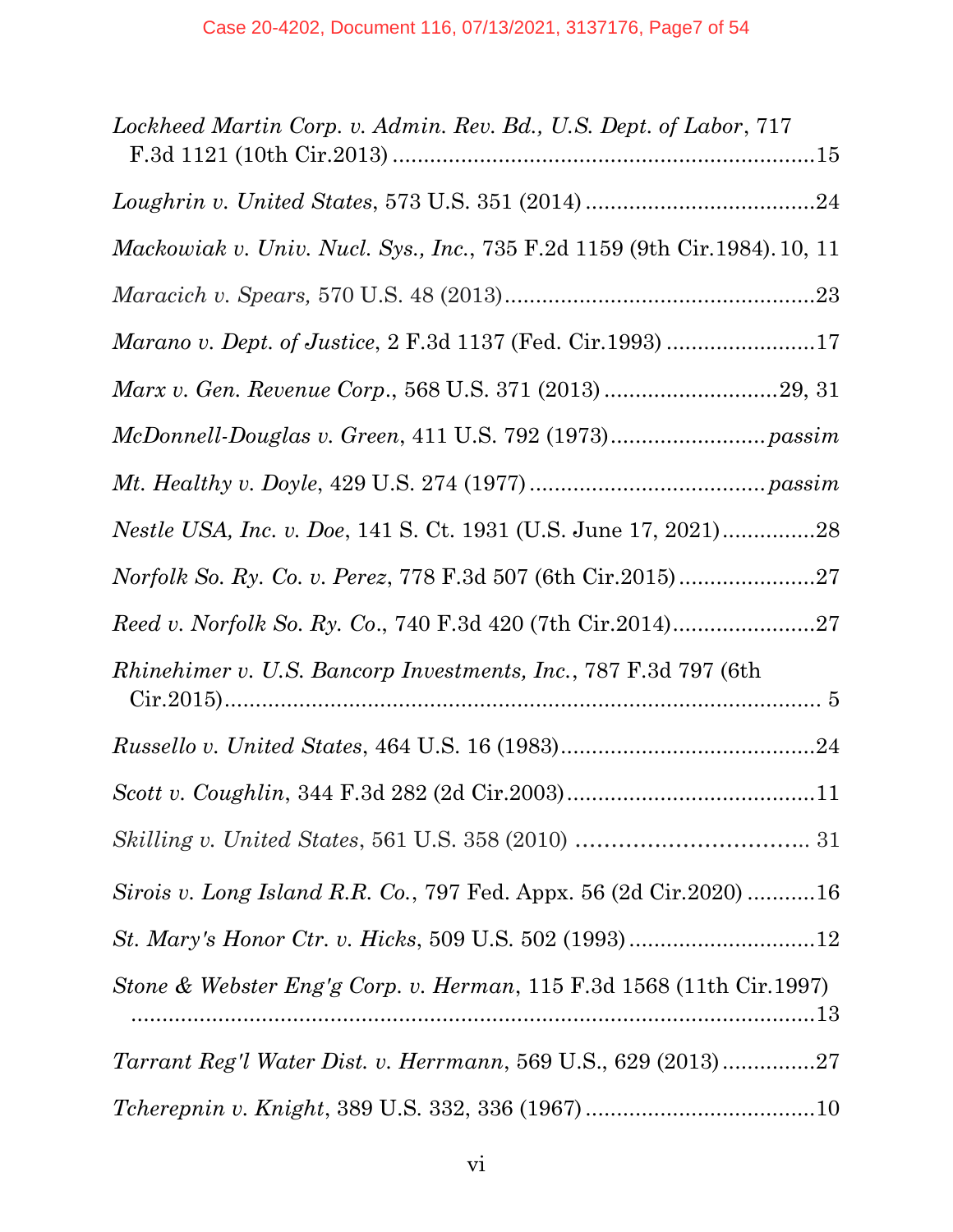| <i>Tompkins v. Metro-N. Commuter R.R. Co.</i> , 983 F.3d 74 (2d Cir.2020) 3 |
|-----------------------------------------------------------------------------|
| U.S. Trust Co. of New York v. New Jersey, 431 U.S. 1 (1977)28               |
|                                                                             |
|                                                                             |
| Vega v. Hempstead Union Free School Dist., 801 F.3d 72 (2d Cir.2015)12      |
| Williamson v. Lee Optical of Oklahoma Inc., 348 U.S. 483 (1955)28           |
| Woodman v. WWOR-TV, Inc., 411 F.3d 69 (2d Cir.2005)15                       |
|                                                                             |
|                                                                             |

#### **STATUTES**

| <b>OTHER AUTHORITIES</b>                                                 |
|--------------------------------------------------------------------------|
| Whistleblower Protection Act of 1989 ("WPA"), 5 U.S.C. §2302(b)(8)-(9) 2 |
| Wendell H. Ford Aviation Investment and Reform Act for the 21st          |
|                                                                          |
|                                                                          |

149 Cong. Rec. S1725–01, S1725, 2003 WL 193278 (Jan. 29, 2003)......10 Remarks of Senator Barbara Boxer, Banking Comm. Legis. History, Vol. III, at 1526 ....................................................................................33 Remarks of Senator Patrick Leahy, Banking Comm. Legis. History, Vol. III, at 1231-33, 1273.............................................................................33 S. Rep. No. 107-146 at 5 (2002) ..............................................................32 Senate Banking Committee Legis. History, Vol. III, at 1294 ..........32, 33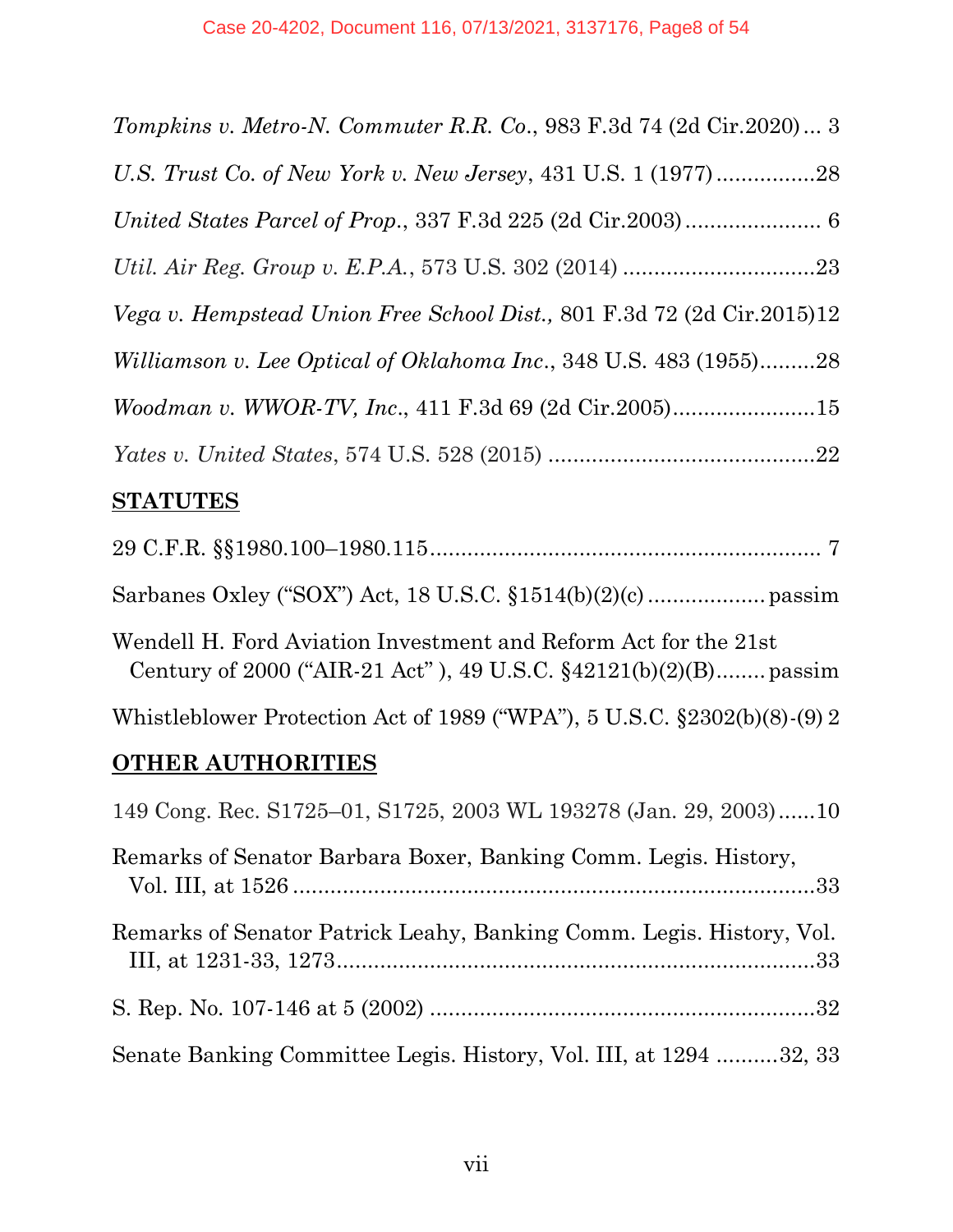#### **IDENTITY AND INTERESTS OF THE** *AMICI CURIAE* **<sup>1</sup>**

**Senator Ron Wyden** (D-OR) is a duly elected member of the United States Senate.

Senator Wyden is Vice-Chair of the bi-partisan U.S. Senate Whistleblower Protection Caucus. He was the original sponsor of legislation in the House of Representatives that ultimately became the Energy Reorganization Act whistleblower amendments for protection of nuclear workers, 42 U.S.C. §5851—the precedential private-sector whistleblower protection statute. H.R. 3941, as introduced in 1991 and ultimately enacted, incorporated the two-part test at issue in this proceeding. Senator Wyden also co-sponsored the resolution for National Whistleblower Appreciation Day and the COVID-19 Whistleblower Protection Act. Senator Wyden's office coordinates the Senate Whistleblower Caucus.

<sup>&</sup>lt;sup>1</sup> Pursuant Fed.R.App.P.  $29(a)(4)(E)$ , undersigned counsel states: (i) no party's counsel has authored this *amicus curiae* brief in whole or in part; (ii) no party or a party's counsel has contributed money that was intended to fund the preparation or submission of this brief; and (iii) no person—other than the *amici* or their counsel—has contributed money that was intended to fund the preparation or submission of this brief.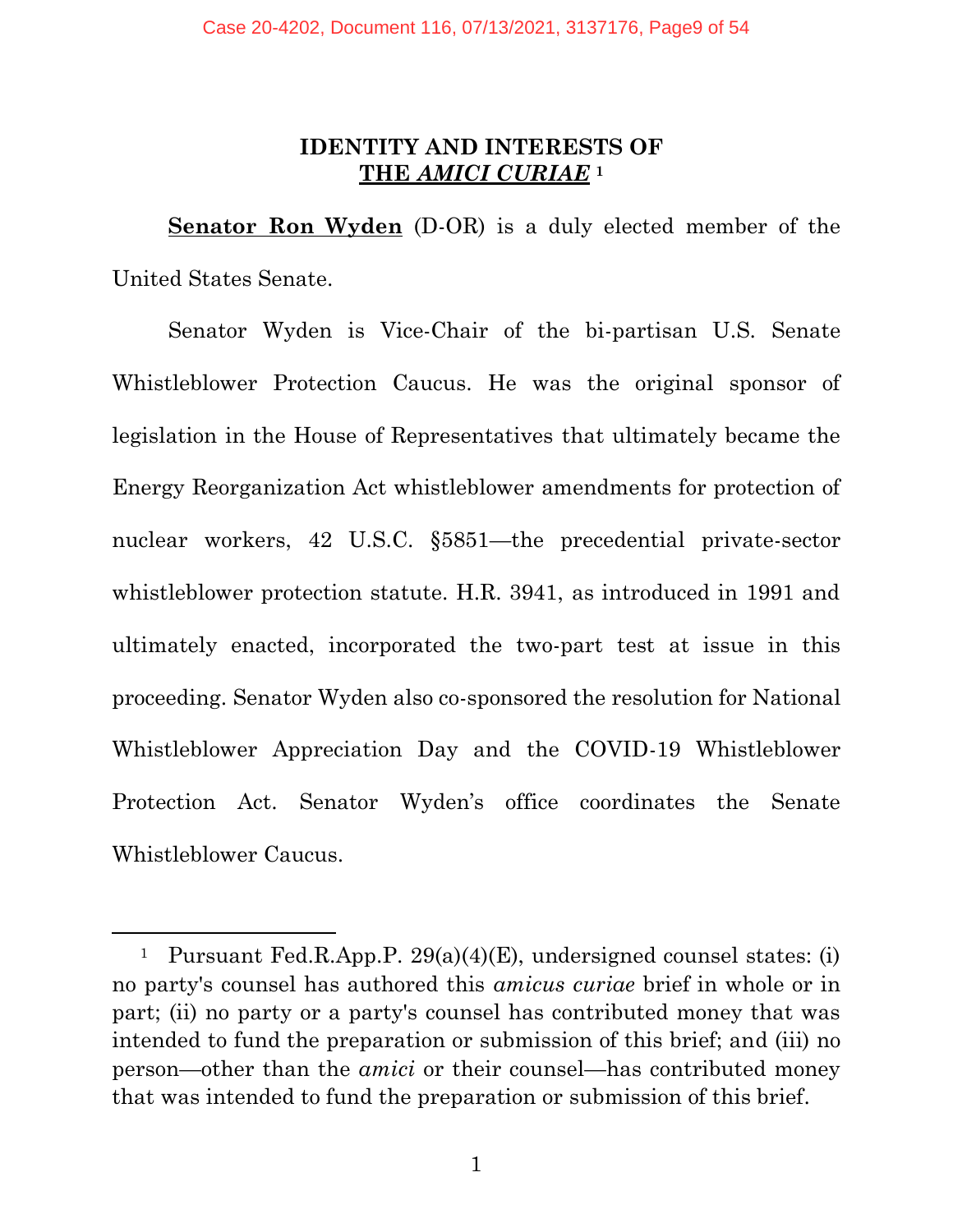**Representative Jackie Speier** (D-CA) is a duly elected member of the United States House of Representatives .

Representative Speier is currently Co-Chair of the U.S. House of Representatives Whistleblower Protection Caucus. Representative Speier is the Chair of the House Armed Services Subcommittee on Military Personnel and serves on the following committees: the House Armed Services Committee; the House Permanent Select Committee on Intelligence; and the House Committee on Oversight and Reform. She is also Co-Chair of the Democratic Women's Caucus, the Congressional Armenian Caucus, the Bipartisan Task Force to End Sexual Violence, and the Gun Violence Prevention Task Force.

Representative Speier believes that whistleblowers serve an invaluable resource to their organizations and, as stewards of the federal budget, Congress relies heavily on their willingness to come forward and expose abuse and waste. Defending all whistleblowers' ability to expose various kinds of malicious behavior without fear of reprisal is absolutely necessary. If whistleblowers fear that they will be retaliated against for simply coming forward, Congress will lose a source of information that we depend on to speak up when no one else will. That is why the

2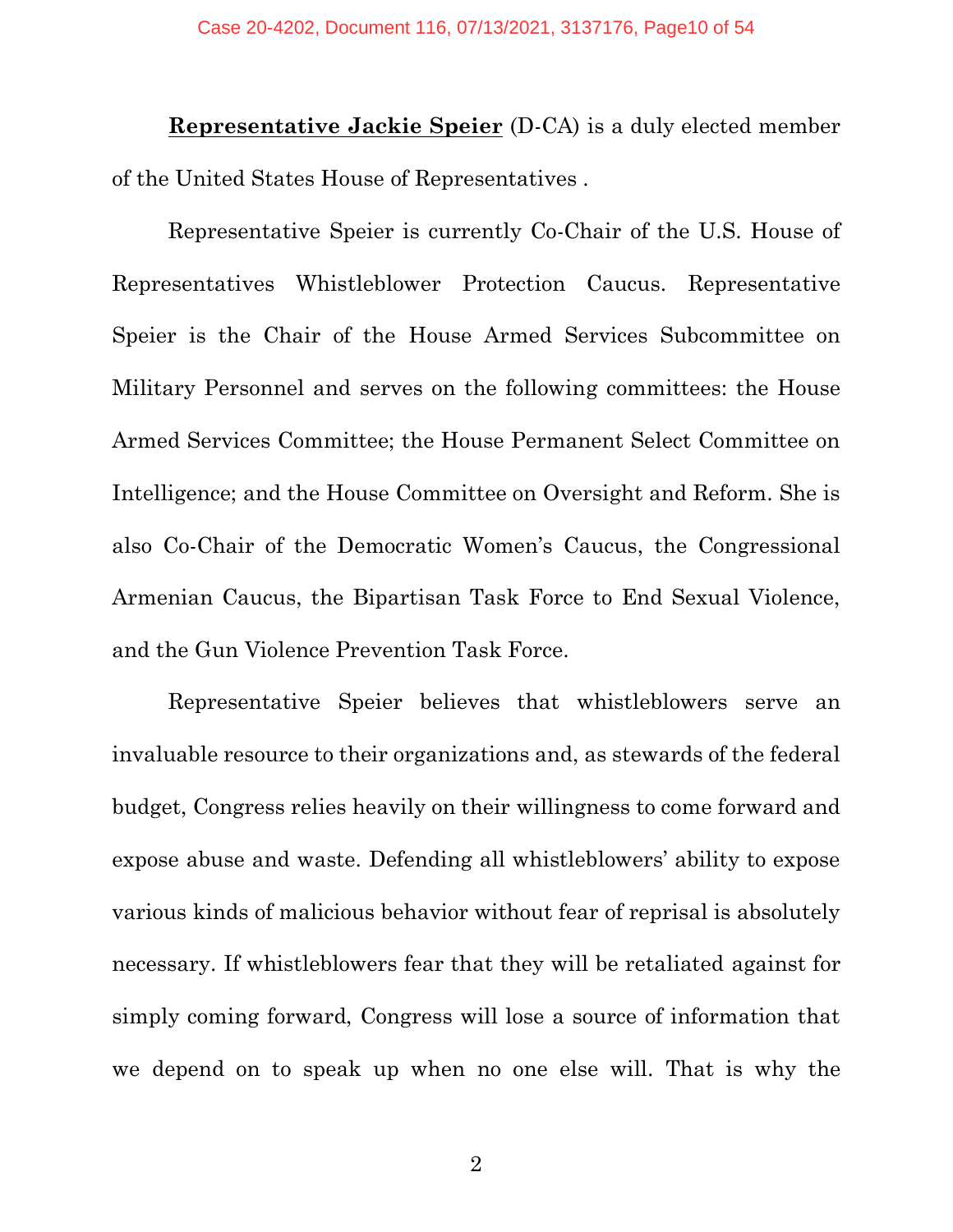Whistleblower Protection Act of 1989 defended whistleblowers and placed the burdens of proof on employers when retaliatory measures are subject to debate or question. By supporting whistleblowers and protecting them from retaliation, Congress can continue to hold employers accountable when they attempt to subvert the law behind the veil of secrecy.

#### **A.** *AMICI'S* **PURPOSE IN SUBMITTING THIS CONSENT BRIEF<sup>2</sup>**

Senator Wyden and Representative Speier submit this brief *amicus curiae* to defend the burdens of proof Congress established in 2002 in the Sarbanes Oxley ("SOX") Act, 18 U.S.C. §1514(b)(2)(c), as well as to uphold the substantially similar legal burdens that Congress codified in the Whistleblower Protection Act of 1989 ("WPA"), 5 U.S.C. §2302(b)(8)-(9), the Wendell H. Ford Aviation Investment and Reform Act for the 21st Century of 2000 ("AIR-21"), 49 U.S.C. §42121(b)(2)(B), the Energy Reorganization Act of 1974 ("ERA") 42 U.S.C. §5801 *et seq*., and the approximately twenty other whistleblower protection laws Congress has enacted in the last 30 years, seventeen of which are administered by the

<sup>2</sup> As noted in the attached Motion for Leave to File an *Amicus Curiae*  Brief, **all parties have consented** to the filing of this brief.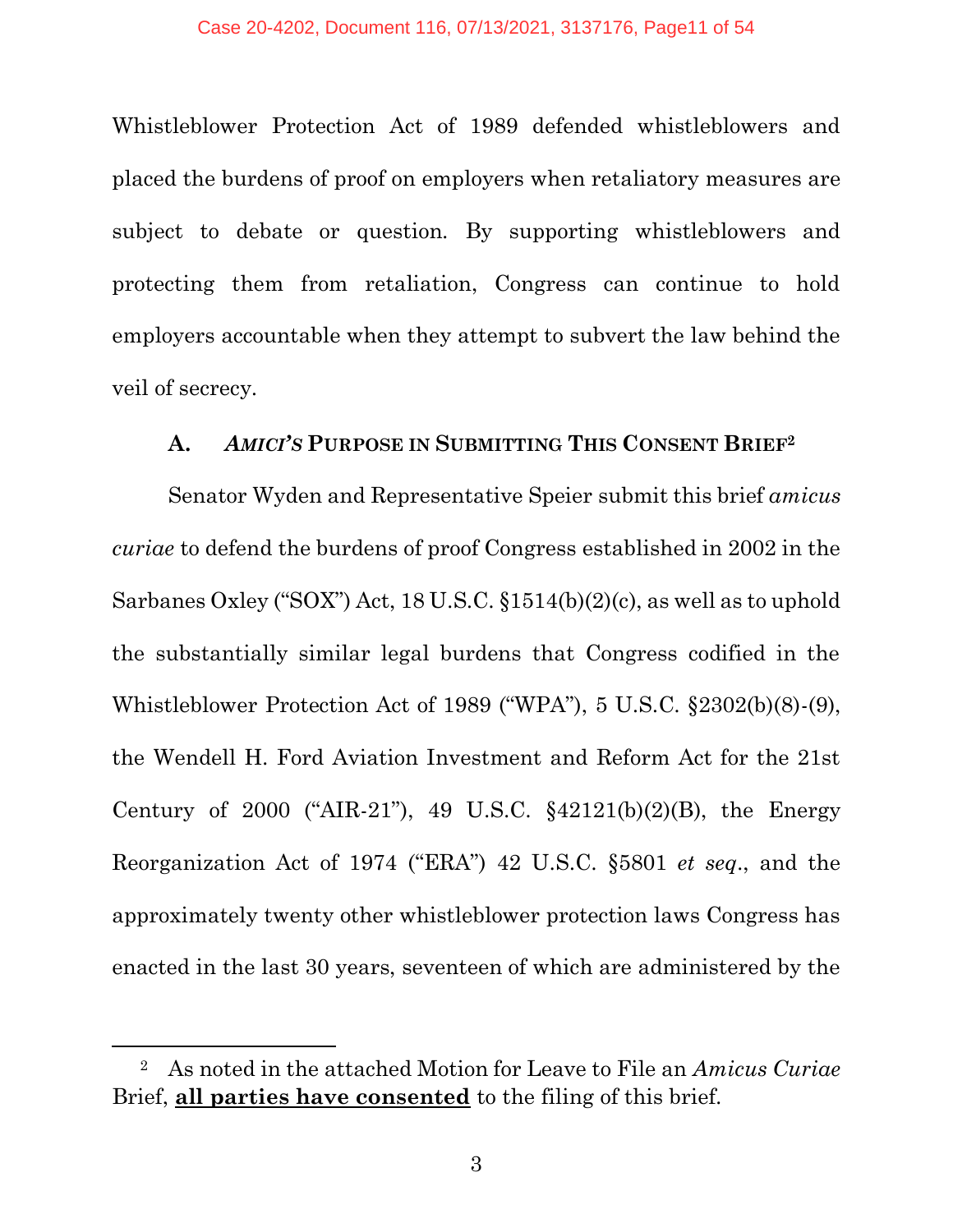Department of Labor using the AIR-21 burdens of proof. (These statutes—besides SOX, AIR-21, and the WPA—are listed in attached Appendix A.)

#### **ARGUMENT**

#### **INTRODUCTION AND SUMMARY OF ARGUMENT**

The statutory burdens of proof Congress established in the SOX Act are under siege in this case because the Defendants-Appellants-Cross-Appellees, UBS Securities LLC and UBS AG (collectively, "UBS"), relying on inapposite *dicta* in this Court's six-month old decision in *Tompkins v. Metro-N. Commuter R.R. Co*., 983 F.3d 74 (2d Cir.2020), broadly contend:

> [t]he text and context of the SOX retaliation provision, …, together with this Court's precedent interpreting similar statutory language, make clear that **evidence of retaliatory intent is a necessary** component of a retaliation claim under the statute.

UBS Br. at 16 (emphasis added).

The key word is "**necessary**." To be sure, "evidence of retaliatory intent," *id.—*or the absence of such intent—might be relevant to and thus properly could be considered in almost any case involving workplace discrimination, the key question is which party can—or even must establish "retaliatory intent."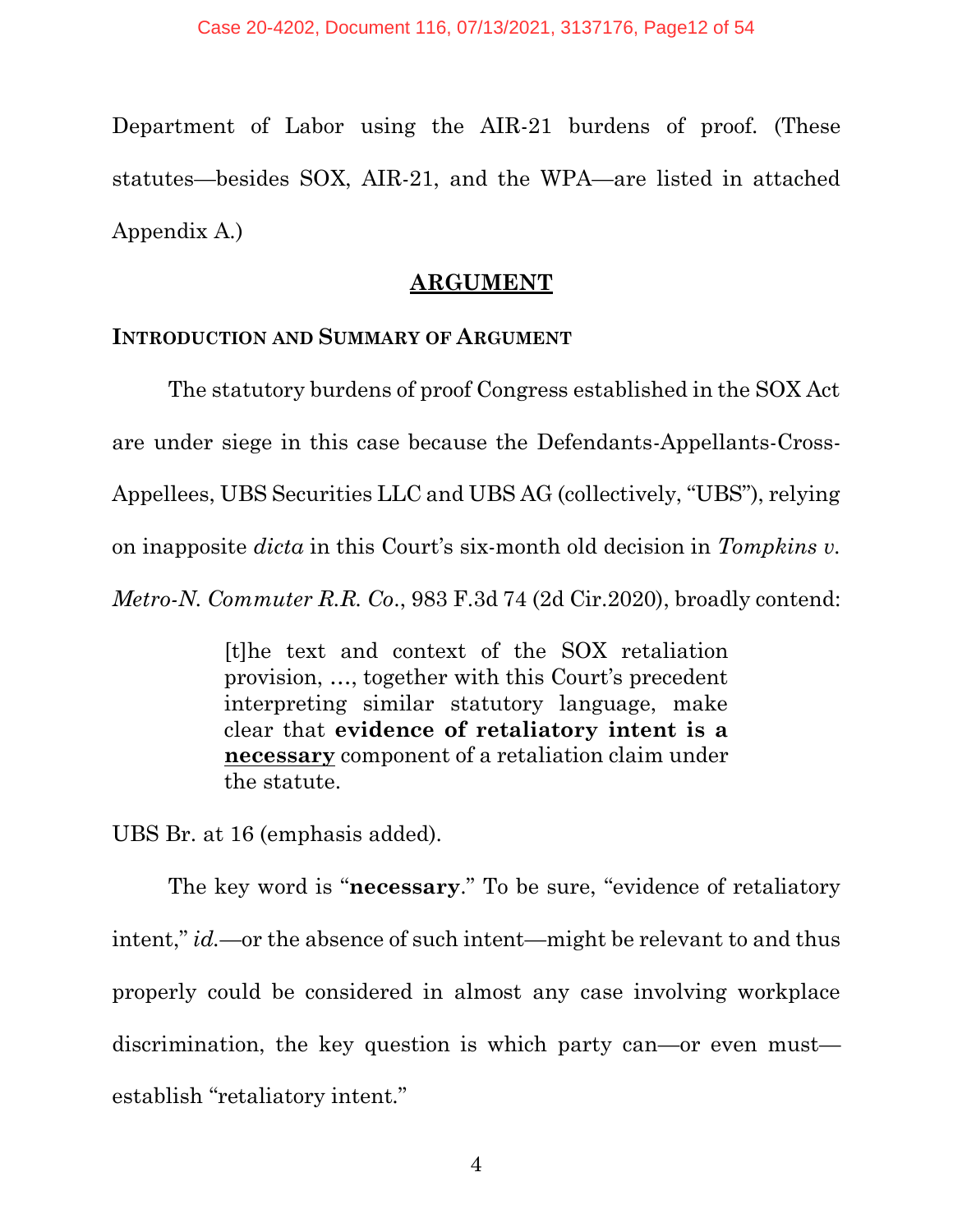#### Case 20-4202, Document 116, 07/13/2021, 3137176, Page13 of 54

There are three reasons why this Court should reject UBS' contention that it is "necessary" for a complaining employeewhistleblower to establish such intent as part of her/his *prima facie* burden in every SOX case.

First, contrary to UBS' argument, its proposed construction finds no support in SOX's "text and context." In fact, it runs counter to the interpretations of SOX's text and context (and those of apposite whistleblower protection enactments) rendered by other Circuits.

Second, UBS' proposed construction ignores or contradicts three elements (besides "text and context") that this Court and the Supreme Court repeatedly have deemed indispensable in construing a statute, specifically a statute's "structure, history, and purpose." *L.S. v. Webloyalty.com, Inc*., 954 F.3d 110, 115 (2d Cir.2020)(quoting *Abramski v. United States*, 573 U.S. 169, 179 (2014)(internal quotation marks and citation omitted). Indeed, UBS' proposed construction would have the Court completely ignore a key provision of the SOX Act, 18 U.S.C. §1513(e), while simultaneously treating another central SOX provision, 18 U.S.C. §1514(b)(2)(c)(ii), as meaningless surplusage.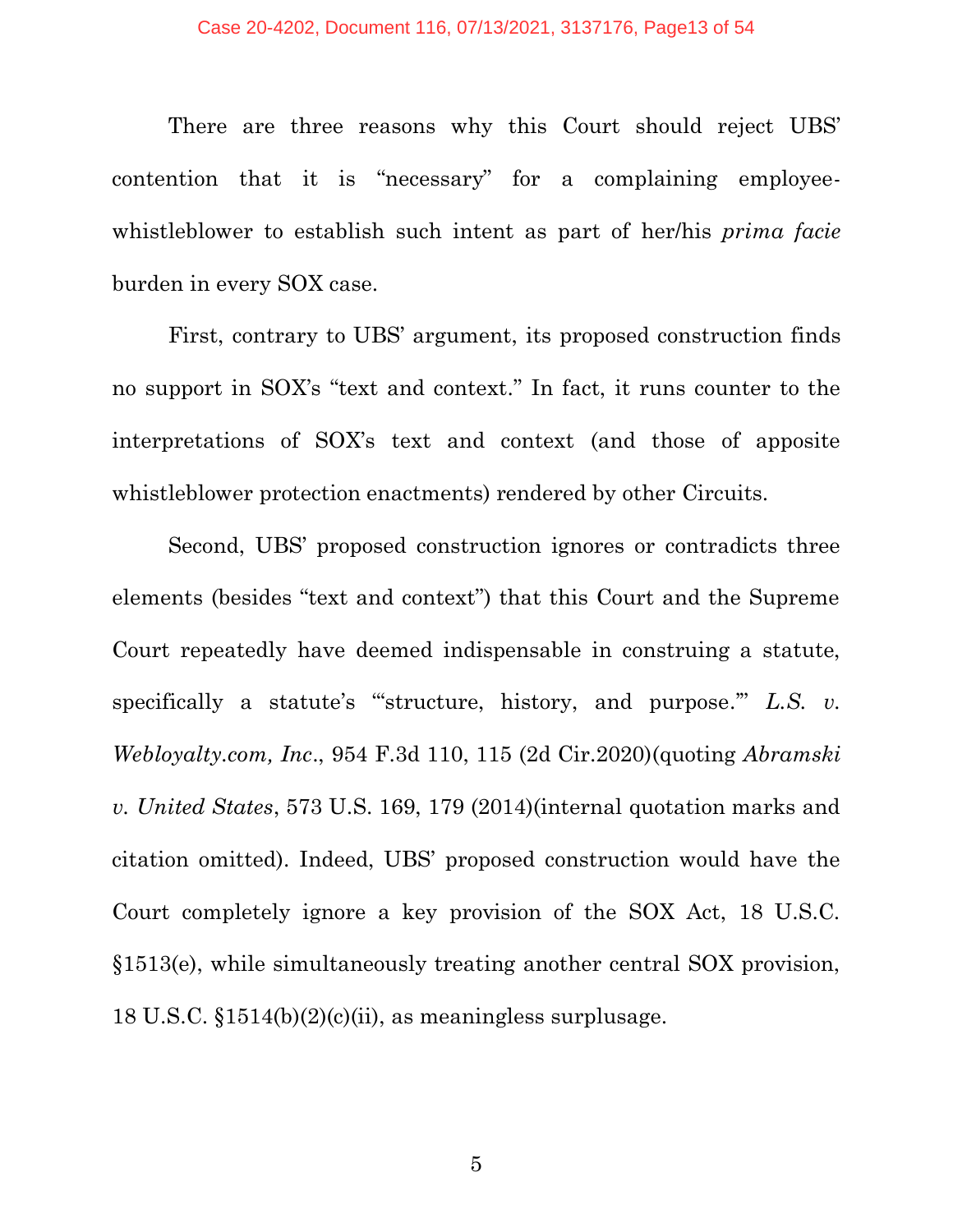Third, UBS' proposed construction ignores and thereby undermines interpretations by Article III courts that emphasize "[t]he wellestablished intent of Congress supports a broad reading of the [SOX]'s protections," *Rhinehimer v. U.S. Bancorp Investments, Inc.*, 787 F.3d 797, 810 (6th Cir.2015), and that stress SOX's specific purpose of creating a "burden-shifting framework that is … **much easier** for a plaintiff to satisfy than the *McDonnell-Douglas* standard," and substantially **"tough[er]"** for an employer/defendant. *Araujo v. N.J. Transit Rail Operations, Inc*., 708 F.3d 152, 158-59 (3rd Cir.2013).

In the final analysis, UBS's contention that an employee/ whistleblower has the burden of proving an employer's retaliatory animus and discriminatory intent constitutes a radical challenge to what Congress enacted, what key members of Congress said about those enactments, and what this and other courts have said about burdens of proof in whistleblower retaliation cases. UBS' proposal, if adopted, would smuggle into SOX the burden-shifting framework and standards Supreme Court crafted nearly 50 years ago for use in Title VII and First Amendment discrimination cases, despite the fact that Congress considered—and expressly rejected—those frameworks and standards in

6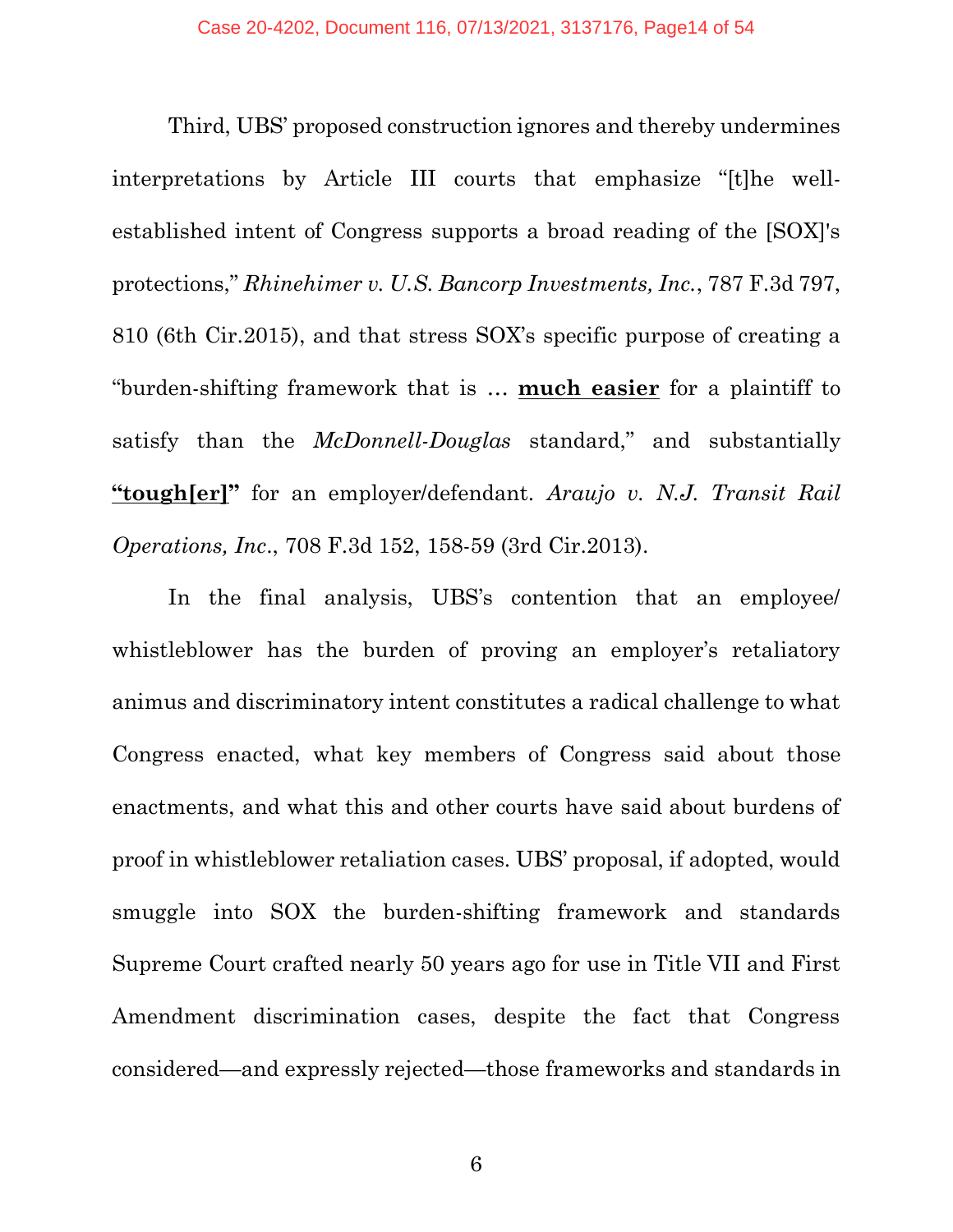#### Case 20-4202, Document 116, 07/13/2021, 3137176, Page15 of 54

enacting SOX and related statutes.

## **I. CONGRESS CAREFULLY DESIGNED SOX'S SHIFTING BURDENS OF PROOF TO MAKE IT "MUCH EASIER" FOR WHISTLEBLOWER EMPLOYEE-COMPLAINTS TO PREVAIL**

#### **A. BURDENS OF PROOF ARE IMPORTANT IN ALMOST EVERY CASE, AND OUTCOME-DETERMINATIVE IN MANY**

This Court and the Supreme Court have often noted that the allocation of burdens of proof, and the standards for satisfying such burdens can be "outcome determinative" in many civil cases. *Goldman Sachs Group, Inc. v. Arkansas Teacher Ret. System*, 141 S.Ct. 1951, 1958 (U.S. June 21, 2021). *See United States Parcel of Prop*., 337 F.3d 225, 233 (2d Cir.2003).

The questions of which party has a burden, whether a burden is heavy or light, how it can be satisfied, and whether and under what circumstances a burden may shift certainly can be critical in whistleblower retaliation and other employment discrimination cases.

#### **B. THE DIFFERENT BURDENS OF PROOF FOR EMPLOYEE-COMPLAINANTS AND EMPLOYER/RESPONDENTS ARE PARTICULARLY IMPORTANT IN SOX CASES**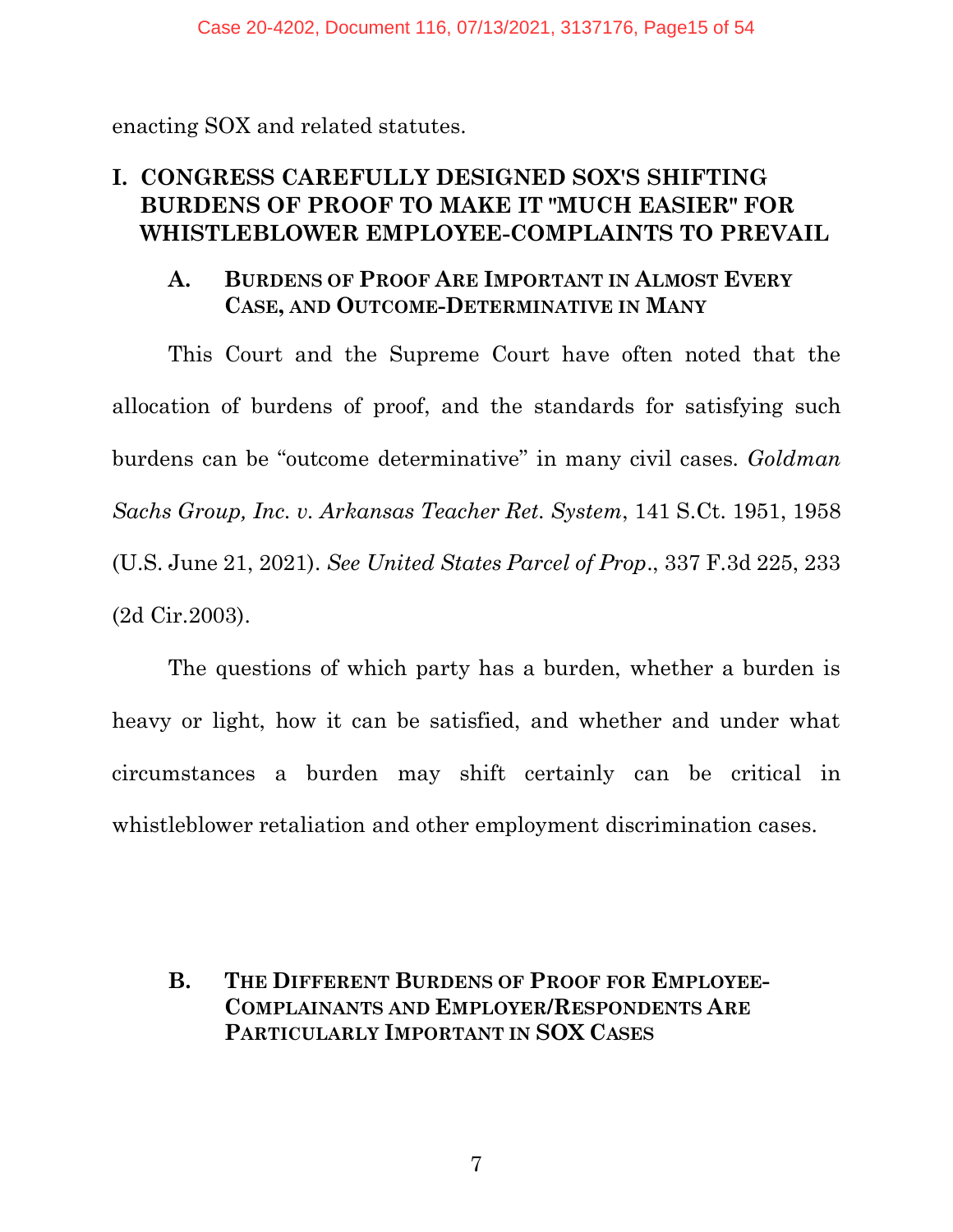Eight years ago, this Court explained: "[t]he relevant burdens of proof for whistleblower retaliation claims under §1514A [of the SOX Act] are contained in" the AIR-21 Act, 49 U.S.C. §42121(b). *Bechtel v. Admin. Rev. Bd., U.S. Dept. of Labor*, 710 F.3d 443, 447 (2d Cir.2013)(footnote and citations omitted).<sup>3</sup> Pursuant to §42121(b), and the dozens of decisions interpreting that section in the last two decades, in order to establish a *prima facie* case under AIR-21, and "[t]o prevail under" SOX §1514A:

> an employee must prove by a preponderance of the evidence that (1) she engaged in protected activity; (2) the employer knew that she engaged in the protected activity; (3) she suffered an unfavorable personnel action; and (4) the protected activity was a contributing factor in the unfavorable action.

*Bechtel,* 710 F.3d at 447 (citations omitted).

"If the employee establishe[s] these four elements, the employer may avoid liability if it can prove 'by clear and convincing evidence' that it 'would have taken the same unfavorable personnel action in the absence of that protected behavior.'" *Id.* (citations omitted). *See* 18 U.S.C.

<sup>3</sup> SOX §§1514A(b)(2)(A) and (B) expressly adopt "the legal burdens of proof" and "the rules and procedures set forth in" AIR-21, specifically those articulated in 49 U.S.C. §42121(b). *See Bechtel,* 710 F.3d at 447 n.3.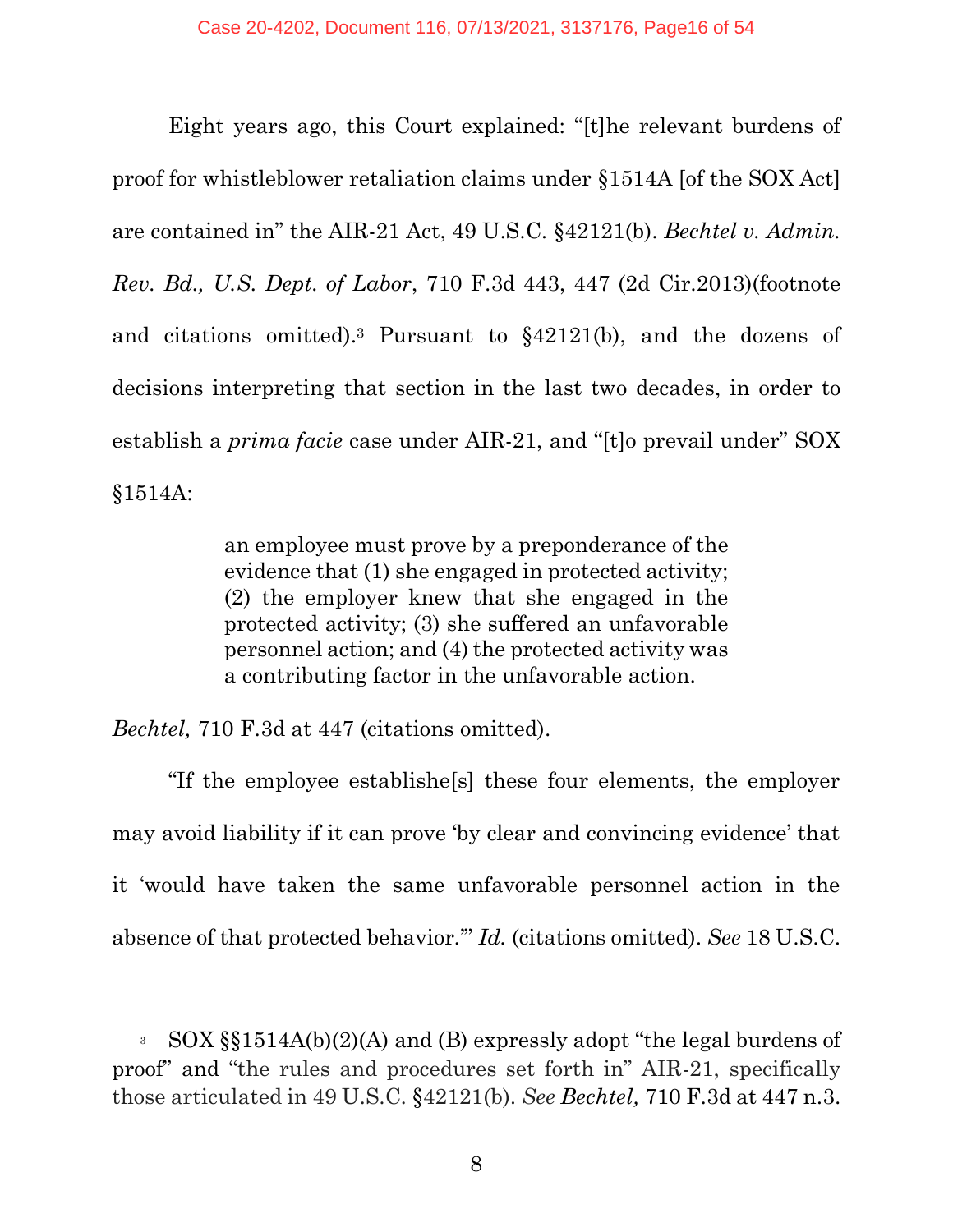§1514A(b)(2),(3), 49 U.S.C. §42121(b), 29 C.F.R. §§1980.100–1980.115 (construing AIR-21).

These statutory burdens of proof frameworks form the cornerstones of a longstanding, consistent, and remarkably bi-partisan congressional campaign to make it "much easier" for government and private sector employees to prevail when they suffer workplace retaliation for their lawful exposures of government and corporate misconduct and sue their employers for statutory relief.

In repeatedly enacting whistleblower laws with these statutory frameworks of the disparate burdens of proof, Congress explicitly made public policy choices that the pre-existing common-law burdens of proof that the Supreme Court had fashioned in non-whistleblower retaliation cases—specifically the *Mt. Healthy* and *McDonnell-Douglas* and frameworks4—were inadequate to protect whistleblowers' rights and to vindicate Congress' purposes in enacting statutes like SOX.

9

<sup>4</sup> See *Mt. Healthy v. Doyle*, 429 U.S. 274 (1977)(for use in discrimination actions under the First Amendment) and *McDonnell-Douglas v. Green*, 411 U.S. 792 (1973)(for use in employment discrimination cases under Title VII of the Civil Rights Act of 1964).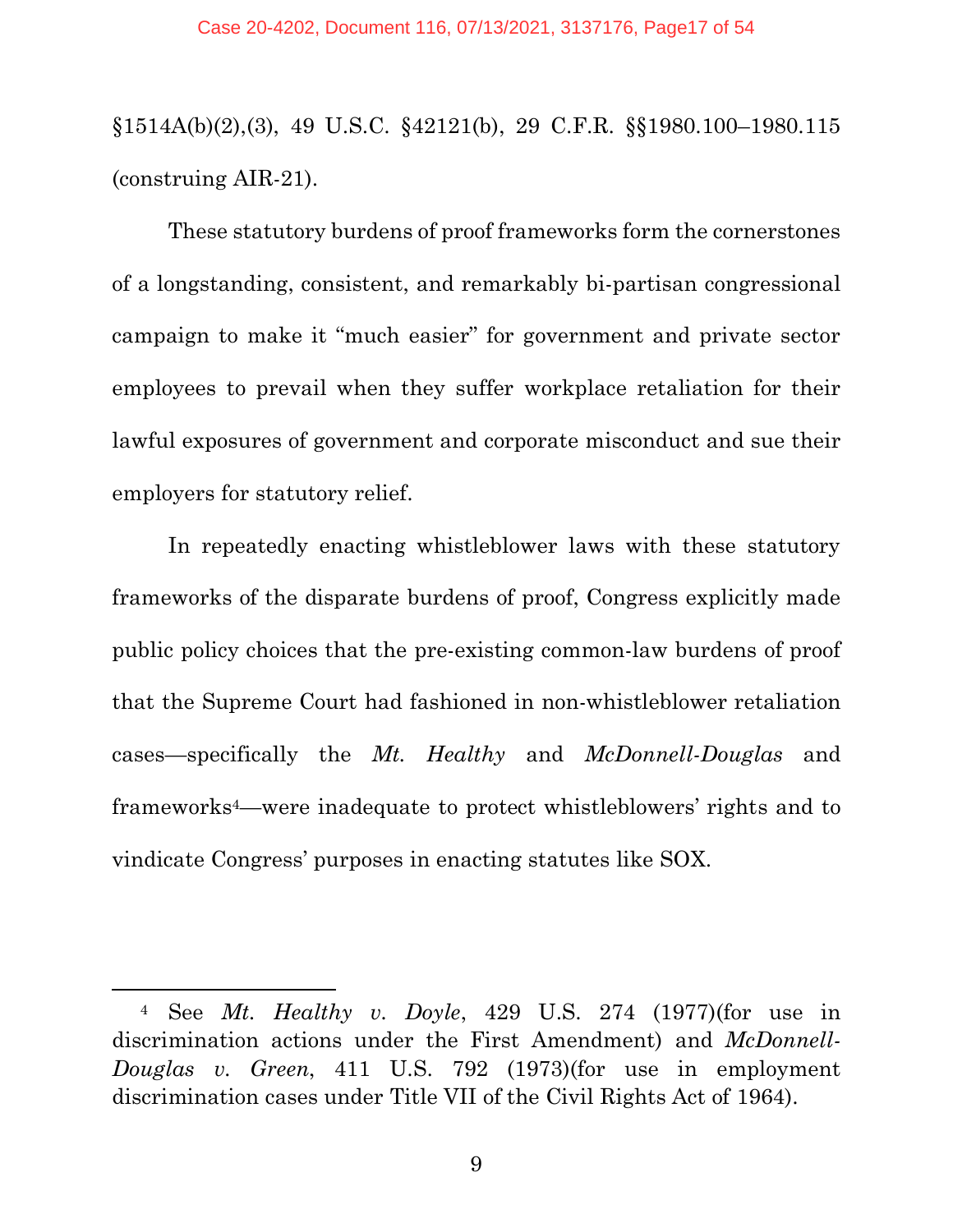## **C. CONGRESS DELIBERATELY DESIGNED DIFFERENT BURDENS OF PROOF FOR EMPLOYEE-COMPLAINANTS AND EMPLOYER-RESPONDENTS IN SOX CASES IN ORDER TO ADVANCE IMPORTANT CONGRESSIONAL POLICIES OF PREVENTING AND PUNISHING CORPORATE FRAUD**

The Supreme Court explained the critical importance of the SOX

Act in *Lawson v. FMR LLC*, 571 U.S. 429 (2014), stressing that SOX:

**aims to "prevent and punish corporate and criminal fraud, protect the victims of such fraud, preserve evidence of such fraud, and hold wrongdoers accountable for their actions**." … Of particular concern to Congress was abundant evidence that Enron had succeeded in perpetuating its massive shareholder fraud in large part due to a "corporate code of silence"; that code, Congress found, "discourage[d] employees from reporting fraudulent behavior not only to the proper authorities, such as the FBI and the SEC, but even internally." When employees of Enron and its accounting firm, Arthur Andersen, attempted to report corporate misconduct, Congress learned, they faced retaliation, including discharge. As outside counsel advised company officials at the time, Enron's efforts to "quiet" whistleblowers generally were not proscribed under then-existing law. **Congress identified the lack of whistleblower protection as "a significant deficiency" in the law, for in complex securities fraud investigations, employees "are [often] the only firsthand witnesses to the fraud**."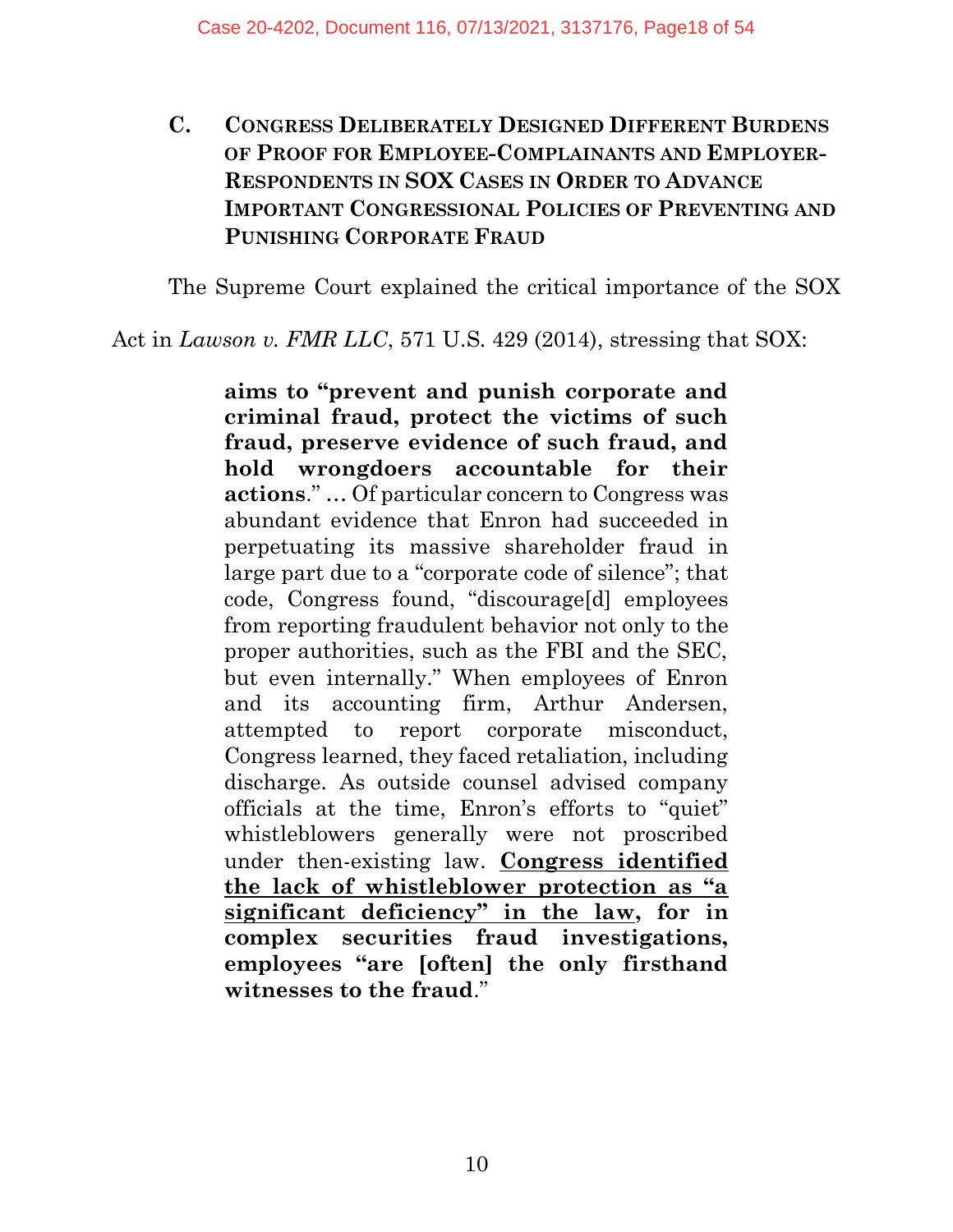571 U.S. at 434-35 (emphasis added; internal quotation marks, citations, and omitted). These are broad, "far-reaching objective[s]. *Digital Realty Tr., Inc. v. Somers*, 138 S. Ct. 767, 778 (2018).

Like the ERA, which "serves a "broad, remedial purpose of protecting workers from retaliation based on their concerns for safety and quality." *Mackowiak v. Univ. Nuclear Sys., Inc.*, 735 F.2d 1159, 1163 (9th Cir.1984), SOX has a broad "remedial and deterrent function." *Guyden v. Aetna, Inc*., 544 F.3d 376, 384 (2d Cir.2008). *See Halliburton, Inc. v. Admin. Rev. Bd.,* 771 F.3d 254, 265 (5th Cir.2014)("the text of SOX plainly evinces a broad[] remedial scope"). As Senator Patrick Leahy, one of the statute's authors explained, SOX was "**intentionally written to sweep broadly**, protecting any employee of a publicly traded company who took such reasonable action to try to protect investors and the market." 149 Cong. Rec. S1725–01, S1725, 2003 WL 193278 (Jan. 29, 2003) (emphasis added).

This is important in SOX cases because "[i]t is a 'familiar canon of statutory construction that remedial legislation should be construed broadly to effectuate its purposes." *Tcherepnin v. Knight*, 389 U.S. 332, 336 (1967). *See Bechtel Constr. Co. v. Sec'y of Labor*, 50 F.3d 926, 932–33

11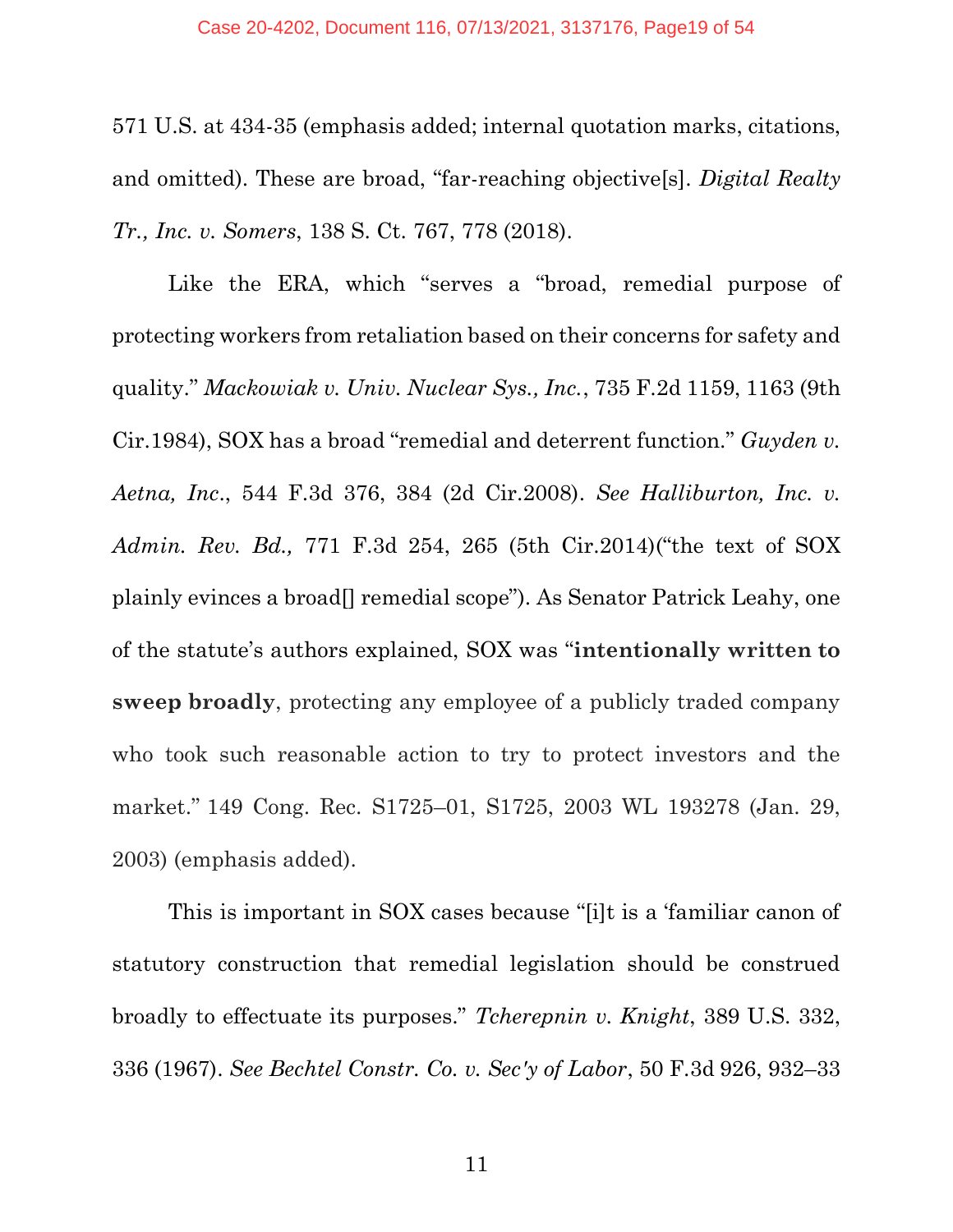(11th Cir.1995)(a "broad" interpretation of whistleblowing statutes is appropriate because it "promotes the remedial purposes of the statute and avoids the unwitting consequence of preemptive retaliation, which would allow the whistleblowers to be fired … with impunity for internal complaints before they have a chance to bring them before an appropriate agency."); *Mackowiak v. Univ. Nuclear Sys., Inc.*, 735 F.2d 1159, 1163 (9th Cir.1984)(accord).

## **D. IN DESIGNING SOX, CONGRESS DELIBERATELY CHOSE TO ESCHEW THE** *MT. HEALTHY* **AND** *MCDONNELL-DOUGLAS* **BURDEN-SHIFTING FRAMEWORKS**

The legal framework governing First Amendment retaliation claims under *Mt. Healthy* is well-established. "**Plaintiff has the initial burden of showing that an improper motive** played a substantial part in defendant's action …." *Scott v. Coughlin*, 344 F.3d 282, 288 (2d Cir.2003)(emphasis added; citations omitted). If the plaintiff demonstrates these factors, "[t]he burden then shifts to defendant to show it would have taken exactly the same action absent the improper motive." *Id.* (citations omitted).

The legal framework governing Title VII retaliation claims under *McDonnell-Douglas* is equally well-know. Under *McDonnell-Douglas'*

12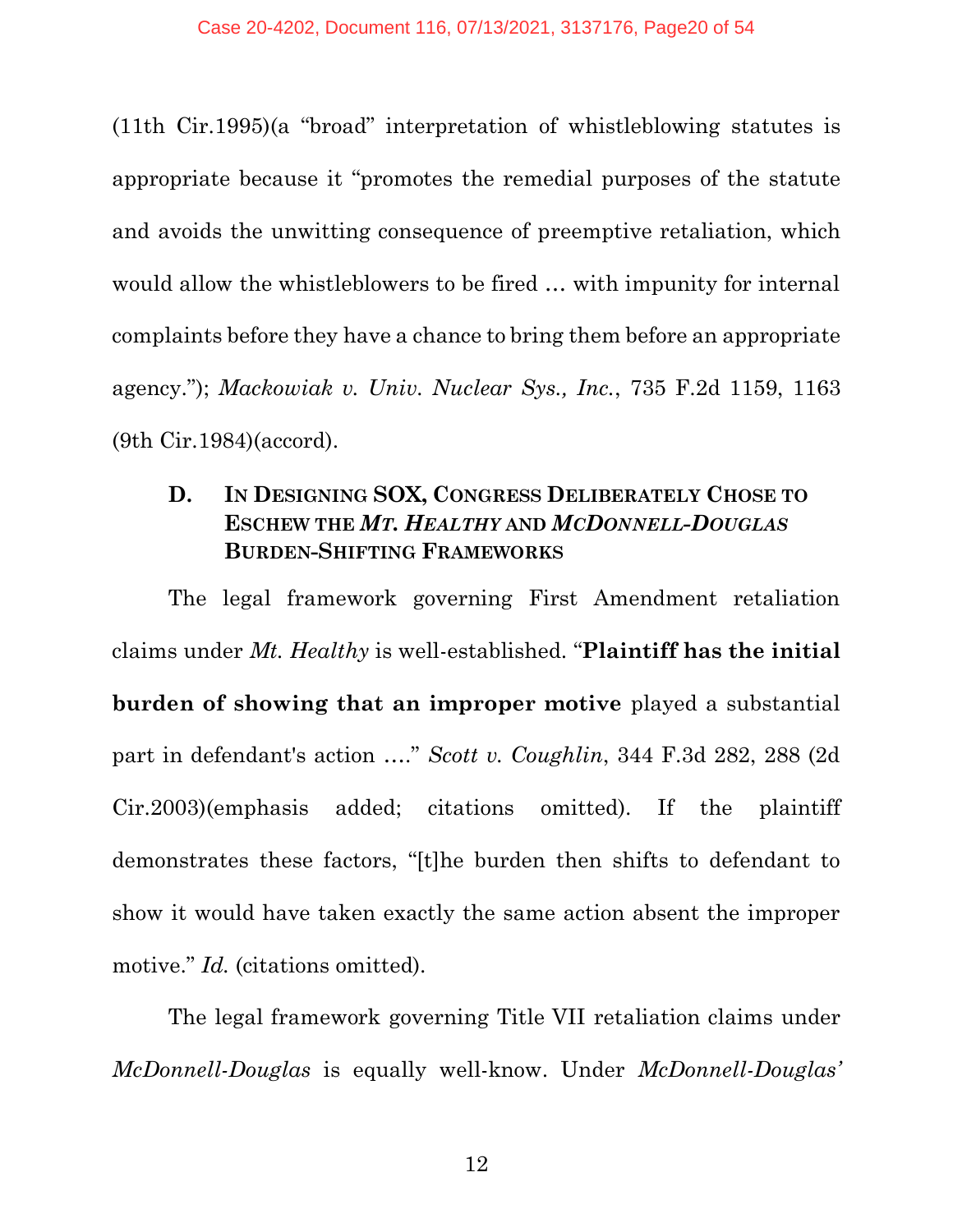burden-shifting test, the plaintiff must establish "a *prima facie* case of discrimination by showing," *inter alia,* that "the circumstances give rise to an inference of discrimination." *Vega v. Hempstead Union Free School Dist.,* 801 F.3d 72, 83 (2d Cir.2015). Once an employee has made out a *prima facie* case, "[t]he burden then shifts to the employer to 'articulate some legitimate, nondiscriminatory reason' for the disparate treatment." *Id.* (quoting *McDonnell-Douglas*, 411 U.S. at 802). "If the employer articulates such a reason for its actions, the burden shifts back to the plaintiff to prove that the employer's reason was in fact pretext for discrimination." *Id.* (internal quotation marks omitted).

Notably, under *McDonnell-Douglas,* all that an employer must do to meet its burden of production is "to introduce evidence **which, taken as true**, would permit the conclusion that there was a nondiscriminatory reason for the adverse action." *St. Mary's Honor Ctr. v. Hicks*, 509 U.S. 502, 509 (1993)(emphasis in the original). Moreover a "'defendant need not persuade the court that it was actually motivated by the proffered reasons.'" *Id.* at 510 (citation omitted).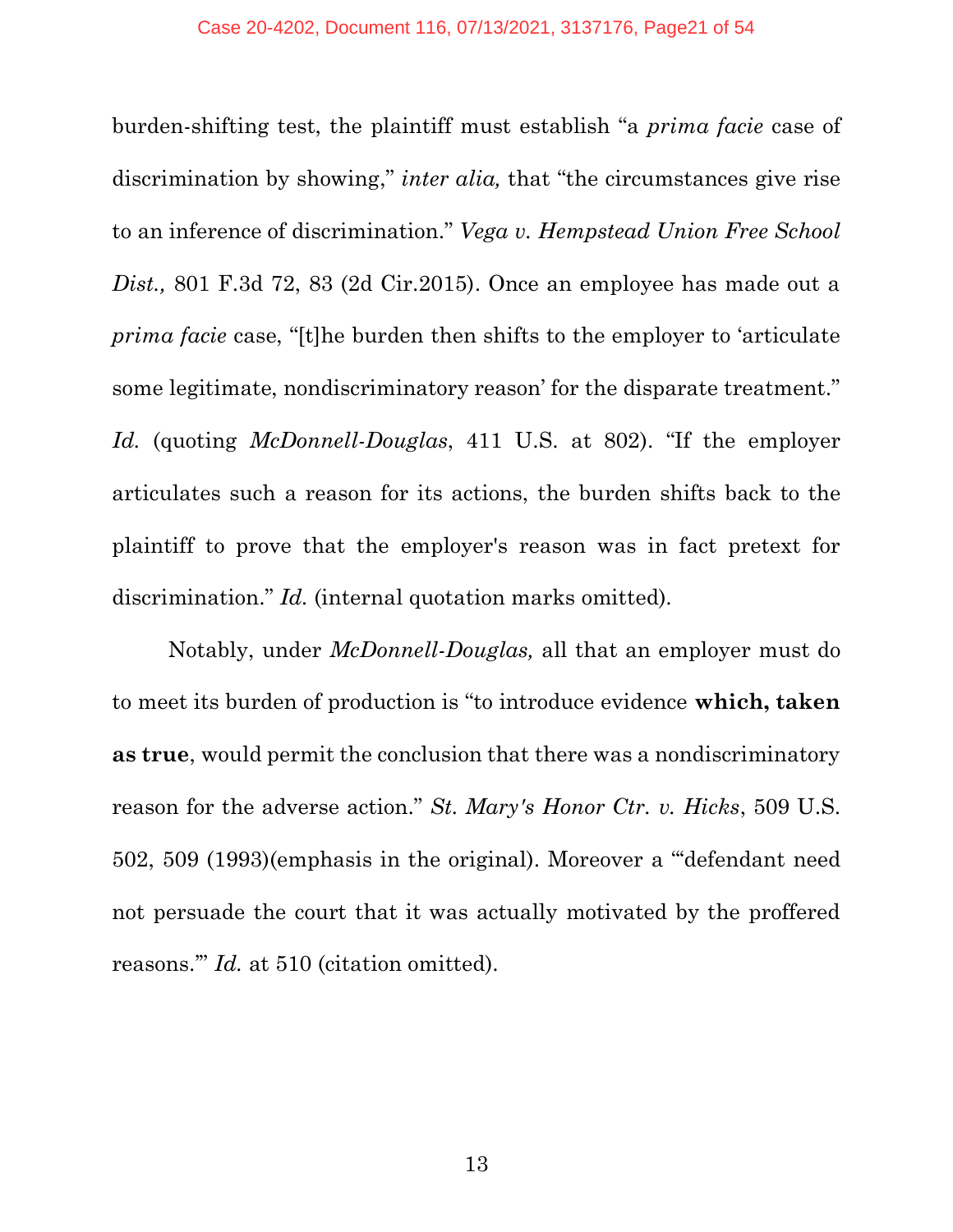## **E. BURDEN-SHIFTING IN SOX CASES IS SIGNIFICANTLY DIFFERENT THAN THE BURDEN-SHIFTING FRAMEWORKS USED IN** *MT. HEALTHY* **AND** *MCDONNELL-DOUGLAS* **CASES**

As *Bechtel v. ARB/DOL* reflects, the legal framework for burdenshifting framework used in SOX and related whistleblower retaliation cases is quite different than the frameworks used in First Amendment retaliation cases (per *Mt. Healthy*) and Title VII retaliation cases (per *McDonnell-Douglas*). Deliberately so.

On the one hand, AIR-21's bifurcated test—*i.e*., the test SOX expressly adopts—creates a "'burden-shifting framework that is … **much easier for a plaintiff** to satisfy than the *McDonnell-Douglas* standard."" *Lee v. Norfolk S. Ry. Co.*, 802 F.3d 626, 631 (4th Cir.2015)(quoting *Araujo*, 708 F.3d at 158-59). On the other hand, for defendant-employers, AIR-21 requires that they produce evidence that satisfies the higher "clear and convincing" standard. '"For employers, this is a tough standard, and not by accident.'" *Araujo*, 708 F.3d at 159 (quoting *Stone & Webster Eng'g Corp. v. Herman*, 115 F.3d 1568, 1572 (11th Cir.1997)).

Because the employee/plaintiff in the instant case sued UBS pursuant to SOX, the focus of statutory analysis here is on SOX's antiretaliation provision, 18 U.S.C. §1514A, which incorporates the two

14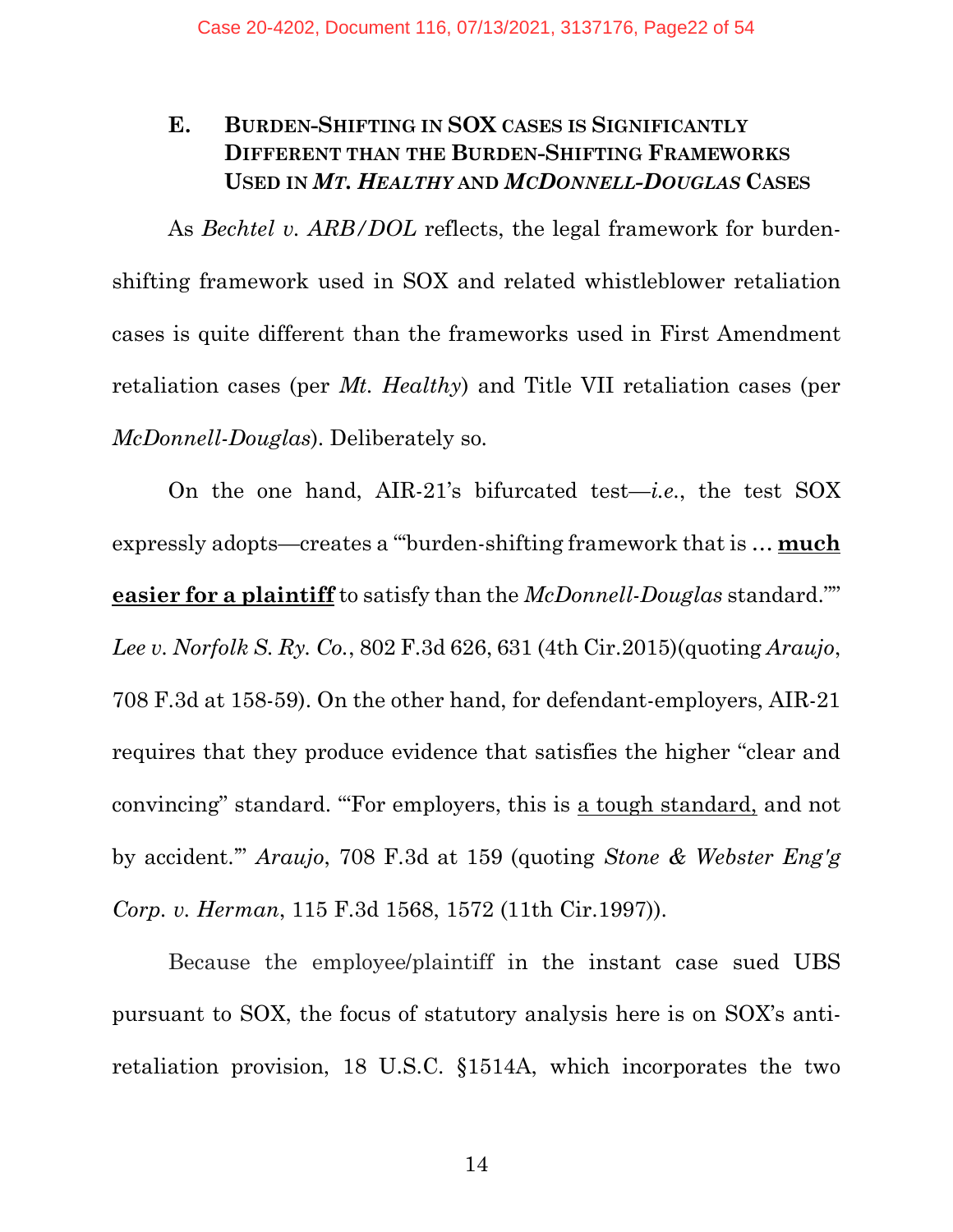requirements of AIR-21, 49 U.S.C. §42121(B), *i.e.,* the ones set out in  $§42121(B)$ , sub-sections (i) and (ii):

> **(i) Required showing by complainant**—The Secretary of Labor shall dismiss a complaint filed under this subsection and shall not conduct an investigation otherwise required under subparagraph (A) unless the complainant makes a *prima facie* showing that any behavior described in paragraphs (1) through (4) of subsection (a) was a contributing factor in the unfavorable personnel action alleged in the complaint.

> **(ii) Showing by employer**—Notwithstanding a finding by the Secretary that the complainant has made the showing required under clause (i), no investigation otherwise required under subparagraph (A) shall be conducted if the employer demonstrates, by clear and convincing evidence, that the employer would have taken the same unfavorable personnel action in the absence of that behavior.

AIR-21's language and structure creates a bright-line, two-step process.

Sub-section (i) plainly requires an employee/complainant to "make<sup>[]</sup> a

*prima facie* showing" that his protected activity "was a contributing

factor in the unfavorable personnel action to alleged in the complaint."

The whistleblowing employee must do nothing less—but also nothing more.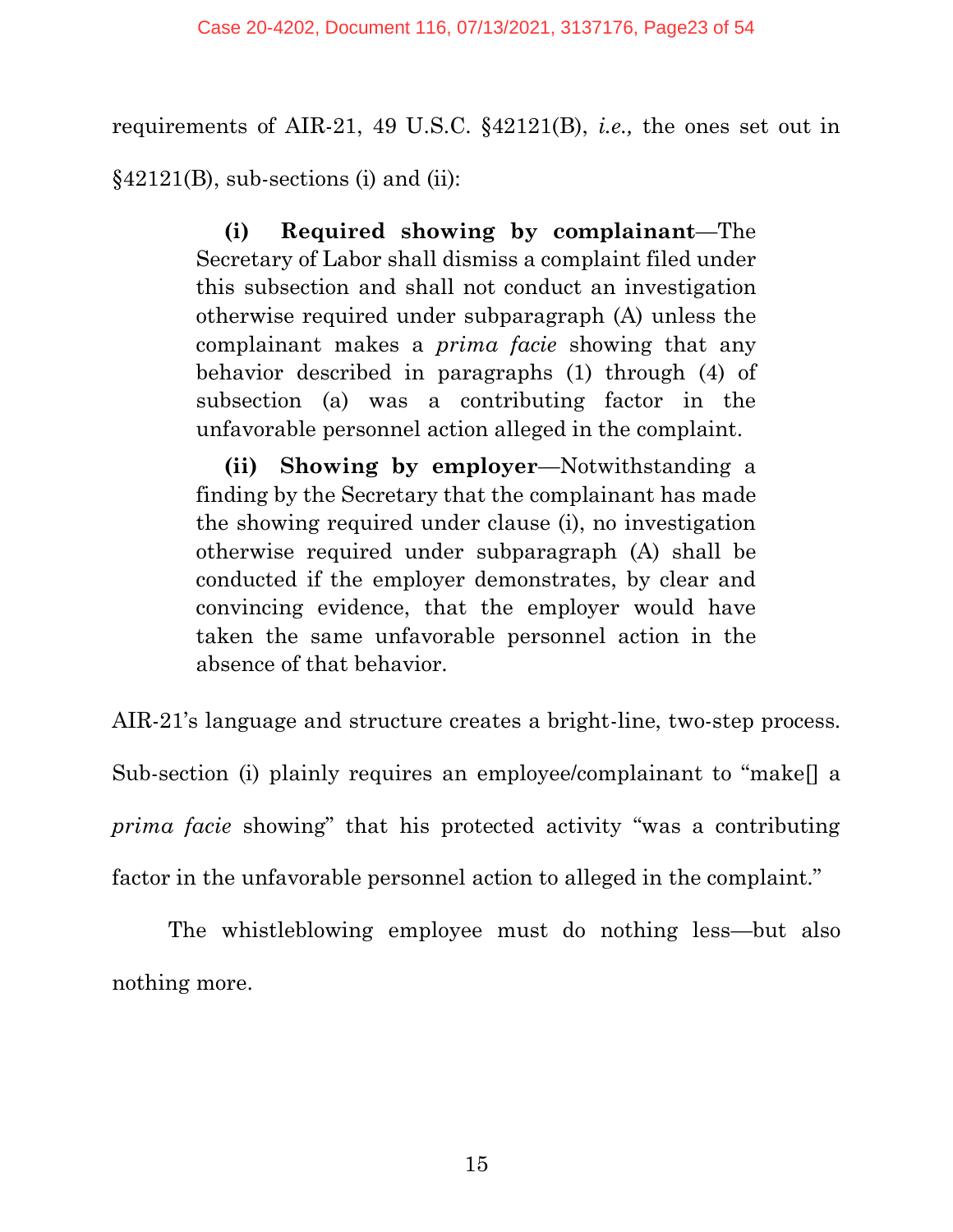**F. NUMEROUS COURTS OF APPEALS AGREE WITH THE FOURTH AND THIRD CIRCUITS THAT, UNDER SOX, AN EMPLOYEE'S BURDEN IS "MUCH EASIER" THAN AN EMPLOYER'S AS WELL AS BEING "MUCH EASIER" THAN A PLAINTIFF'S BURDEN UNDER THE** *MT. HEALTHY* **AND** *MCDONNELL-DOUGLAS* **FRAMEWORKS**

An employee's burden under statutes indistinguishable from SOX is among the lightest in any civil case, especially in any employment discrimination case. Indeed, "the required showing to establish causation for a claimant under [SOX] Section 806 [*i.e.,* §1514A] is **less onerous** than the showing required under Title VII." *Lockheed Martin Corp. v. Admin. Rev. Bd., U.S. Dept. of Labor*, 717 F.3d 1121, 1137 (10th Cir.2013)(emphasis added). "[T]he '**burden-shifting framework that is applicable to FRSA cases is much easier for a plaintiff to satisfy than the** *McDonnell-Douglas* **standard**….'" *Lee,* 802 F.3d at 631 (4th Cir.2015)(emphasis added quoting *Araujo,* 708 F.3d at 158–59 (3rd Cir.2013)). Numerous Circuits agree.<sup>5</sup>

<sup>5</sup> *See Kosmicki v. Burlington N. & Santa Fe R. Co.*, 545 F.3d 649, 651 (8th Cir.2008)("A 'minimal evidentiary showing satisfies a plaintiff's burden of production' at the *prima facie* stage" in an AIR-21-related case.); *Woodman v. WWOR-TV, Inc*., 411 F.3d 69, 76 (2d Cir.2005)("*prima facie* burden [i]s 'minimal' and '*de minimis*.'")(citation omitted). *See also Bridgeport Music, Inc. v. Still N The Water Pub.*, 327 F.3d 472, 480 (6th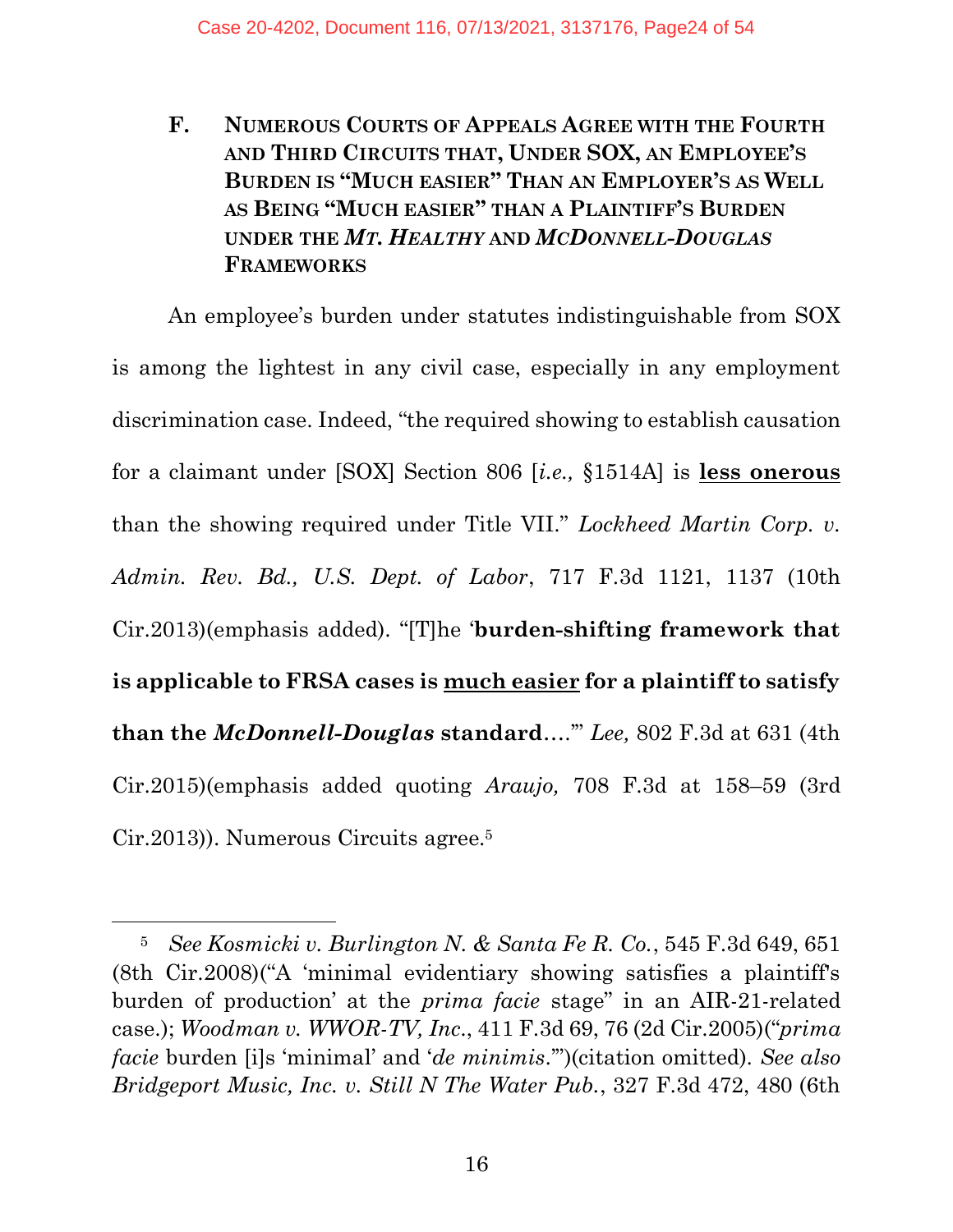## **1. Under SOX, an Employee/Complainant Faces a Comparatively Minimal—"much easier"—Burden of Proof**

Unlike UBS' assumption that all anti-discrimination provisions are

alike and UBS' abbreviated analysis, the *Araujo* court carefully examined

the text, structure, history, and purpose of AIR-21's framework, 49 U.S.C.

 $§42121(b)(2)(B)(i)$ -(ii), and then explained:

The plaintiff-employee need only show that his protected activity was a "contributing factor" in

Cir.2003); *Barrett v. Lombardi*, 239 F.3d 23, 27 (1st Cir.2001). *Cf. Sirois v. Long Island R.R. Co.*, 797 Fed. Appx. 56, 58–59 (2d Cir.2020)(unpublished Summary Order)("FRSA retaliation claims are evaluated under the burden-shifting test" of AIR-21. "Because 'Congress intended [this burden-shifting framework] to be protective of plaintiffemployees,' it is 'much easier for a plaintiff to satisfy than the *McDonnell-Douglas* standard.'")(quoting *Araujo*, 708 F.3d at 159-60)).

Last year, this Court explained just how "much easier" and "less onerous" it is for a plaintiff to establish a *prima facie* case under AIR-21.

A plaintiff can establish a *prima facie* case that his protected activity was a contributing factor in the adverse action by ... circumstantial evidence ... includ[ing] [1] temporal proximity, [2] indications of pretext, [3] inconsistent application of an employer's policies, [4] an employer's shifting explanations for its actions, [5] antagonism or hostility toward a complainant's protected activity, [6] the falsity of an employer's explanation for the adverse action taken, and [7] a change in the employer's attitude toward [the complainant] after he or she engages in protected activity.

*Sirois,* 797 Fed. Appx. at 56, 59–60 (brackets in the original; citation omitted).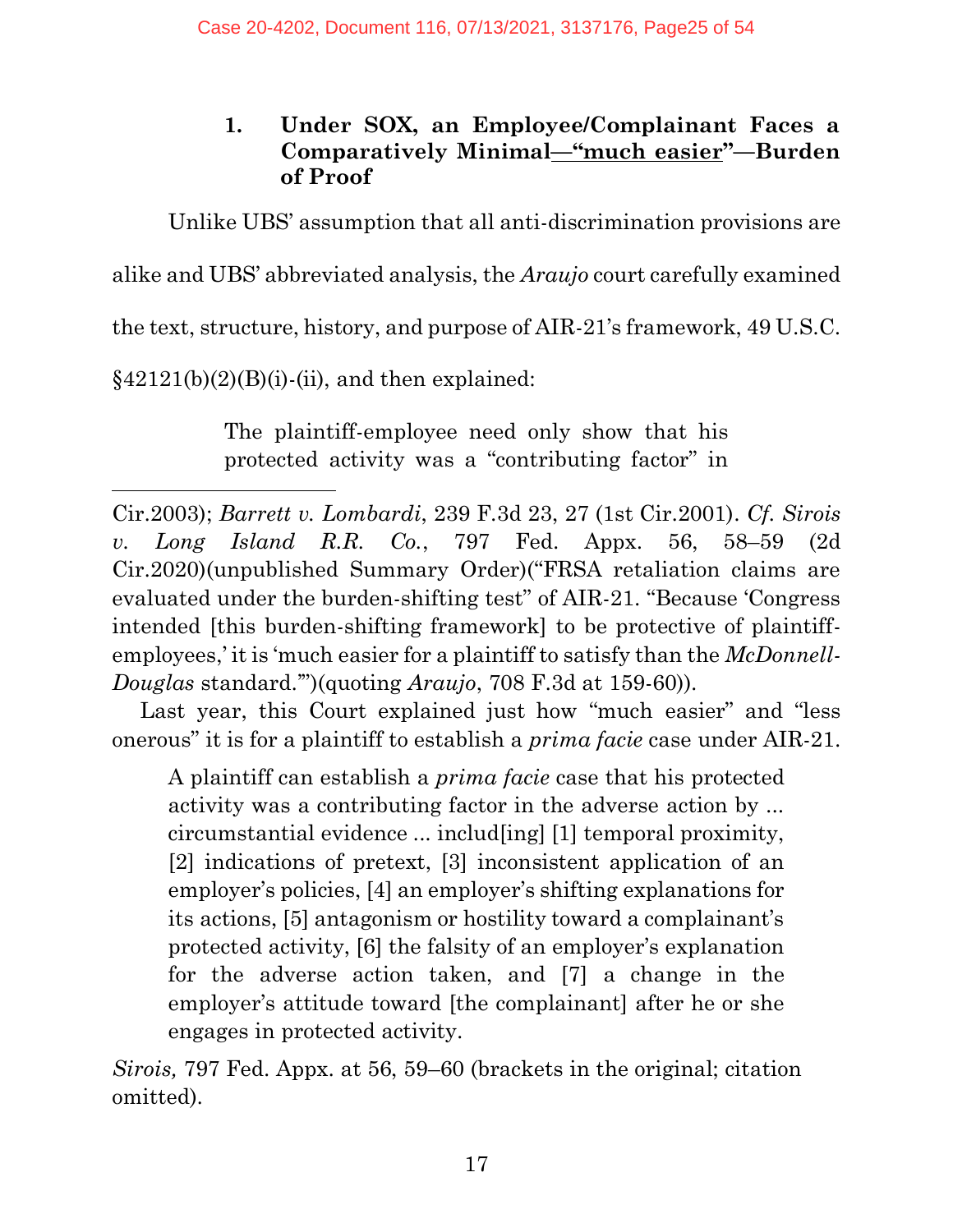the retaliatory discharge or discrimination, not the sole or even predominant cause. … In other words, "a contributing factor is any factor, which alone or in combination with other factors, tends to affect in any way the outcome of the decision." The term "contributing factor" is a term of art that has been elaborated upon in the context of other whistleblower statutes. The Federal Circuit noted the following in a WPA case:

The words "a contributing factor" ... mean any factor which, alone or in connection with other factors, tends to affect in any way the outcome of the decision. **This test is specifically intended to overrule existing case law,** which requires a whistleblower to prove that his protected conduct was a "significant", "motivating", "substantial", or "predominant" factor in a personnel action in order to overturn that action.

*Marano v. Dept. of Justice*, 2 F.3d 1137, 1140 (Fed. Cir.1993)(quoting 135 Cong. Rec. 5033 (1989)(Explanatory Statement on the WPA))(emphasis added by Federal Circuit). **Furthermore, an employee "need not demonstrate the existence of a retaliatory motive** on the part of the employee taking the alleged prohibited personnel action in order to establish that his disclosure was a contributing factor to the personnel action." *Id.*, 2 F.3d at 1141.

*Araujo,* 708 F.3d at 158-59 (footnote and additional citations omitted;

emphasis added).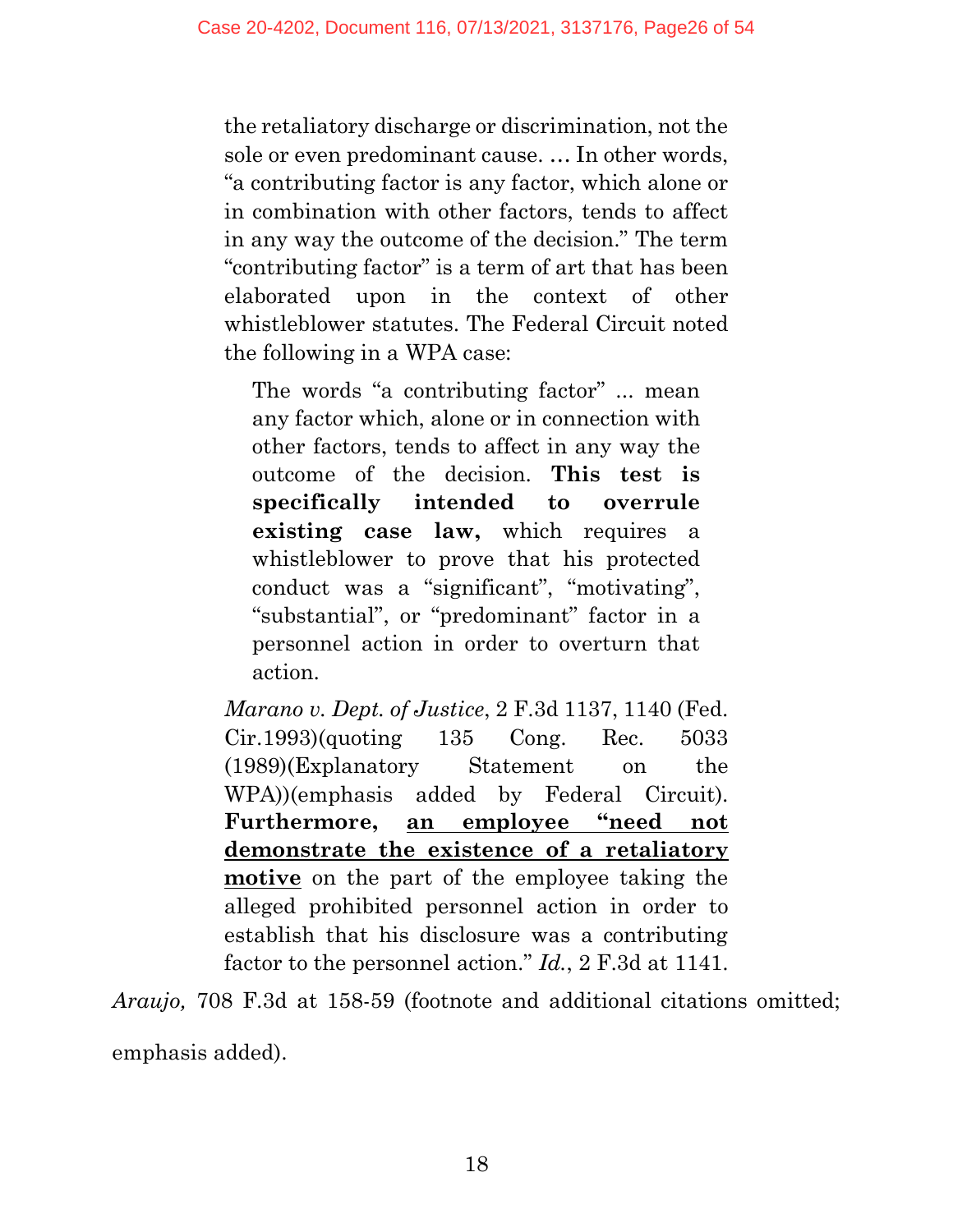#### **2. Under SOX, an Employer-/Respondent Must Satisfy a Comparatively Higher—Much "tough[er]"—Burden of Proof**

In contrast to the minimal, "much easier," burden AIR-21—and SOX—imposes on complaining whistleblowing employees, AIR-21 subsection (ii) imposes a significantly greater burden on employers.

> **Once the employee asserts a** *prima facie* **case,** the burden shifts to the employer to demonstrate, "by clear and convincing evidence, that the employer would have taken the same unfavorable personnel action in the absence of that behavior." 49 U.S.C. §42121(b)(2)(B)(ii). … **To meet the [clear and convincing] burden, the employer must show that "the truth of its factual contentions are highly probable.**"

*Araujo,* 708 F.3d at 159 (emphasis added; quoting *Colorado v. New Mexico*, 467 U.S. 310, 316 (1984)(internal quotation marks and parallel citations omitted).

As the Third Circuit further explained in *Araujo*, Congress' decision to reject the *McDonnell-Douglas* burden-shifting approach and to replace it with the AIR-21 approach was deliberate: it was intended not only to make whistleblower cases "much easier" for employees but simultaneously much "" tough[er]" for employers. 708 F.3d at 159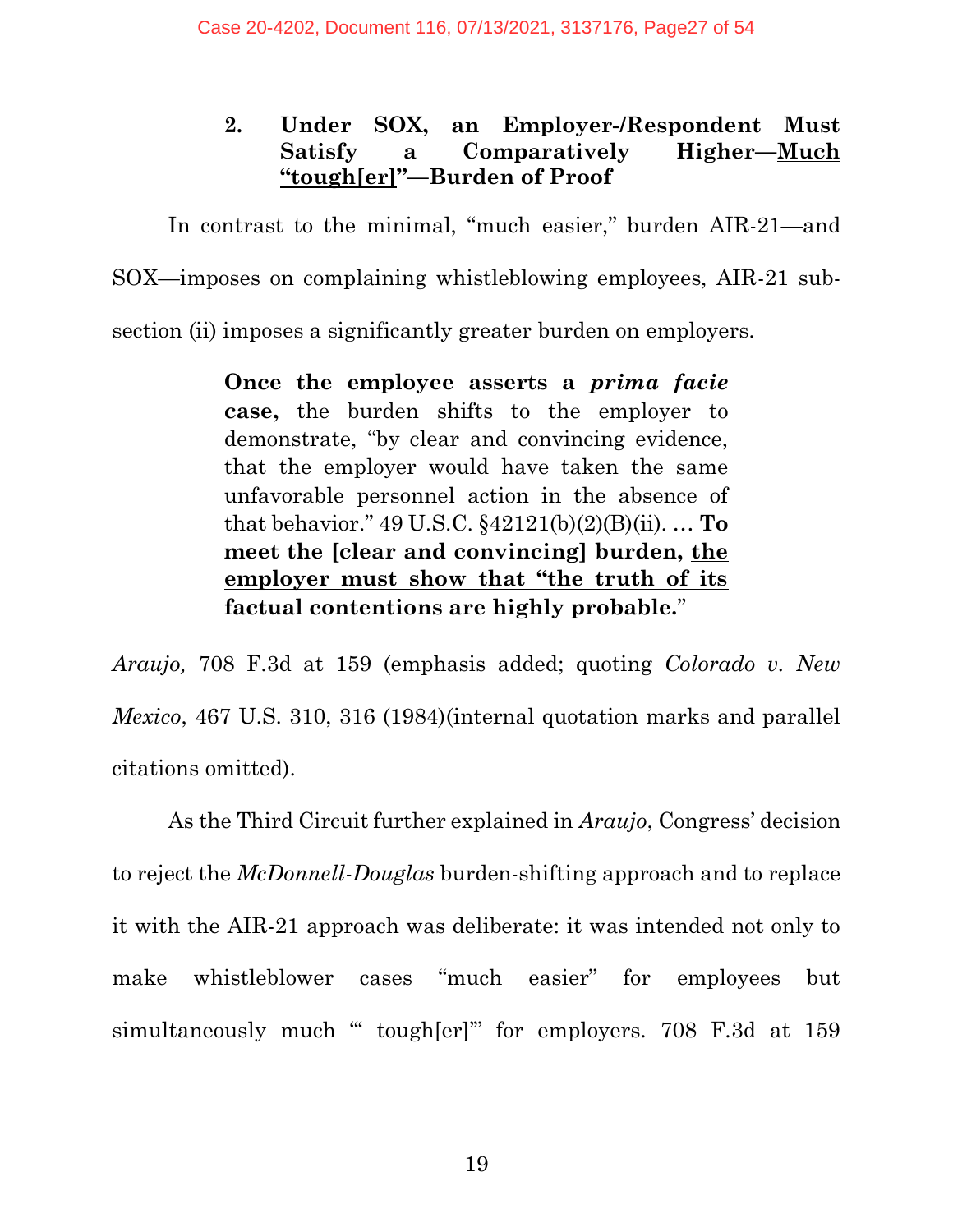(citation omitted). This marked yet another effort by Congress to put its

thumb on the employees' side of the scale.

It is worth emphasizing that **the AIR–21 burdenshifting framework** that is applicable to FRSA cases **is much easier for a plaintiff** to satisfy than the *McDonnell-Douglas* standard. As the Eleventh Circuit noted in a case under the Energy Reorganization Act, 42 U.S.C. §5851, a statute that uses a similar burden/n-shifting framework, **"[f]or employers, this is a tough standard, and not by accident."** *Stone & Webster Eng'g Corp. v. Herman*, 115 F.3d 1568, 1572 (11th Cir.1997). The Eleventh Circuit stated that the standard is " tough" because **Congress intended for companies in the nuclear industry to "face a difficult time defending themselves**," due to a history of whistleblower harassment and retaliation in the industry. *Id*.

*Araujo*, 708 F.3d at 159 (emphasis added).

Overall, Congress' deliberate decision to establish a low burden of proof for employee/complainants—one that does not require any showing of retaliatory motive—cannot be squared with UBS' contention that SOX claims are close kin to garden-variety intentional tort claims and therefore require proof of retaliatory animus.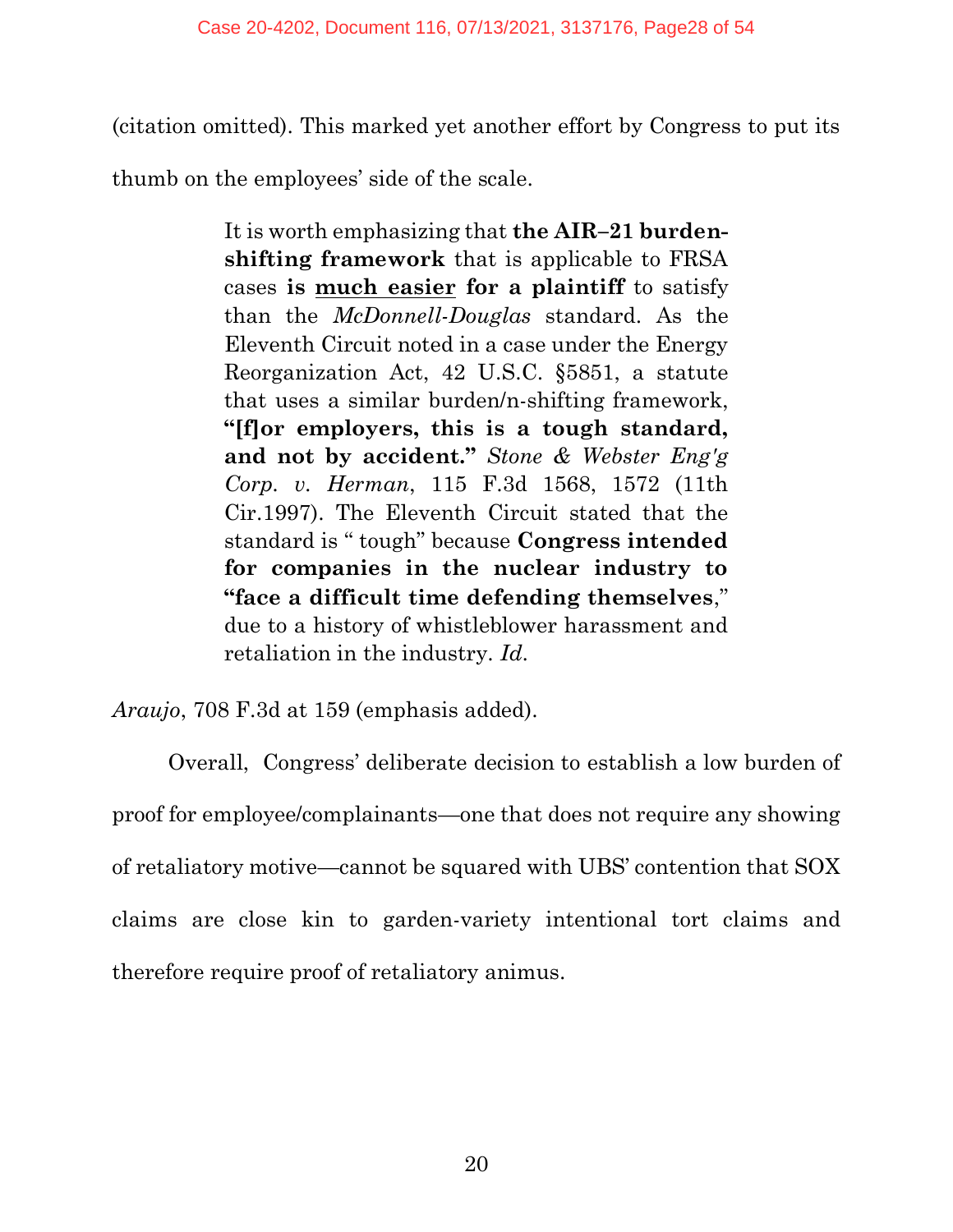## **G. THE SUPREME COURT AND NUMEROUS CIRCUITS HAVE REJECTED ARGUMENTS IDENTICAL TO ONES UBS ADVANCES HERE**

Two years ago, the Ninth Circuit carefully considered—and squarely spurned—an argument identical to UBS', *i.e*., that a whistleblowing complainant must prove "discriminatory intent." In *Frost v. BNSF Railway Co*., 914 F.3d 1189, 1195 (9th Cir. 2019), an employer/respondent argued that because the Federal Railroad Safety Act ("FRSA"), like the SOX Act,

> is a "discrimination statute" … that plaintiffs must therefore affirmatively prove that their employers acted with discriminatory intent or animus in order to bring claims for unlawful retaliation. We recognize that the FRSA, by its terms, describes and forbids intentional retaliation, 49 U.S.C. §20109(a), meaning that employers must act with impermissible intent or animus to violate the statute. **What [the railway] misses is that the only proof of discriminatory intent that a plaintiff is required to show is that his or her protected activity was a "contributing factor" in the resulting adverse employment action**. Showing that an employer acted in retaliation for protected activity is the required showing of intentional discrimination; **there is no requirement that FRSA plaintiffs separately prove discriminatory intent.** 49 U.S.C. §42121(b)(2)(B). Indeed, in *Tamosaitis v. URS Inc*., 781 F.3d 468 (9th Cir.2015), we reviewed claims under the Energy Reorganization Act's [ERA's] whistleblower retaliation protections that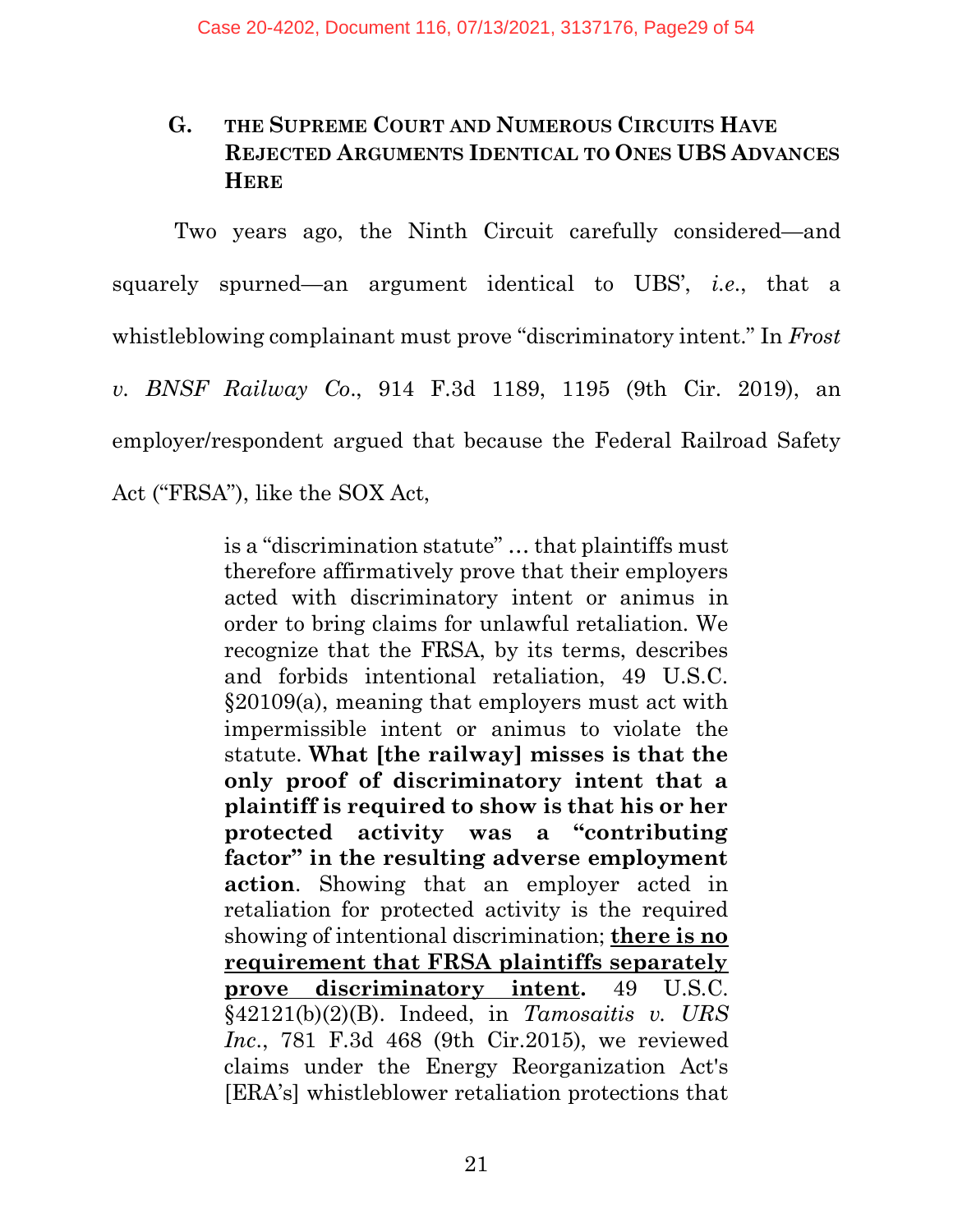employ the same statutory framework as the FRSA. *Id.* at 480. We explained: "**Under this framework, the presence of an employer's subjective retaliatory animus is irrelevant**. All a plaintiff must show is that his 'protected activity was a contributing factor in the adverse [employment] action.'" *Id.* at 482 (quoting 29 C.F.R. §24.104(f)(1)). … Rather, **the employer's retaliatory motive was established by proving that the protected conduct was a contributing factor to the employer's adverse action.**

*Frost*, 914 F.3d at 1195 (emphasis added; citing a SOX case*, Coppinger-*

*Martin v. Solis*, 627 F.3d 745, 750 (9th Cir.2010)). 6

<sup>6</sup> The Supreme Court and the Fifth, Third, and Federal Circuits agree with the Ninth Circuit, as does the Department of Labor's Administrative Review Board ("ARB"), which is charged with adjudicating cases under SOX, AIR-21, and related statutes. *See, e.g., Digital Realty Tr., Inc. v. Somers*, 138 S. Ct. 767, 779 (2018)(under Dodd-Frank Act provisions similar to SOX's, a whistleblowing "employee can recover under the statute without having to demonstrate" what "motivated" his employer to retaliate against him); *Halliburton, Inc. v. Admin. Rev. Bd.*, 771 F.3d 254, 263 (5th Cir.2014)("'a whistleblower *need not* demonstrate the existence of a retaliatory motive on the part of the [employer] in order to establish that his [protected conduct] was a contributing factor to the personnel action.'")(emphasis and bracketed material in the original; citation omitted); *Araujo v. N.J. Transit, supra*, 708 F.3d at 161 (3d Cir.2013)(employee "is not required to provide evidence of motive"); *Kewley v. Dept. of Health and Human Services*, 153 F.3d 1357, 1362 (Fed. Cir.1998)("'under the WPA ... a whistleblower need not demonstrate the existence of a retaliatory motive on the part of the employee taking the alleged prohibited personnel action in order to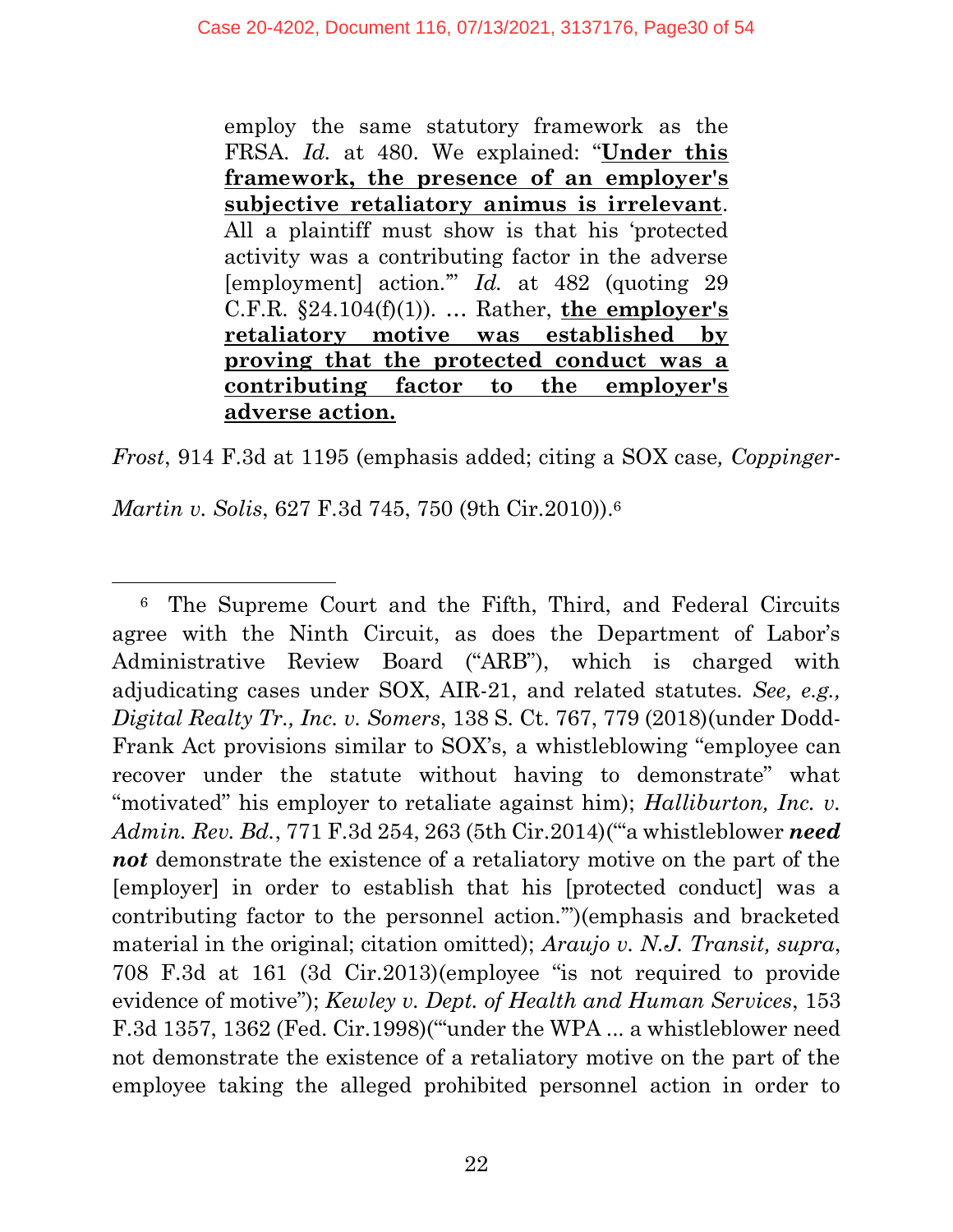## **II. THE "STRUCTURE AND INTERNAL LOGIC" OF THE SOX ACT, THE WPA, THE AIR-21 ACT, AND ALL RELATED AIR-21 STATUTES FURTHER MANIFEST CONGRESS' INTENT BY INCREASING AN EMPLOYER'S BURDEN OF PROOF AND SHIFTING THE CONTEXT FOR THE INTRODUCTION OF AN EMPLOYER'S EVIDENCE ON INTENT TO PROOF OF ITS AFFIRMATIVE DEFENSE**

The Supreme Court had admonished that if a statute's language is "plain," courts "must enforce it according to its terms." *King v. Burwell*, 576 U.S. 473, 486 (2015). Nonetheless, "'oftentimes the 'meaning—or ambiguity—of certain words or phrases may only become evident when placed in context.'" *Id.* (quoting *FDA v. Brown & Williamson Tobacco Corp*., 529 U.S. 120, 133 (2000)).<sup>7</sup> Consequently, "when deciding whether

establish that [her] disclosure was a contributing factor to the personnel action ....'")(citation omitted); *Dick v. Tango Transport*, ARB No. 14-054, 2016 WL 4942415, \*8 & n. 63 (Admin.Rev.Bd. Aug. 30, 2016) (citing *Araujo;* "The AIR-21 complainant need not demonstrate the existence of a retaliatory motive on the part of the employer taking the alleged prohibited personnel action, that the respondent's reason for the unfavorable personnel action was pretext, or that the complainant's activity was the sole or even predominant cause.") *But see Kuduk v. BNSF Ry. Co*., 768 F.3d 786, 791 (8th Cir.2014)(under the FRSA, "the contributing factor that an employee must prove is intentional retaliation prompted by the employee engaging in protected activity.").

<sup>7</sup> *See Jones v. United States*, 527 U.S. 373, 388-89 (1999)(opinion for the Court by Thomas, J.); *Yates v. United States*, 574 U.S. 528, 554-55 (2015)(Kagan, J., joined by Scalia, Kennedy, & Thomas, JJ., dissenting);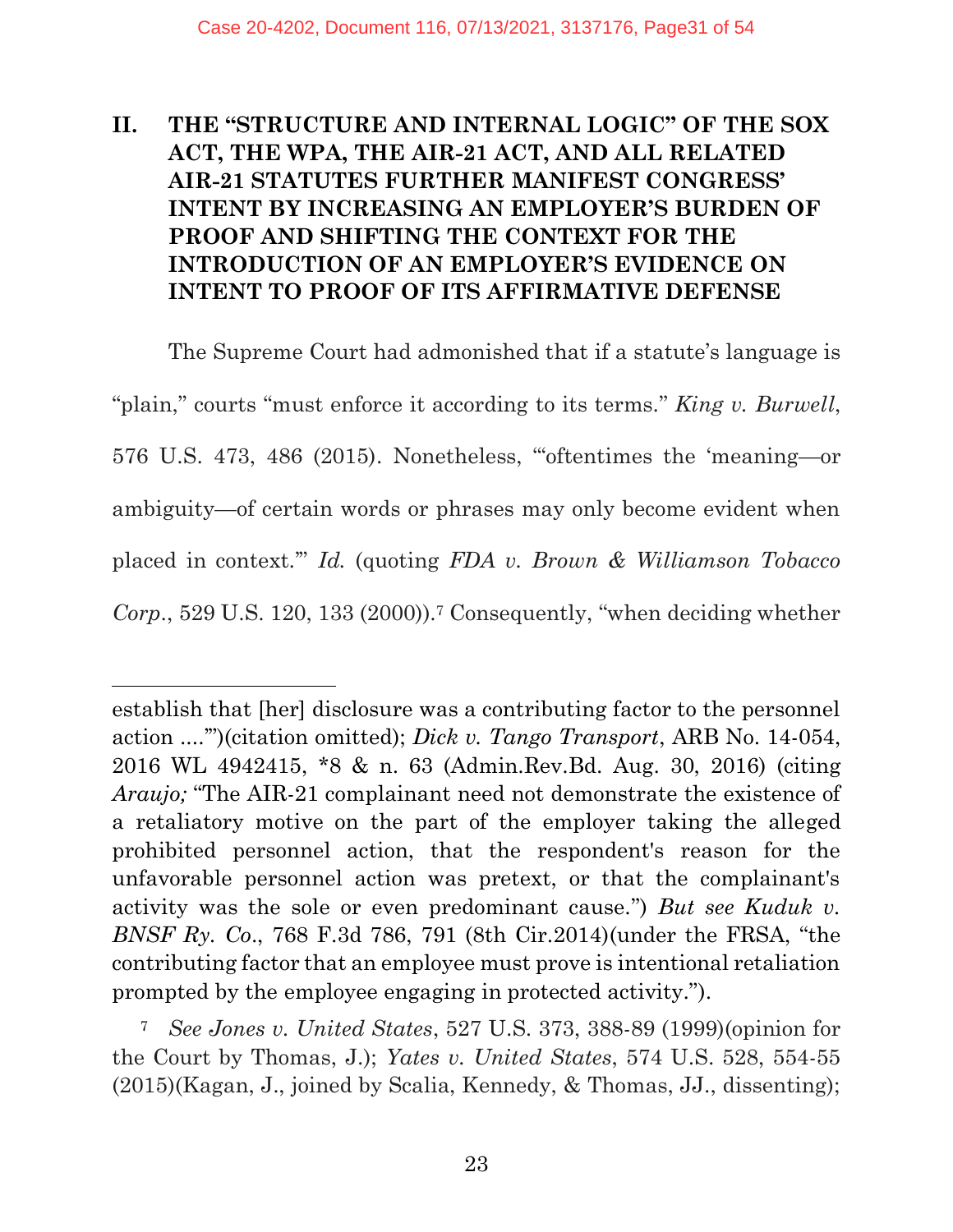[statutory] language is plain, [courts] must read the words 'in their context and with a view to their place in the overall statutory scheme."' *King,* 576 U.S. at 486 (quoting *Brown & Williamson*, 529 U.S. at 133 (internal quotation marks omitted)). *See Util. Air Reg. Group v. E.P.A.*, 573 U.S. 302, 319-20 (2014).

#### **A. SOX'S "STRUCTURE AND INTERNAL LOGIC" REFLECT ITS PRO-WHISTLEBLOWER/EMPLOYEE STANCE**

In construing SOX and the AIR-21 provisions it expressly incorporates, it is crucial to heed the separation and juxtaposition of distinct statutory provisions and to understand how each provision fits within "the structure and internal logic of the statutory scheme." *Lockhart v. United States*, 577 U.S. 347, 351 (2016). *See Maracich v. Spears,* 570 U.S. 48, 75-76 (2013). The reason why is it is essential to read a provision's words "in their context" is because "a court's most important duty, after all, is 'to construe statutes, not isolated provisions.'" *King,* 576 U.S. at 486 (citation omitted). *See Graham Cty. Soil & Water Conserv. Dist. v. U.S. ex rel. Wilson*, 559 U.S. 280, 290 (2010).

*Gustafson v. Alloyd Co., Inc.,* 513 U.S. 561, 575 (1995); *Davis v. Dept. of Treas.* 489 U.S. 803, 809 (1989).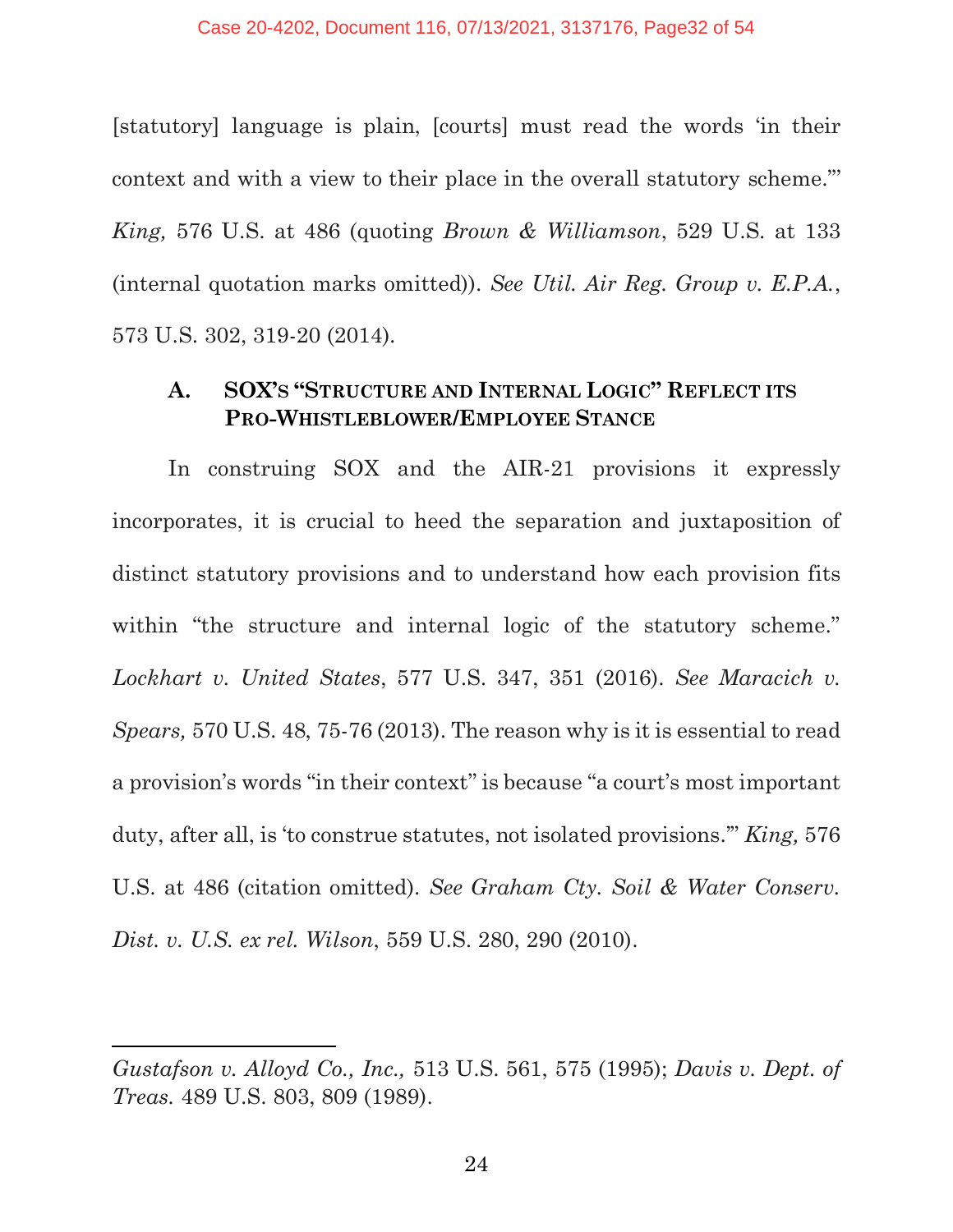#### **B. THE** *RUSSELLO-LOUGHRIN* **CANON IS DISPOSITIVE HERE**

The Supreme Court has "ha[s] often noted that when 'Congress includes particular language in one section of a statute but omits it in another'—let alone in the very next provision—this Court 'presume[s]' that Congress intended a difference in meaning." *Loughrin v. United States*, 573 U.S. 351, 358 (2014)(citations and footnote omitted). "[I]t is generally presumed that Congress acts intentionally and purposely in the disparate inclusion or exclusion" of words in related—particularly adjacent—statutory provisions. *Russello v. United States*, 464 U.S. 16, 23 (1983). *See Corley v. United States*, 556 U.S. 303, 314-16 (2009).

The *Russello-Loughrin* interpretive canon that Congress acts intentionally when it omits language in one provision that included in another provision, especially an adjacent provision in the same statute applies with particular force here and is dispositive in the context of SOX and AIR-21.

There are two reasons why.

First, the fact that Congress included a mental state/retaliatory intent provision in one section of SOX, §1513(e) a provision that expressly prohibits persons from exacting revenge on other persons "knowingly,

25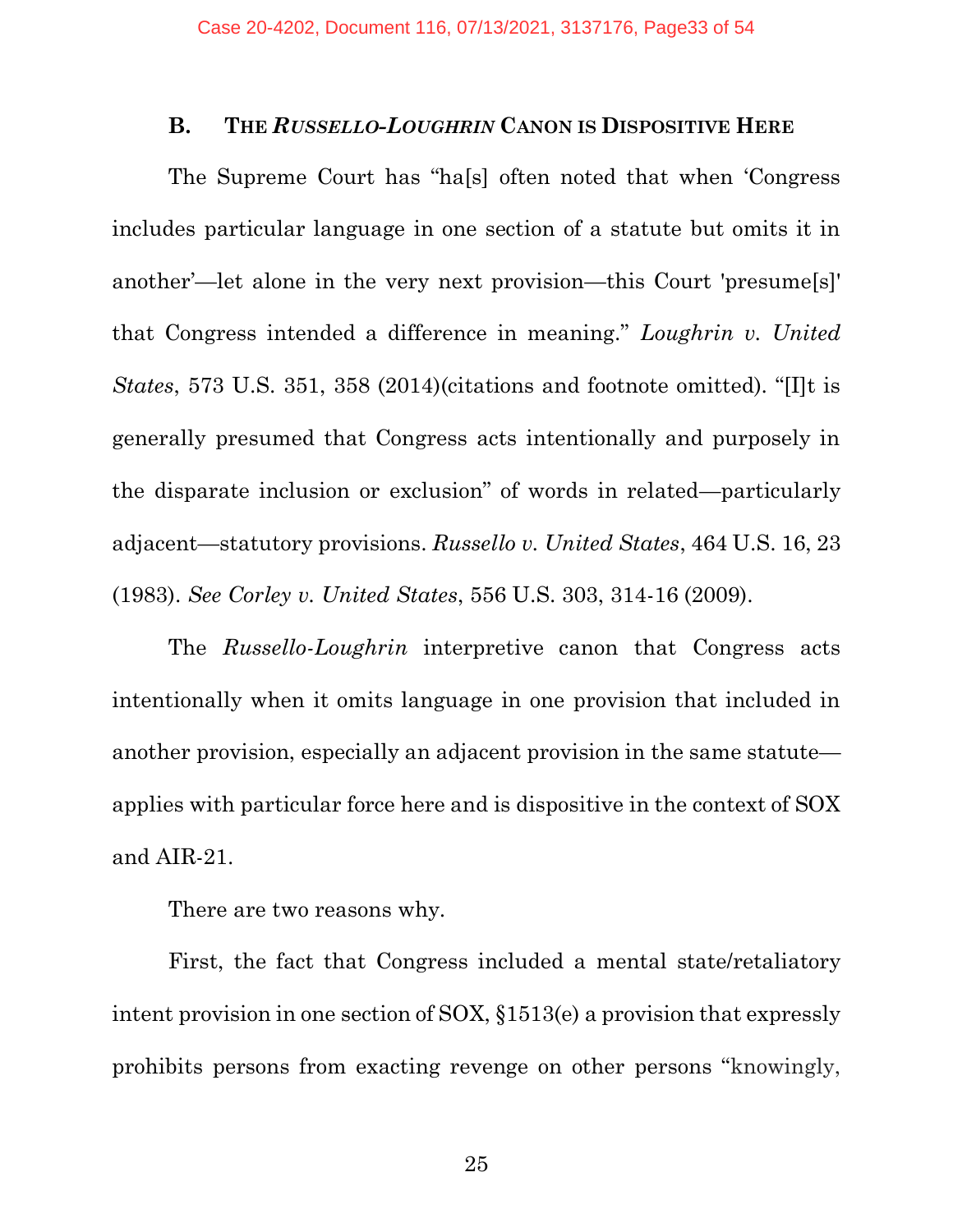with the intent to retaliate"—demonstrates that Congress knew how to draft such provisions when it so chose and that Congress' decision to not include a comparable provision in §1514A effectively proscribes a court from reading an intent-to-retaliate provision into §1514A.

SOX §1513(e) expressly provides that:

[w]hoever **knowingly**, **with the intent to retaliate**, takes any action harmful to any person, including interference with the lawful employment or livelihood of any person, for providing to a law enforcement officer any truthful information relating to the commission or possible commission of any Federal offense, shall be fined under this title or imprisoned not more than 10 years, or both.

(Emphasis added). Section 1514A contains no comparable language. The absence of any comparable "knowing, with … intent" provision in §1514A can only be construed as an intentional choice on Congress' part and not as an inadvertent omission or scrivener's error.

Second, the *Russello-Loughrin* canon applies with equal force to the burdens established by AIR-21 (which, as noted above, were expressly adopted and incorporated by Congress in drafting the SOX Act). The first part of the AIR-21 test, 49 U.S.C. §42121(B)(i), establishes a circumscribed role for an employee/complainant: all he or she needs to do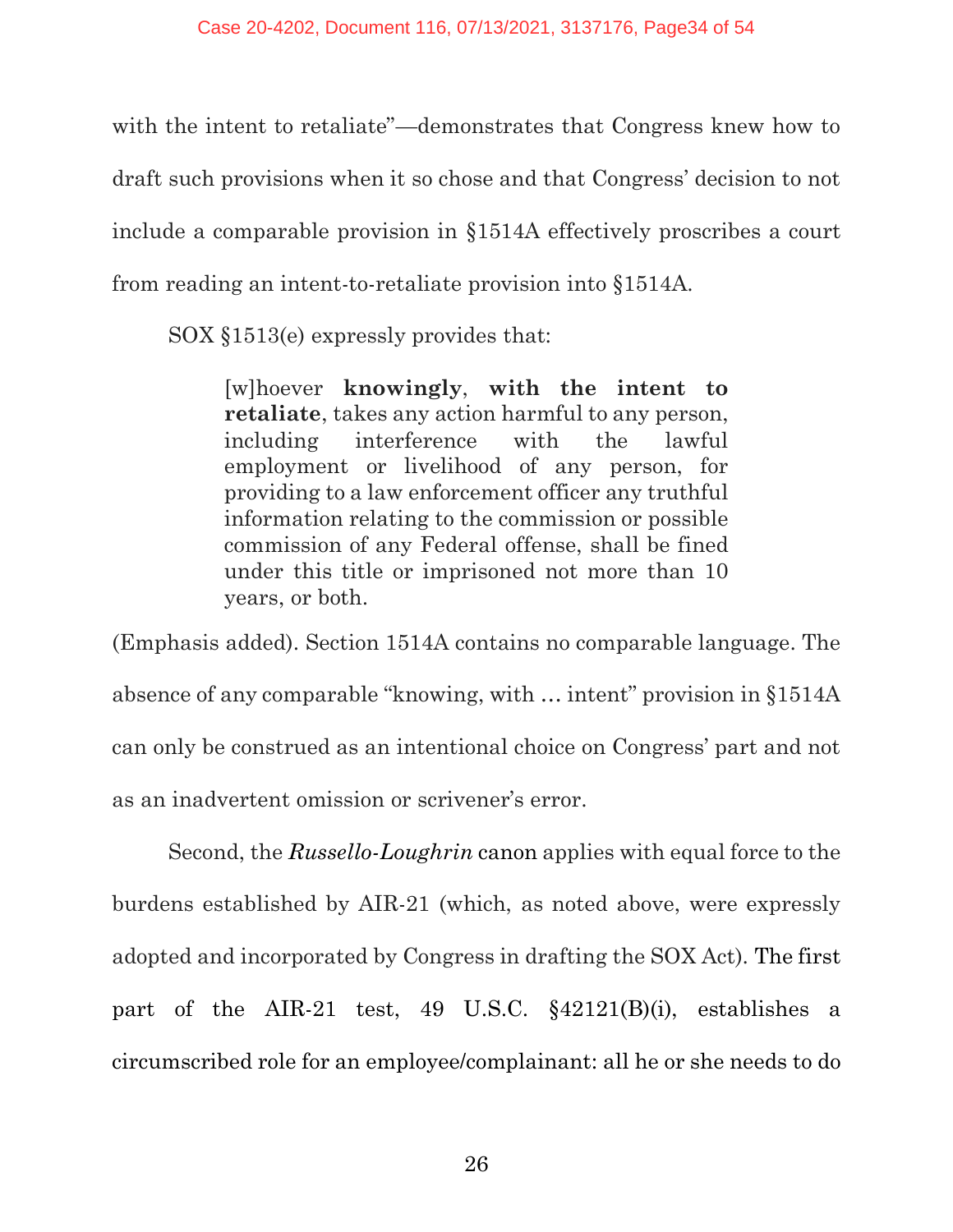is to "make[] a *prima facie* showing that any [protected] behavior … was a contributing factor in the unfavorable personnel action alleged in the complaint." The second part of the AIR-21 test, and the second subsection of the relevant statutory provision, §42121(B)(ii), establishes prescribes a circumscribed role for the employer/respondent to "demonstrate[], by clear and convincing evidence, that the employer would have taken the same unfavorable personnel action in the absence" of the employee's protected activities.

The *Russello-Loughrin* canon is telling here, too. As discussed above, Congress evidenced its ability both to specifically include a "clear and convincing" requirement in one sub-section of the statute, *i.e.,* in AIR-21 sub-section (ii), and to explicitly exclude a "clear and convincing" "require[ment]" in the statute's only other relevant provision, *i.e.*, AIR-21 sub-section (ii). <sup>8</sup> If Congress had wished to impose an identical burden on

<sup>8</sup> *Dept. of Homeland Sec. v. MacLean*, 574 U.S. 383 (2015), provides a paradigmatic example of how the Supreme Court employs this canon. There, the Government argued that the word "law" in one section of a statute meant the same thing as the phrase "law, rule, or regulation" in another section. *Id.* at 392. Writing for the Court, Chief Justice Roberts "rejected that argument as 'simply contrary to any reasonable interpretation of the text,'" explaining "that a statute that referred to 'laws' in one section and 'law, rule, or regulation' in another 'cannot,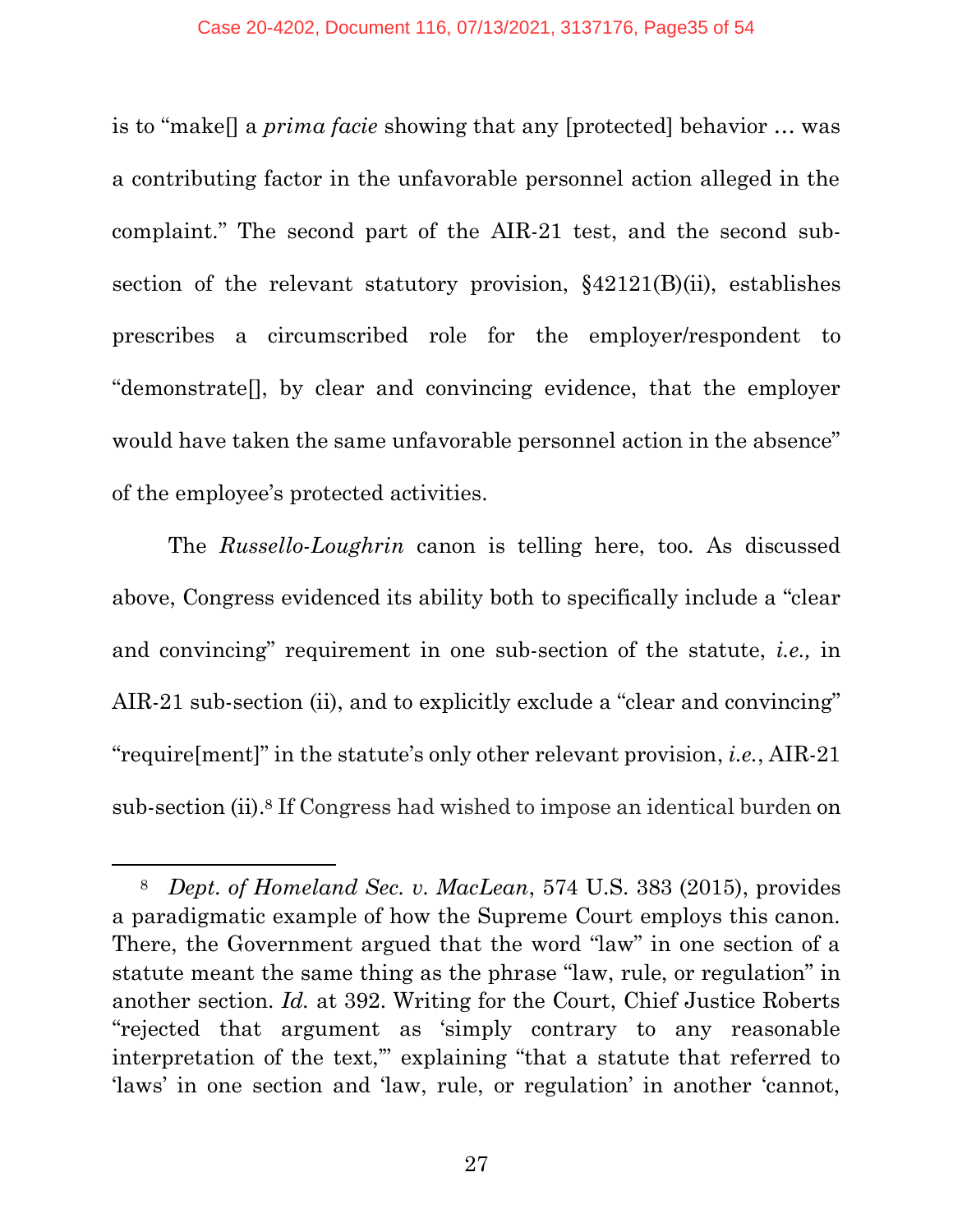#### Case 20-4202, Document 116, 07/13/2021, 3137176, Page36 of 54

all parties and at all stages of a case to demonstrate retaliatory intent, it knew how to draft accordingly. Congress did not. And that omission is fatal to UBS's argument.

In sum, if there is any ambiguity in the specific words Congress chose or the statutory scheme Congress enacted or if there is any uncertainty about their import, those words and that scheme should be viewed through the lens of the *Russello-Loughrin* canon, which leads to the conclusion that Congress intended that, pursuant to SOX's (and AIR-21's) bifurcated scheme, different burdens and standards of proof from *Mt. Healthy* and *McDonnell-Douglas* apply to employers in whistleblower cases.<sup>9</sup>

Although UBS might regard SOX's burden-shifting framework as unwise or unnecessary, such judgments are reserved to Congress alone. Indeed, even Article III courts must "**defer to legislative judgment as** 

unless we abandon all pretense at precise communication, be deemed to mean the same thing in both places.'" *Id.* (quoting *Dept. of Treasury, IRS v. FLRA*, 494 U.S. 922, 932 (1990)). See *Tarrant Reg'l Water Dist. v. Herrmann*, 569 U.S., 629 (2013).

<sup>&</sup>lt;sup>9</sup> For an example of the proper application of these canons to FRSA's anti-retaliation sections, *see Reed v. Norfolk So. Ry. Co*., 740 F.3d 420 (7th Cir.2014); *Norfolk So. Ry. Co. v. Perez*, 778 F.3d 507 (6th Cir.2015).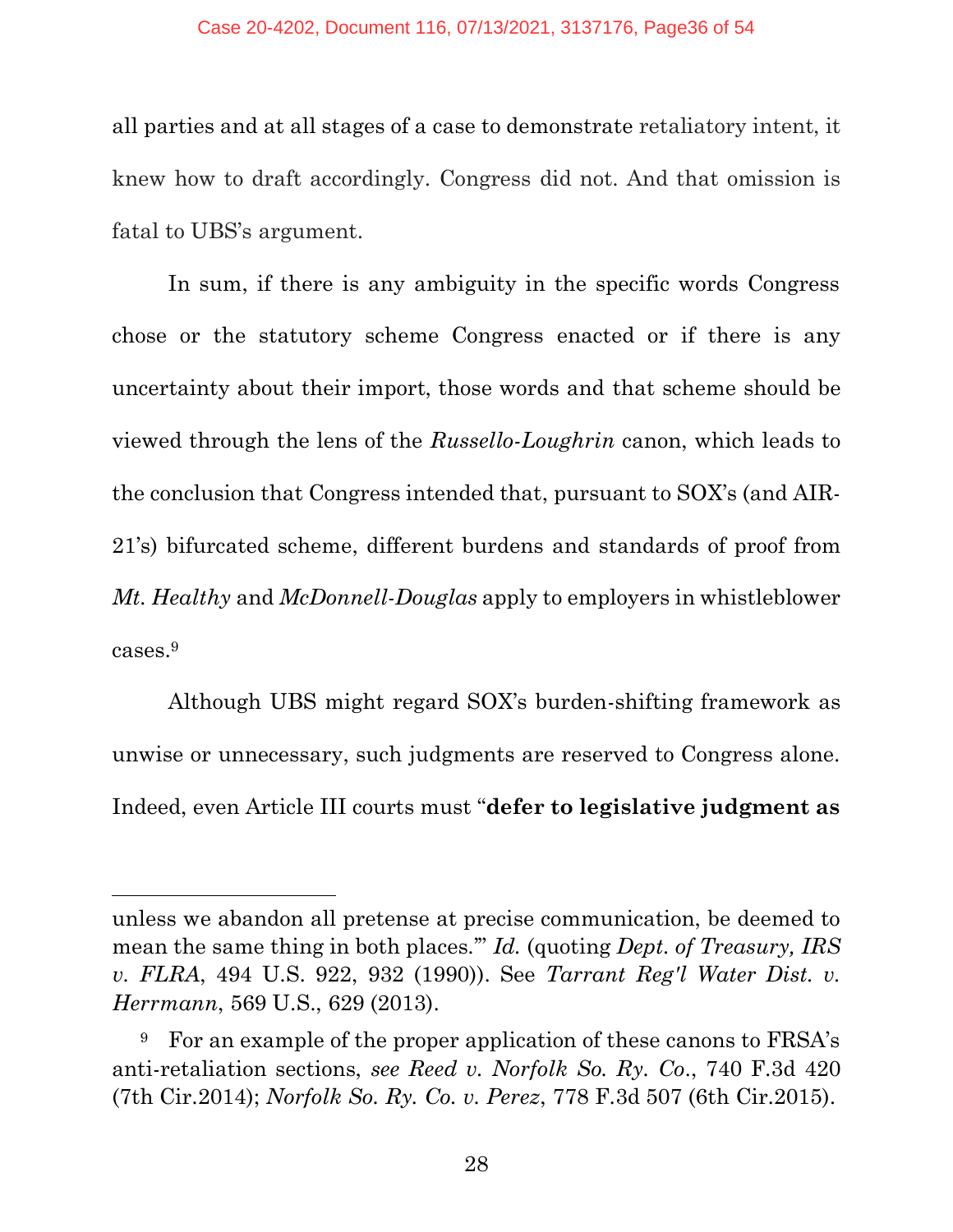**to the wisdom and necessity** … of a particular measure." *U.S. Trust Co. of N.Y. v. New Jersey*, 431 U.S. 1, 23 (1977). Pursuant to the Separation of Powers, Article III courts do not have the discretion to ignore legislative choices or to substitute their own preferences; rather, courts must "emphatically" **refuse to sit as a "super legislature** to weigh the wisdom of legislation." *Ferguson v. Skrupa*, 372 U.S. 726, 731 (1963)(emphasis added). See *Nestle USA, Inc. v. Doe*, 141 S. Ct. 1931, 1940 (U.S. June 17, 2021)(federal courts have no authority to " secondguess Congress' decision"). 10

Among the "most basic of interpretative canons," is the maxim that "[a] statute should be construed so that effect is given to all of its provisions, so that no part will be inoperative or superfluous, void or insignificant." *Corley,* 556 U.S. at 314 (internal quotation marks and citations omitted). Notably, "the canon against surplusage is strongest when an interpretation would render superfluous another part of the same statutory scheme." *Marx v. Gen. Revenue Corp*., 568 U.S. 371, 386 (2013)(internal quotation marks and citations omitted). Courts must be

<sup>10</sup> *See Husted v. A. Philip Randolph Inst*., 138 S. Ct. 1833, 1848 (U.S. 2018); *Lingle v. Chevron U.S.A. Inc.*, 544 U.S. 528, 545 (2005); *Williamson v. Lee Optical of Oklahoma Inc*., 348 U.S. 483, 487 (1955).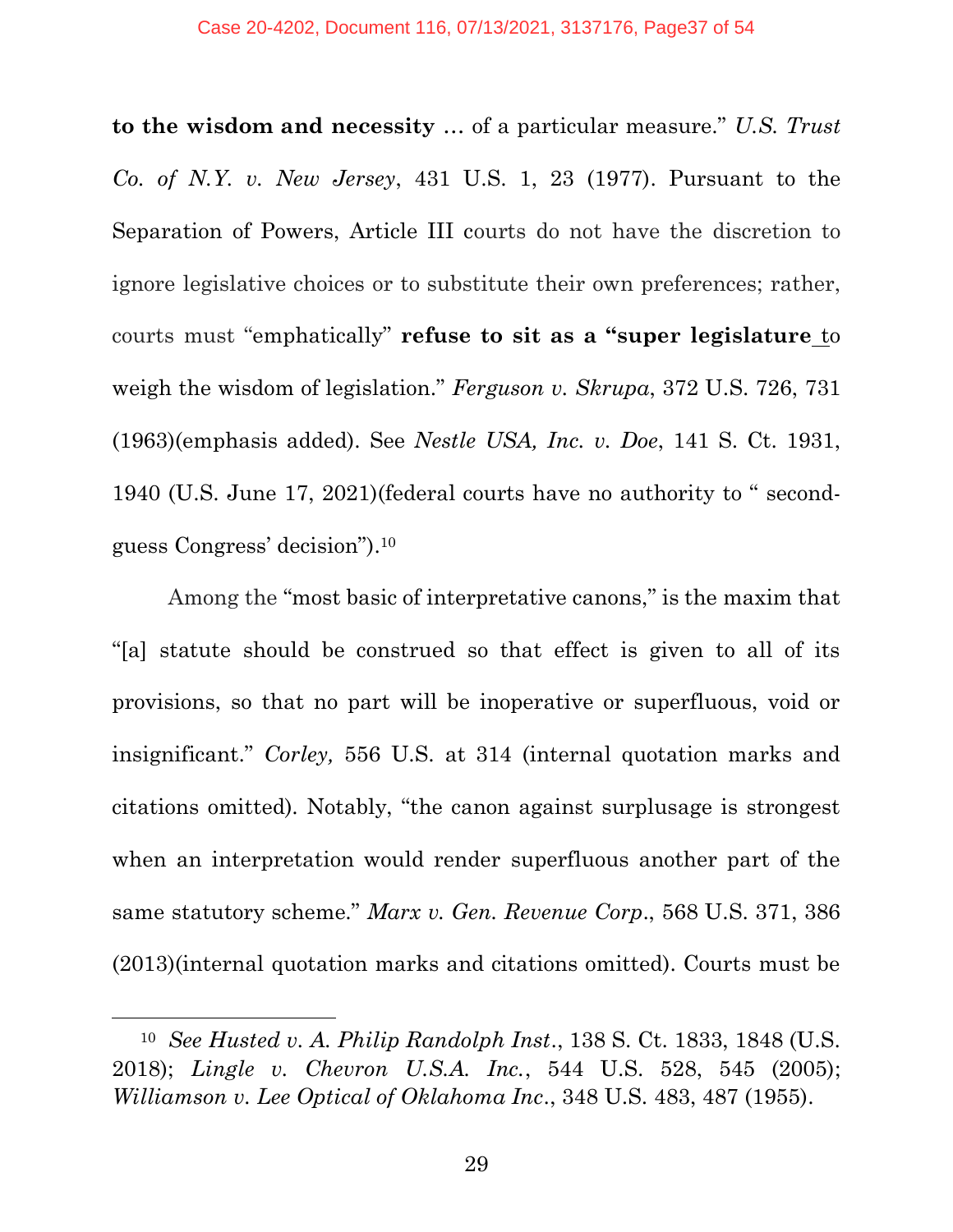#### Case 20-4202, Document 116, 07/13/2021, 3137176, Page38 of 54

especially "'hesitant to adopt an interpretation of a congressional enactment which renders superfluous another portion of that same law.'" *Id.* (quoting *United States v. Jicarilla Apache Nation*, 564 U.S. 162, 185 (2011)). *See Hibbs v. Winn*, 542 U.S. 88, 101 (2004). This is particularly important where, as here, the companion section "occupies so pivotal a place in the statutory scheme," *Duncan v. Walker*, 533 U.S. 167, 174 (2001), indeed a place as "pivotal" as any other.

Any interpretation of SOX or AIR-21 that would allow an employer to present its ostensibly legitimate reasons for its actions during the subsection (i) stage of a case would render sub-section (ii) surplusage. Simply put, if the statute permits an employer to present much of its evidence (including its allegedly "legitimate," non-discriminatory/non-retaliatory reasons) in rebuttal to an employee at the *prima facie/*contributing factor stage, and if the statute requires a factfinder not only to weigh those assertedly legitimate reasons during the same stage but to use the same "preponderance" scale used during the *prima facie* stage, there is no reason to have a second stage at all.

If the factfinder determines that the employer's evidence outweighs the whistleblower's at the first stage, there is no need for a second stage

30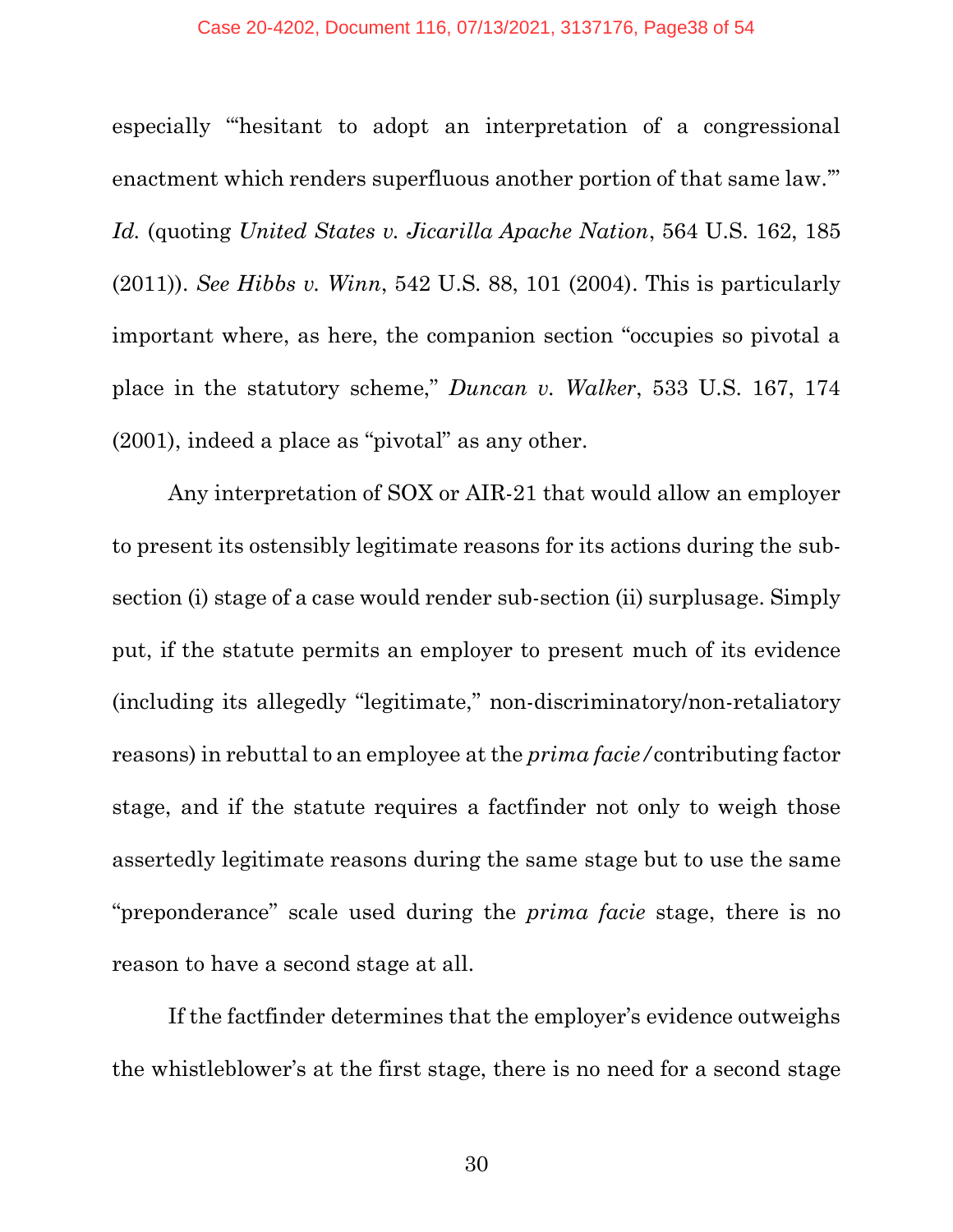inasmuch as the employer already has won and the whistleblower's claim has been found wanting. Indeed, if an employer prevails at the first stage, carrying out the second stage becomes a meaningless, wasteful exercise for all concerned. The same true holds true if the employer loses at the first stage. If an employer's evidence is found wanting at the first stage, where the scales are level, it is inconceivable that the same evidence could succeed at the second stage, where the "clear and convincing" standard tilts the scales against the employer.

If there is no need for a second stage, there is no need for a second sub-section, for sub-section (ii). But this is not the way Congress wrote the statute. Reading it so that sub-section (ii) is redundant violates one of the most fundamental canons of construction, the admonition against reading a statute so that any part is rendered worthless, redundant, unnecessary, insignificant, or superfluous. Instead, under this "most basic of interpretative canons, ... [a] statute should be construed so that effect is given to all of its provisions, so that no part will be inoperative or superfluous, void or insignificant." *Corley*, 556 U.S. at 314. As noted above, this canon against surplusage "is strongest when," as here, "an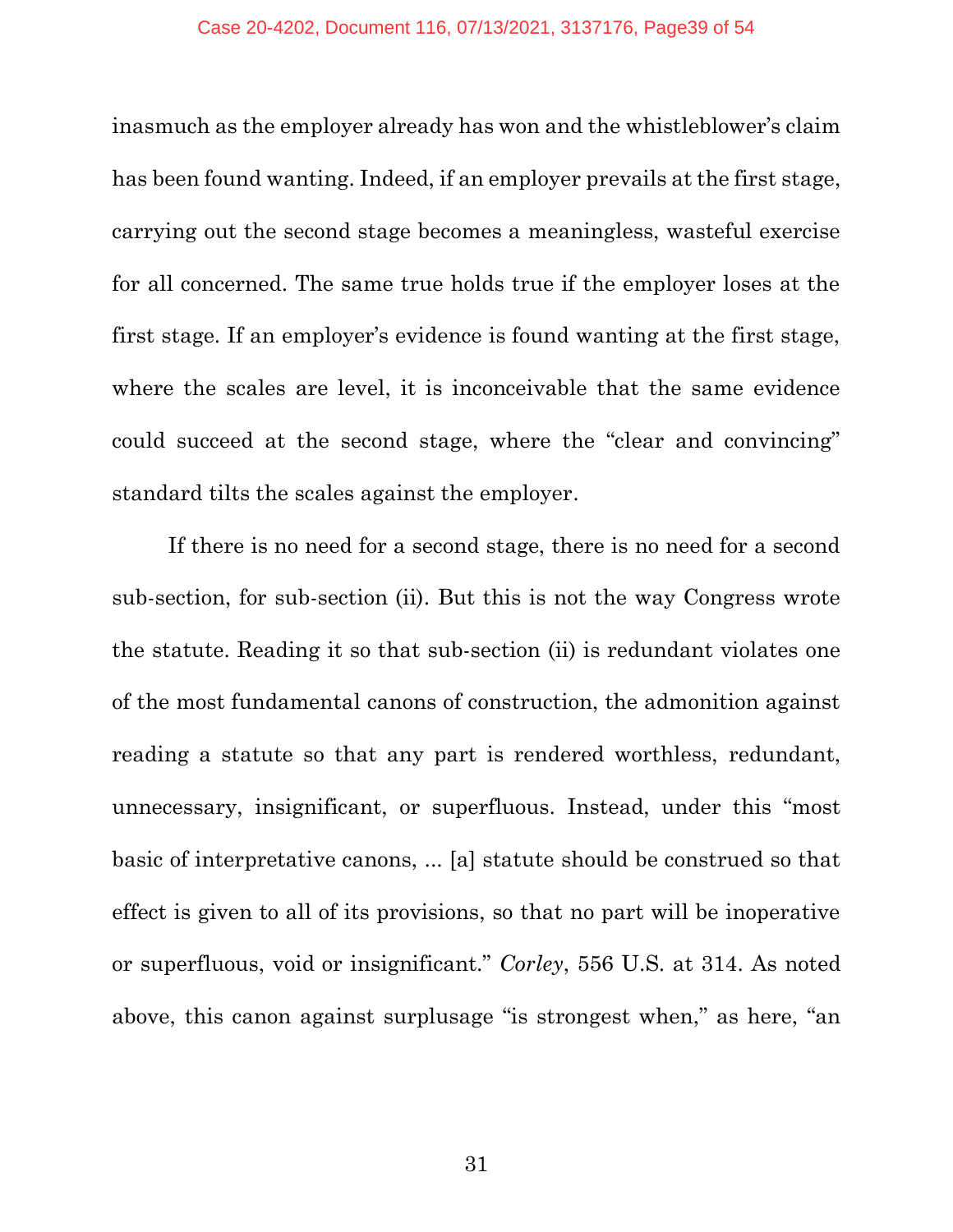interpretation would render superfluous another part of the same statutory scheme. *Marx,* 568 U.S.at 386.

## **III. INTERPRETING SOX AS IMPOSING A STRINGENT CAUSATION STANDARD ON EMPLOYEE-WHISTLEBLOWERS WOULD UNDERMINE SOX'S EFFECTIVENESS, WEAKEN CORPORATE COMPLIANCE PROGRAMS, EXPOSE INVESTORS TO MORE RISKS, ENDANGER THE ECONOMY, AND FRUSTRATE CONGRESS' PURPOSES**

Congress passed the SOX Act "after a series of celebrated accounting debacles." *Free Enterprise Fund v. Public Co. Accounting Oversight Bd.,* 561 U.S. 477 2010). Those disasters, led by the massive Enron and Arthur Anderson scandals, inflicted significant "spillover **economic** effects" through the nation, prompting bankruptcies and massive job losses countrywide and undermining public confidence in the domestic and international securities markets. *Skilling v. United States*, 561 U.S. 358, 376 (2010).

To encourage employees to report fraud and thereby give companies timely opportunities to prevent wrongdoing, Congress included a strong whistleblower protection provision in SOX. As the Senate Committee Report on SOX §1519 explained:

> the Enron scandal and others like it expose a culture, supported by law, that discourage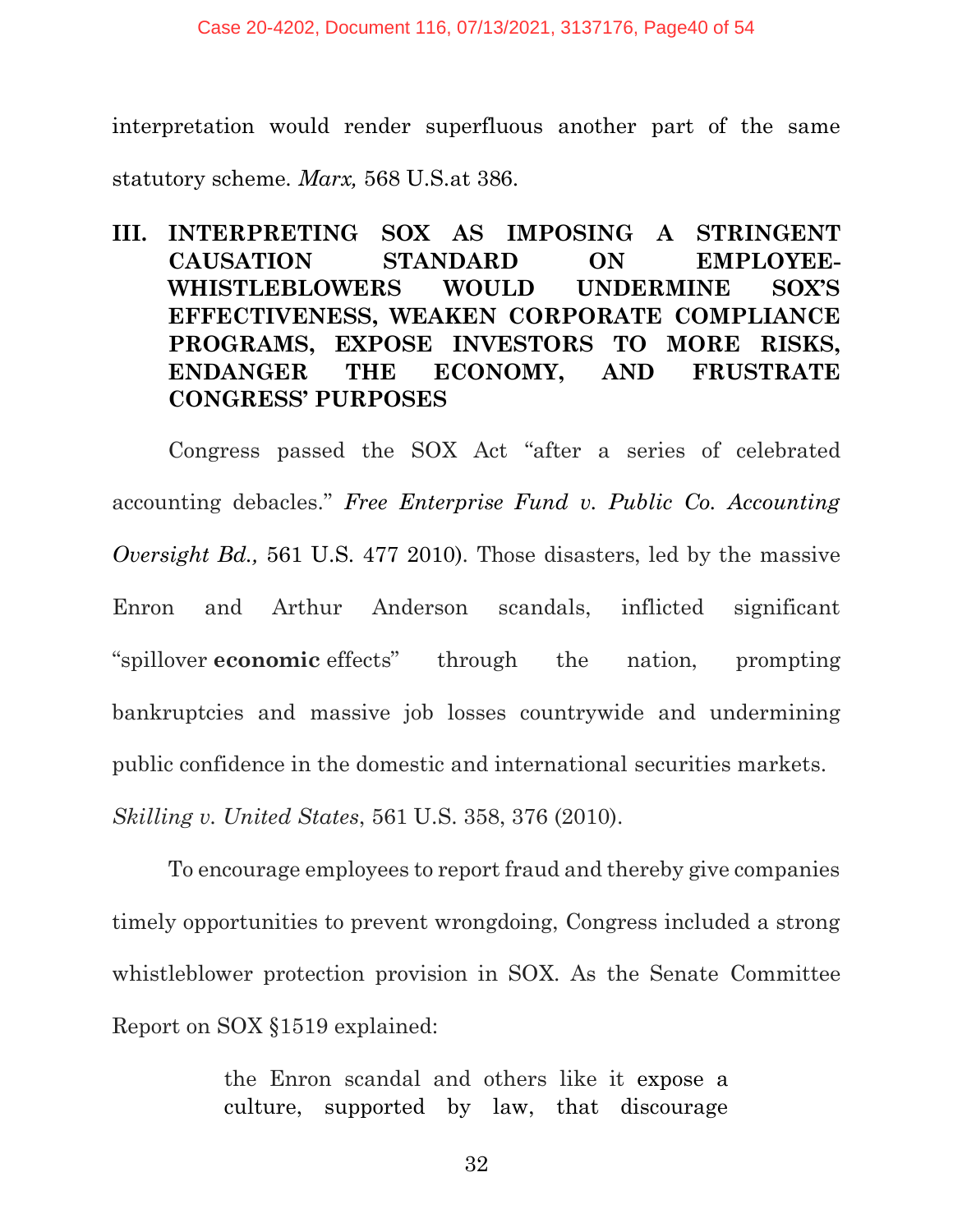employees from reporting fraudulent behavior not only to the proper authorities, such as the FBI and the SEC, but even internally. This 'corporate code of silence' not only hampers investigations, but also creates a climate where ongoing wrongdoing can occur with virtual impunity. The consequences of this corporate code of silence for investors in publicly traded companies, in particular, and for the stock market, in general, are serious and adverse, and they must be remedied.

S. Rep. No. 107-146 at 5 (2002).

Individual Senate sponsors of SOX—of both political parties stressed the dangers of erecting barriers to whistleblowers coming forward. Senator Richard Durbin said that SOX Section 806, codified at 18 U.S.C. §1514A, "creates protections for corporate whistleblowers. We need them. If insiders don't come forward, many times you don't know what is happening in large corporations*." Senate Banking Committee Legis. History, Vol. III, at 1294.* Senator Lindsay Graham stated that the whistleblower protection provisions of the statute are "designed to prevent investors from corporate greed." Senate Banking Comm. Legis.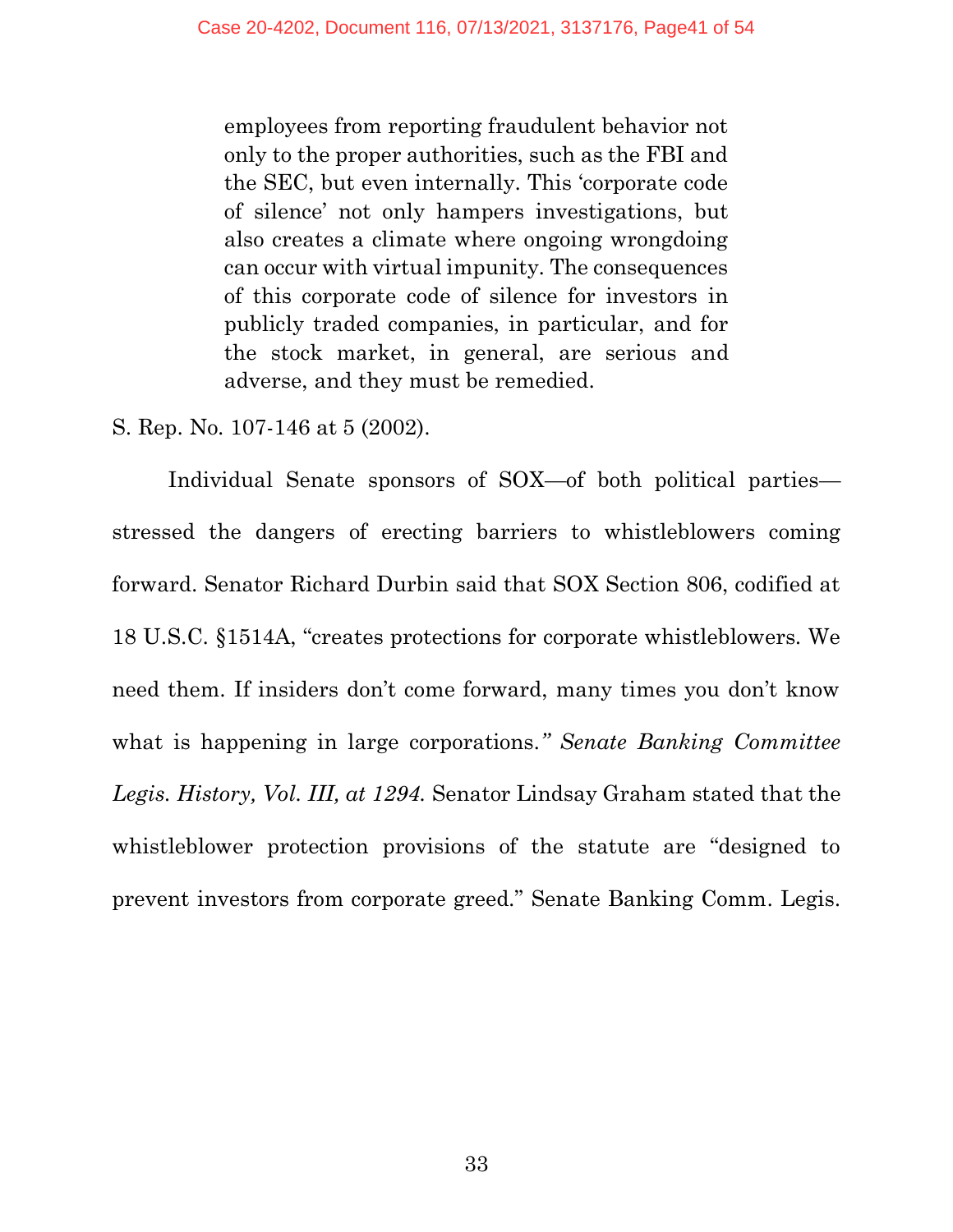History, Vol. III, at 1461. Other members of the Senate Banking Committee echoed the remarks of Senators Graham and Durbin.<sup>11</sup>

The U.S. Chamber of Commerce has similarly extolled the critical role that whistleblowing corporate insiders play in identifying and preventing wrongdoing. In the Chamber's December 7, 2010 "public comments" letter to the SEC, at 3-4, regarding "Proposed Rules for Implementing the Whistleblower Provisions of Section 21F of the Securities Exchange Act of 1934", the Chamber explained:

> Effective compliance programs rely heavily on internal reporting of potential violations of law and corporate policy to identify instances of noncompliance. These internal reporting mechanisms are cornerstones of effective compliance processes because they permit companies to discover instances of potential wrongdoing, to investigate the underlying facts, and to take remedial actions, including voluntary disclosures to relevant authorities, as the circumstances may warrant ... Moreover, if the effectiveness of corporate compliance programs in identifying potential

<sup>11</sup> *See, e.g.,* Remarks of Senator Patrick Leahy, Banking Comm. Legis. History, Vol. III, at 1231-33, 1273 (protecting whistleblowers advances SOX's goals of transparency, forthright financial decision making, and accountability); Remarks of Senator Barbara Boxer, id. at 1526 (characterizing SOX §806 as an "antifraud protection measure" and describing a proposed House Bill as "weak" due to its failure to protect whistleblowers).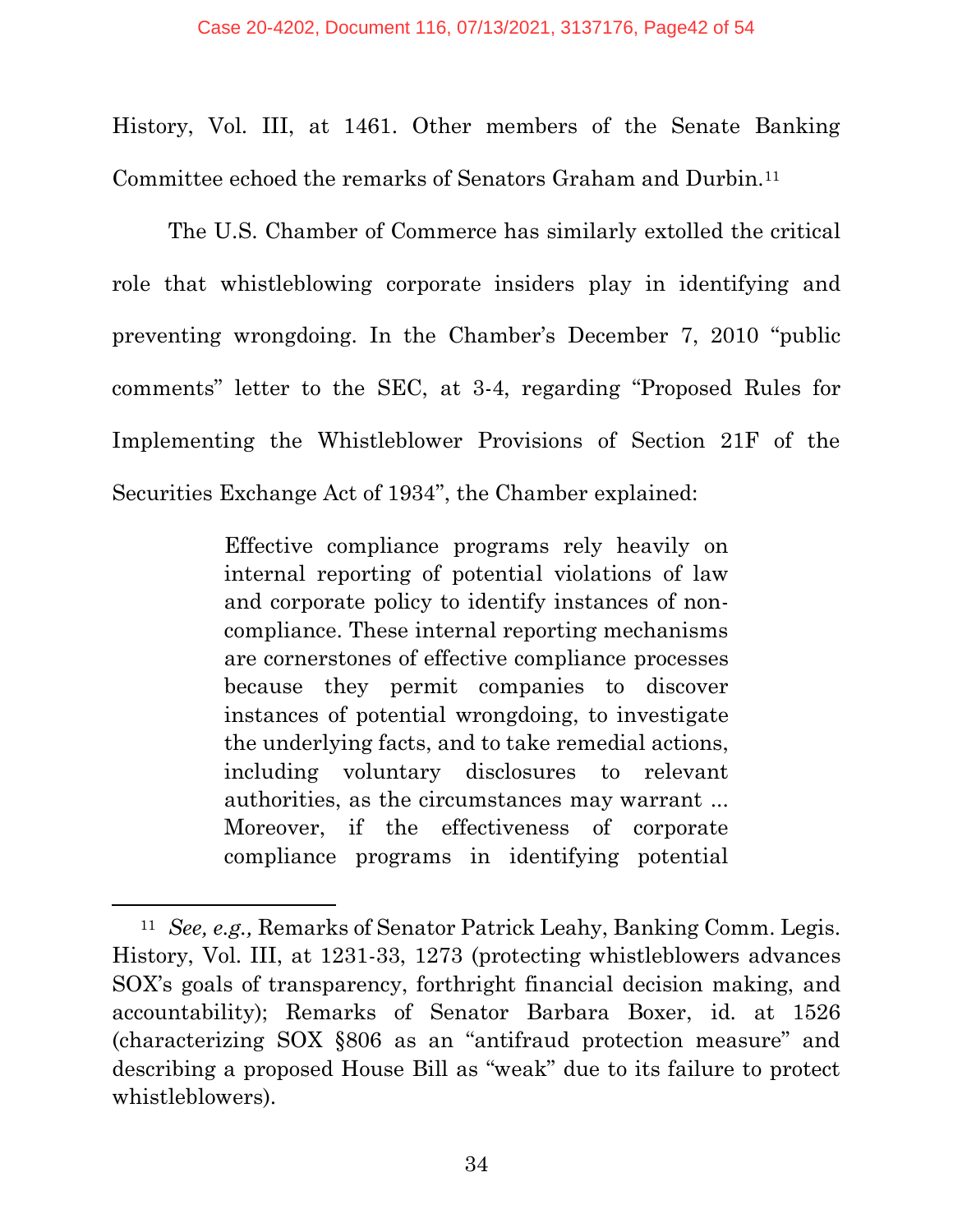wrongdoing is undermined, their attendant benefits, such as promotion of a culture of compliance within corporations, as well as their value to enforcement efforts, will likewise be diminished. 12

Public companies have invested substantial resources in establishing and maintaining corporate compliance programs. If employees of public companies cannot speak up without legitimate protection against retaliation, then corporate compliance programs will be weakened and companies, and their current and potential shareholders, will be deprived of the opportunity to identify, remediate, and prevent fraud.

#### **CONCLUSION**

In the final analysis, embracing UBS' arguments and discarding the statutory structure for burdens of proof in SOX would do precisely what Congress legislated to end -- imposing an onerous causation burden on corporate whistleblowers. The result would weaken SOX and likely dissuade whistleblowers from putting their careers on the line to identify

<sup>&</sup>lt;sup>12</sup> The full text of the Chamber's December 10, 2010 letter to the SEC is available at http://www.sec.gov/comments/s7-33-10/s73310-110.pdf.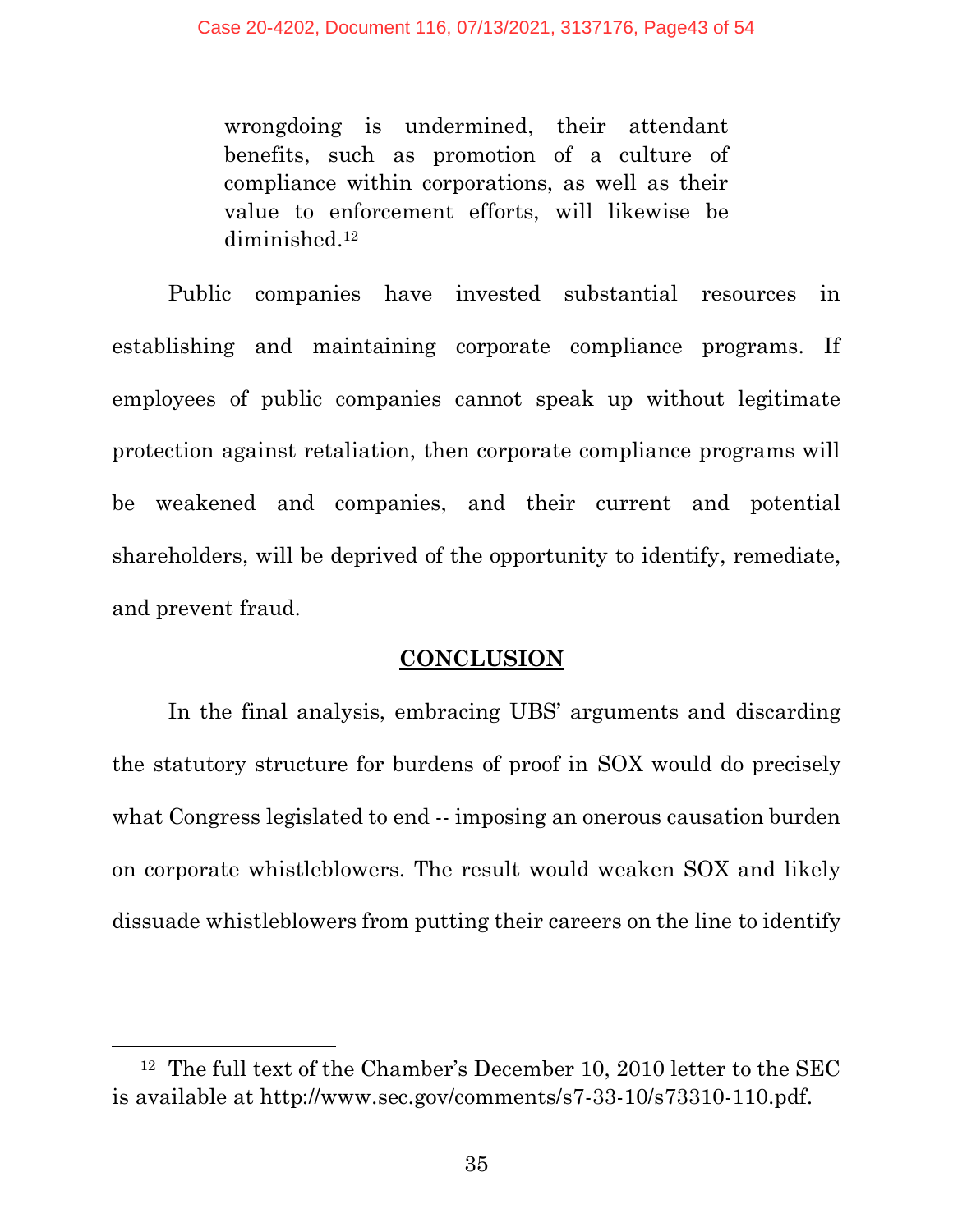fraud. Unscrupulous securities industry employers might win but the investing public, and the Nation as a whole, would surely lose.

Respectfully submitted on this 12th day of July by:

/s/ *Jason Zuckerman* Jason Zuckerman, Esq. Zuckerman Law 1629 K Street, NW — Suite 300 Washington, DC 20006 jzuckerman@zuckermanlaw.com (202) 262-8959 Counsel of Record for *Amici Curiae*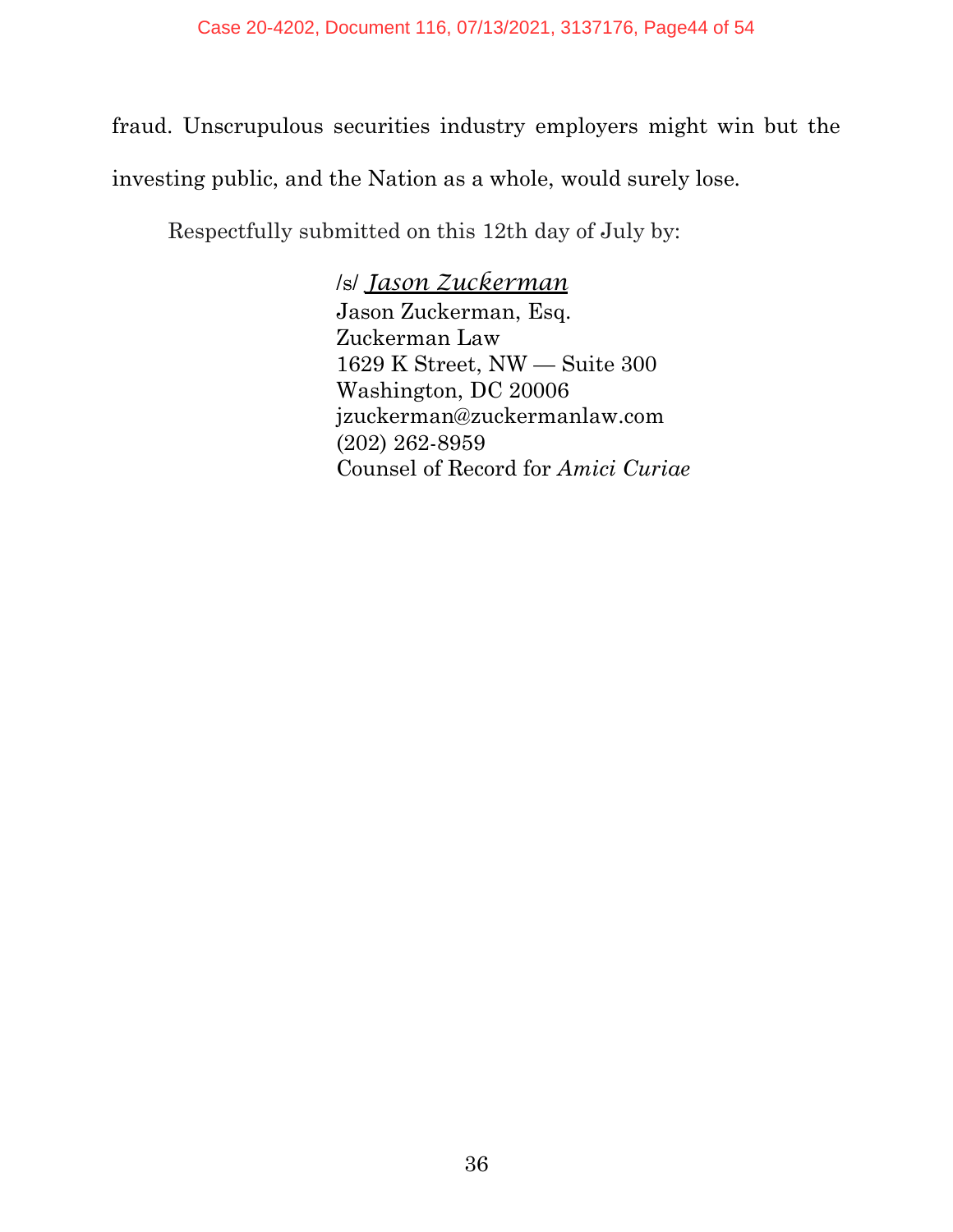#### **CERTIFICATE OF COMPLIANCE**

1. Pursuant to Fed.R.App.P. 32(g)(1), undersigned counsel of record for the *amici curiae* states that this *Amicus Curiae* brief has been prepared in a proportionally spaced typeface using Microsoft Word, Century Schoolbook, 14-point font.

2. Exclusive of the table of contents; table of authorities; certificate of compliance; and certificate of service, this brief contains exactly 6,943 words.

3. I understand that a material misrepresentation can result in the Court's striking this brief and imposing sanctions. If the Court so directs, I will provide an electronic version of this brief and a copy of the word or line printout.

Dated: July 13, 2021

/s/ *Jason Zuckerman* Jason Zuckerman, Esq. Zuckerman Law 1629 K Street, NW — Suite 300 Washington, DC 20006 jzuckerman@zuckermanlaw.com (202) 262-8959 Counsel of Record for *Amici Curiae*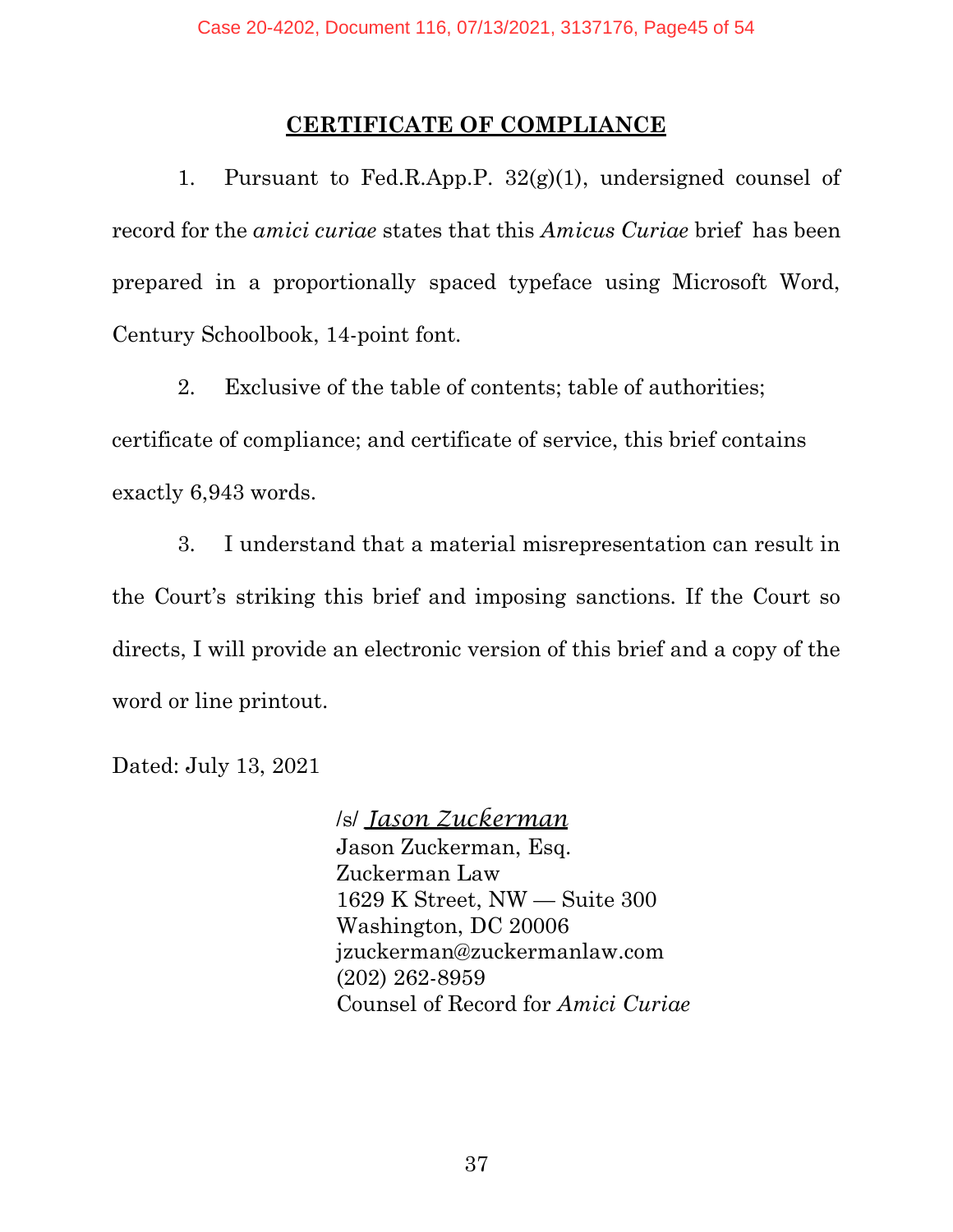#### **CERTIFICATE OF SERVICE**

I hereby certify that on July 13, 2021, a true and correct copy of the foregoing Brief for *Amici Curiae* Senator Ron Wyden and Representative Jackie Speier was electronically filed with the Clerk of the Court for the United States Court of Appeals for the Second Circuit by using the appellate CM/ECF system, and that service on counsel of record will be accomplished by this system.

I also hereby certify that on July 13, 2021, I caused six (6) paper true and correct hard/paper copies of the foregoing Brief for *Amici Curiae*  Senator Ron Wyden and Representative Jackie Speier to be sent to the Clerk of the Court via the U.S. Postal Service, First-Class Mail, postage pre-paid.

> /s/ *Jason Zuckerman* Jason Zuckerman, Esq. Zuckerman Law 1629 K Street, NW — Suite 300 Washington, DC 20006 jzuckerman@zuckermanlaw.com (202) 262-8959 Counsel of Record for *Amici Curiae*

> > 38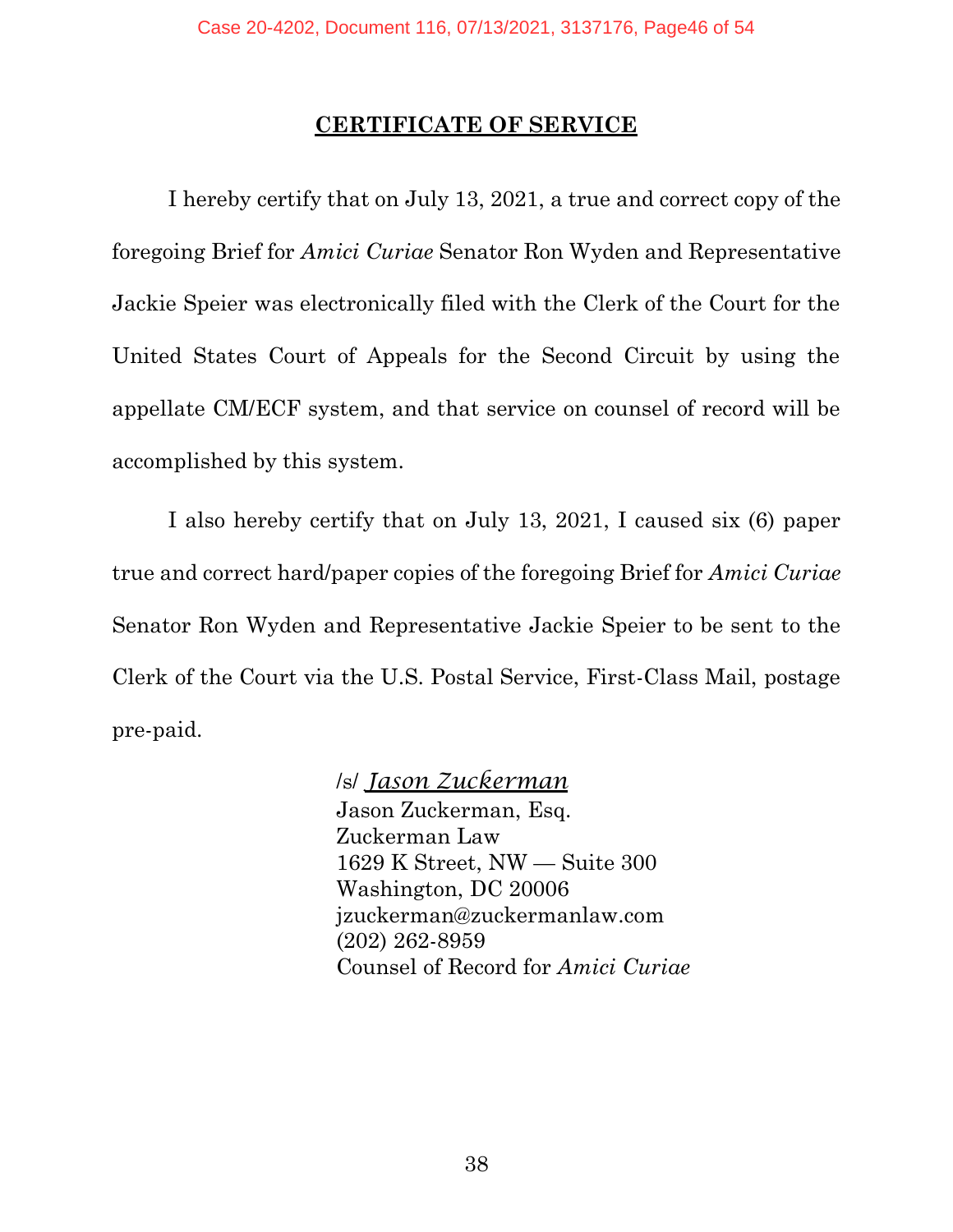#### **APPENDIX A**

#### **Relevant statutes directly affected by this proceeding include:**

- The 1992 amendments to the **Energy Reorganization Act ("ERA")** amendments and **Energy Policy Act of 2005 ("EPA")** (U.S. government and corporate nuclear workers), 42 U.S.C. §5851(b)(3) (Pub. L. 93-438, Title II, §211, formerly §210, as added Pub. L. 95-601, §10, Nov. 6, 1978, 92 Stat. 2951; renumbered §211 and amended Pub. L. 102-486, Title XXIX,  $\S 2902(a)$  to (g), (h)(2), (3), Oct. 24, 1992, 106 Stat. 3123, 3124; Pub. L. 109-58, Title VI, §629, Aug. 8, 2005, 119 Stat. 785.) (Current through Pub. L. 117-24 with the exception of Pub. L. 116-283, Div. A, Title XVIII, which takes effect January 1, 2022);
- **Federal Rail Safety Act ("FRSA")** (U.S. rail workers) 49 U.S.C. §20109(c)(2)(A)(i) (Pub. L. 103-272, §1(e), July 5, 1994, 108 Stat. 867; Pub. L. 110-53, Title XV, §1521, Aug. 3, 2007, 121 Stat. 444; Pub. L. 110-432, Div. A, Title IV, §419, Oct. 16, 2008, 122 Stat. 4892.) (Current through Pub. L. 117-24 with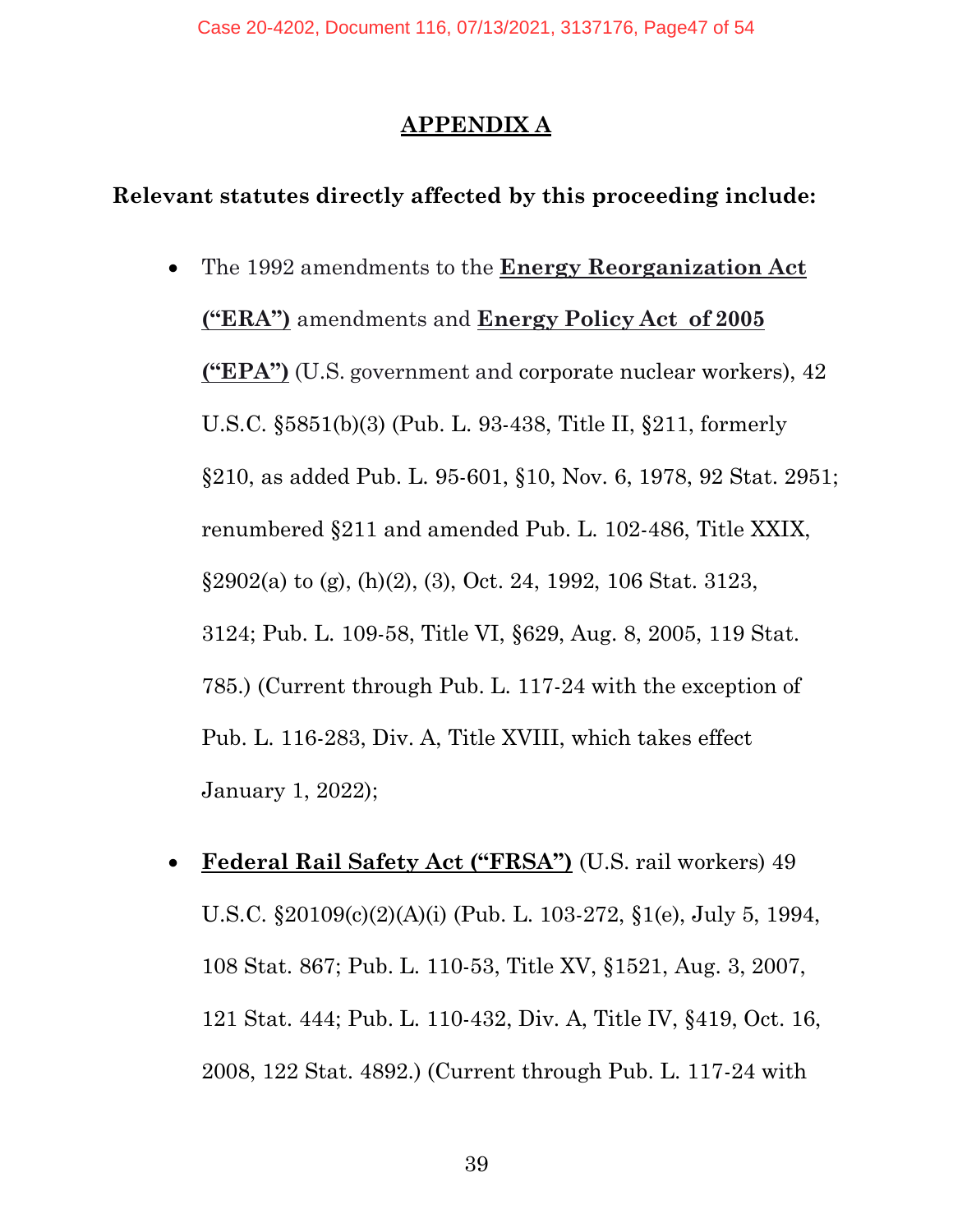the exception of Pub. L. 116-283, Div. A, Title XVIII, which takes effect January 1, 2022);

- **National Transit Systems Security Act ("NTSSA")** (U.S. public transportation) 6 U.S.C. §1142(c)(2)(B) (Pub. L. 110-53, Title XIV, §1413, Aug. 3, 2007, 121 Stat. 414.) (Current through Pub. L. 117-24 with the exception of Pub. L. 116-283, Div. A, Title XVIII, which takes effect January 1, 2022);
- **Consumer Product Safety Improvement Act ("CPSIA")** (U.S. corporate retail products) 15 U.S.C.  $\S 2087$  (b)(2)(B), (b)(4) (Pub. L. 92-573, §40, as added Pub. L. 110-314, Title II, §219(a), Aug. 14, 2008, 122 Stat. 3062.) (Current through Pub. L. 117-24 with the exception of Pub. L. 116-283, Div. A, Title XVIII, which takes effect January 1, 2022);
- **Surface Transportation and Assistance Act ("STAA")** (U.S. corporate trucking industry) 49 U.S.C. §31105(b)(1) (Pub. L. 103-272, §1(e), July 5, 1994, 108 Stat. 990; Pub. L. 110-53, Title XV, §1536, Aug. 3, 2007, 121 Stat. 464.) (Current through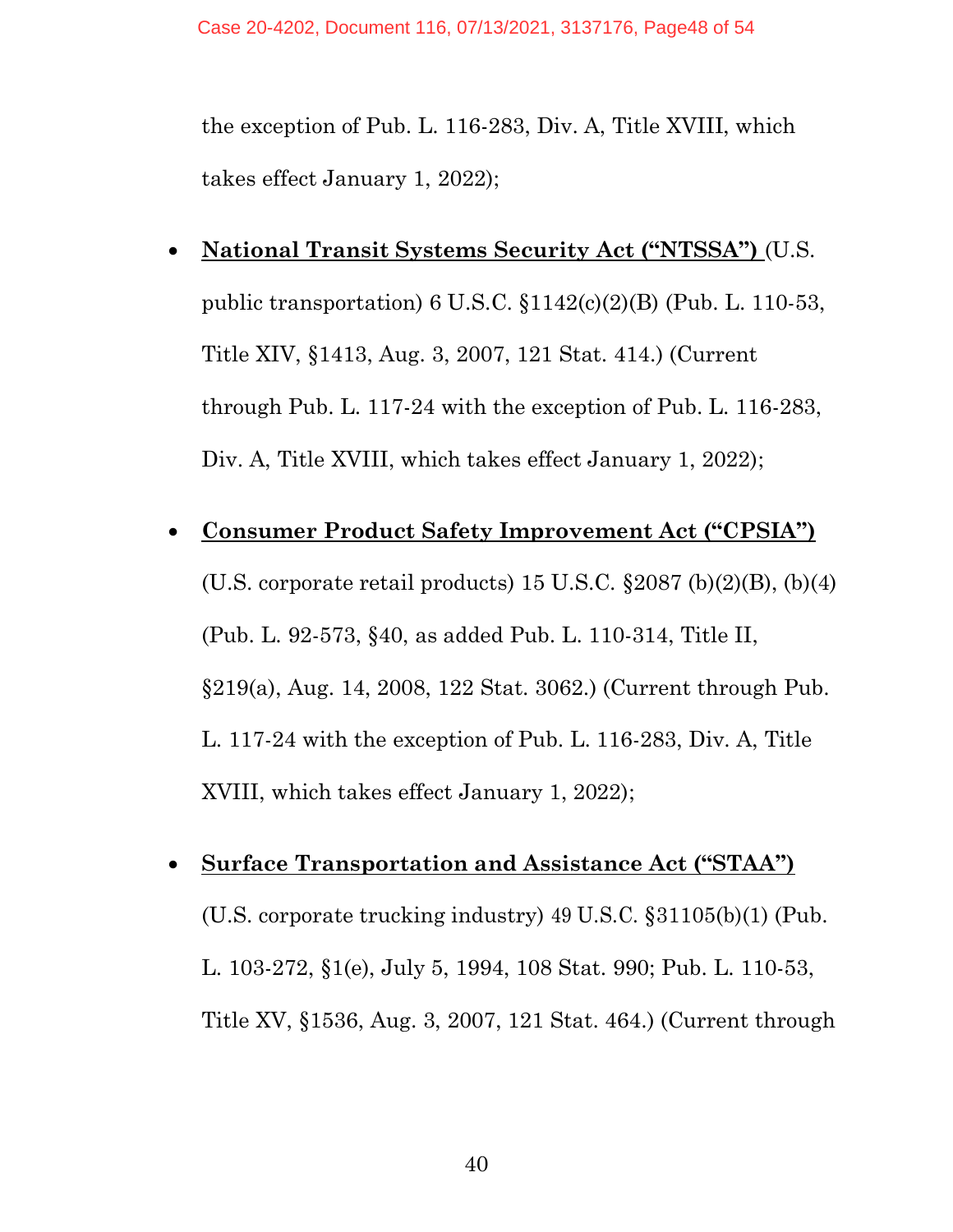Pub. L. 117-24 with the exception of Pub. L. 116-283, Div. A, Title XVIII, which takes effect January 1, 2022);

- **Patient Protection and Affordable Care Act ("PPACA", "ACA" or "Obamacare")**, Pub. L. 111-148, sec. l558(b)(2) (111th Cong., 2d Sess.), 124 Stat. 119 through 124 Stat. 1025 (Current through Pub. L. 117-12);
- **Food Safety Modernization Act ("FSMA")** (U.S. food industry) 21 U.S.C. §399(d) (June 25, 1938, c. 675, §1013, formerly §1012, as added Pub. L. 111-353, Title IV, §402, Jan. 4, 2011, 124 Stat. 3968; renumbered §1013, Pub. L. 114-255, Div. A, Title III, §3073(b)(1), Dec. 13, 2016, 130 Stat. 1137.) (Current through Pub. L. 117-24 with the exception of Pub. L. 116-283, Div. A, Title XVIII, which takes effect January 1, 2022);
- **Moving Ahead for Progress in the 21st Century Act ("MAP 21")**, 49 U.S.C. §30171(b)(2)(B), (c)(3) (Added Pub. L. 112-141, Div. C, Title I, §31307(a), July 6, 2012, 126 Stat. 765.) (Current through Pub. L. 117-24 with the exception of Pub. L.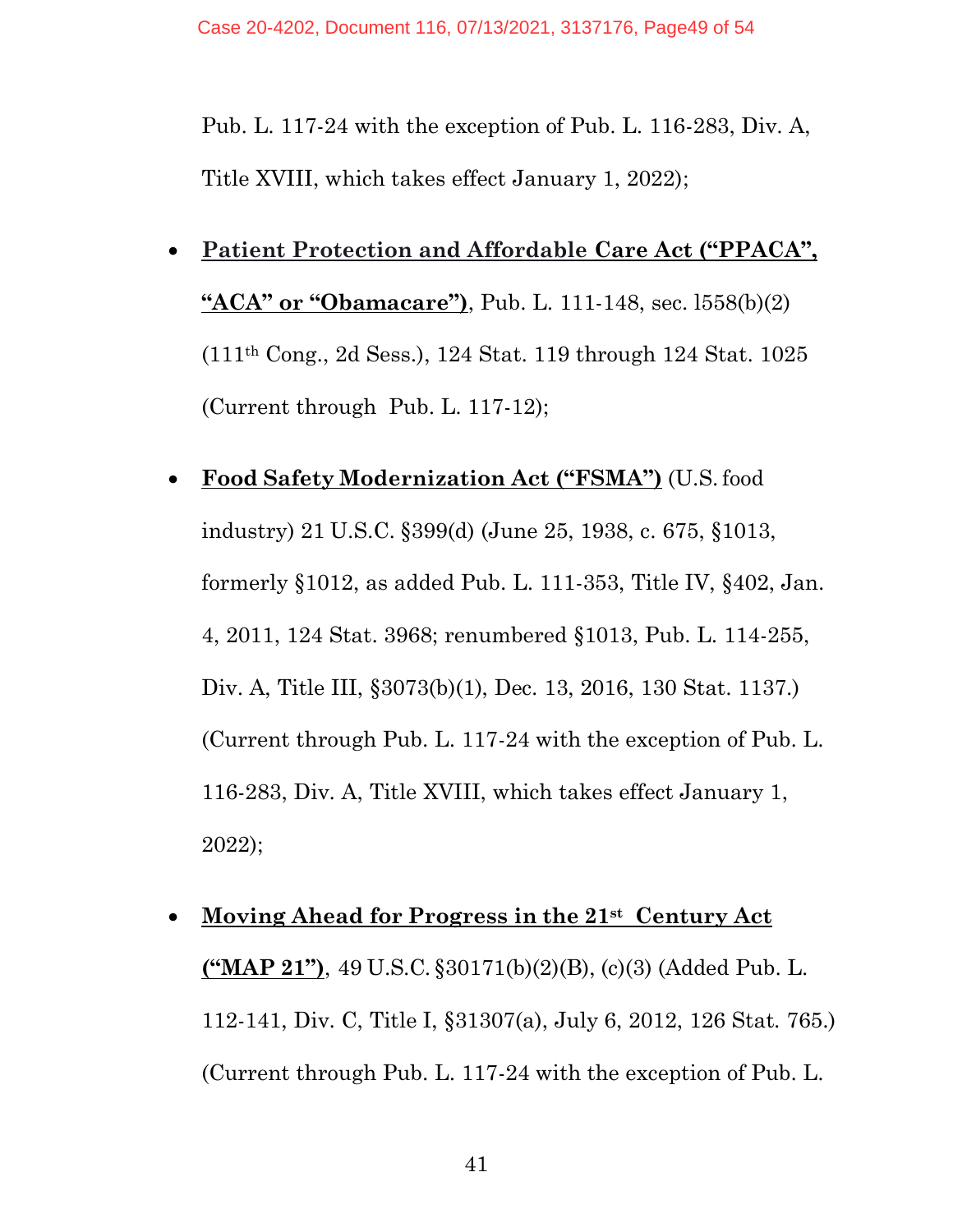116-283, Div. A, Title XVIII, which takes effect January 1, 2022);

- **Pipeline Safety Improvement Act ("PSIA")**, 49 U.S.C. §60109 (Pub. L. 103-272, §1(e), July 5, 1994, 108 Stat. 1315; Pub. L. 103-429, §6(75), Oct. 31, 1994, 108 Stat. 4388; Pub. L. 104-304, §§7, 20(i), Oct. 12, 1996, 110 Stat. 3800, 3805; Pub. L. 107-355, §14(a), (b), Dec. 17, 2002, 116 Stat. 3002, 3005; Pub. L. 109- 468, §§9, 14, 16, Dec. 29, 2006, 120 Stat. 3493, 3496; Pub. L. 112-90, §§5(e), 22, Jan. 3, 2012, 125 Stat. 1908, 1917; Pub. L. 114-183, §§19(a), 25, June 22, 2016, 130 Stat. 527, 530; Pub. L. 116-260, Div. R, Title I, §§108(b)(1), 120(b), (d), 122, Title II, §202(a), Dec. 27, 2020, 134 Stat. 2223, 2235, 2236, 2237.) (Current through Pub. L. 117-24 with the exception of Pub. L. 116-283, Div. A, Title XVIII, which takes effect January 1, 2022);
- **Seaman's Protection Act ("SPA")**, 46 U.S.C. §2114(b) (Added Pub. L. 98-557, §13(a), Oct. 30, 1984, 98 Stat. 2863; amended Pub. L. 107-295, Title IV, §428, Nov. 25, 2002, 116 Stat. 2127; Pub. L. 111-281, Title VI, §611(a), Oct. 15, 2010,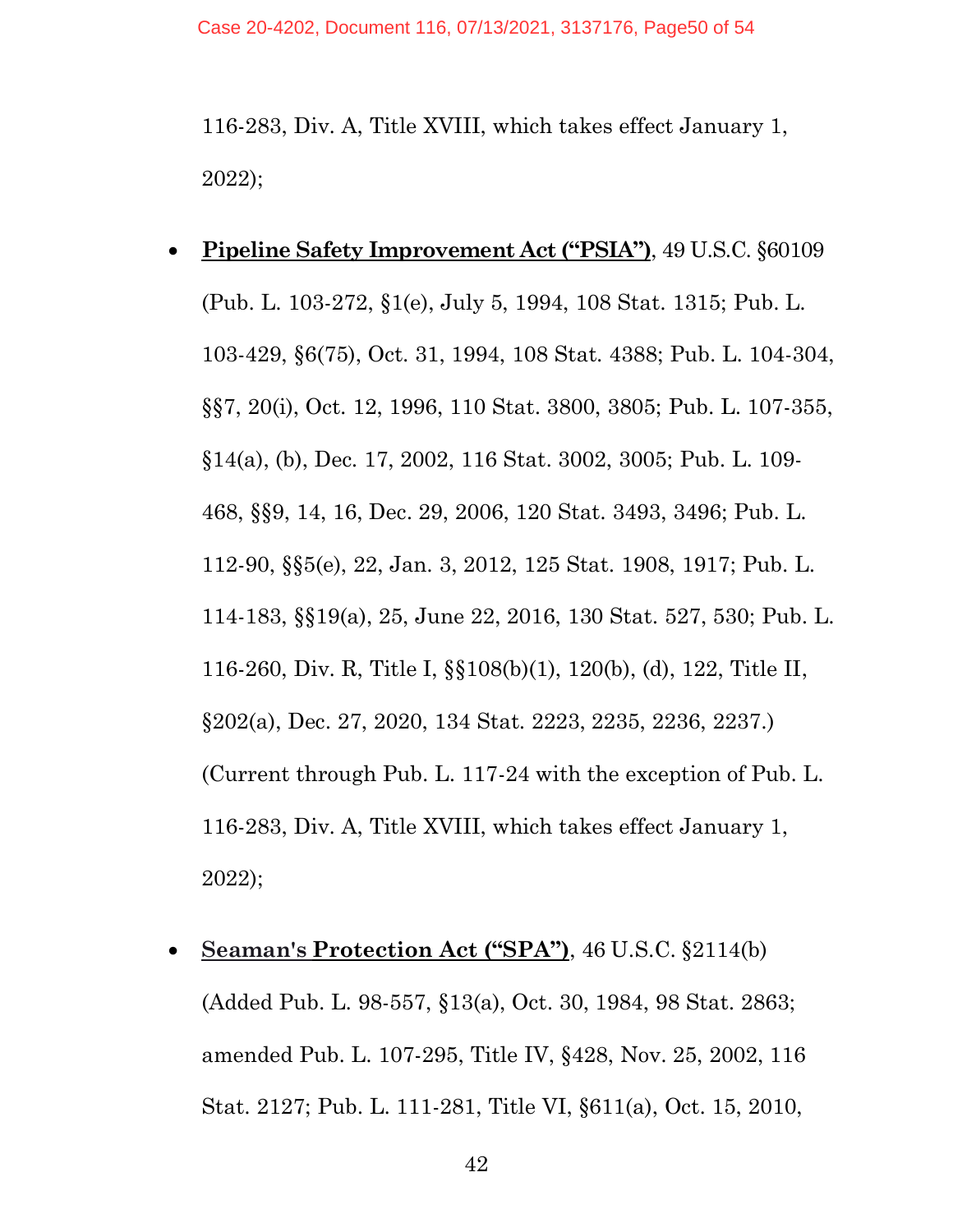124 Stat. 2969.) (Current through Pub. L. 117-24 with the exception of Pub. L. 116-283, Div. A, Title XVIII, which takes effect January 1, 2022);

- **Consumer Financial Protection Act ("CFPA")**, 12 U.S.C. §5567 (Pub. L. 111-203, Title X, §1057, July 21, 2010, 124 Stat. 2031.) (Current through Pub. L. 117-24 with the exception of Pub. L. 116-283, Div. A, Title XVIII, which takes effect January 1, 2022);
- **Taxpayer First Act ("TFA")**, 26 U.S.C. §7623(d) (Aug. 16, 1954, c. 736, 68A Stat. 904; Pub. L. 94-455, Title XIX, §1906(b)(13)(A), Oct. 4, 1976, 90 Stat. 1834; Pub. L. 104-168, Title XII, §1209(a), July 30, 1996, 110 Stat. 1473; Pub. L. 109- 432, Div. A, Title IV, §406(a)(1), Dec. 20, 2006, 120 Stat. 2958; Pub. L. 115-123, Div. D, Title II, §41108(a) to (c), Feb. 9, 2018, 132 Stat. 158; Pub. L. 116-25, Title I, §1405(b), July 1, 2019, 133 Stat. 998.) Current through Pub. L. 117-24 with the exception of Pub. L. 116-283, Div. A, Title XVIII, which takes effect January 1, 2022;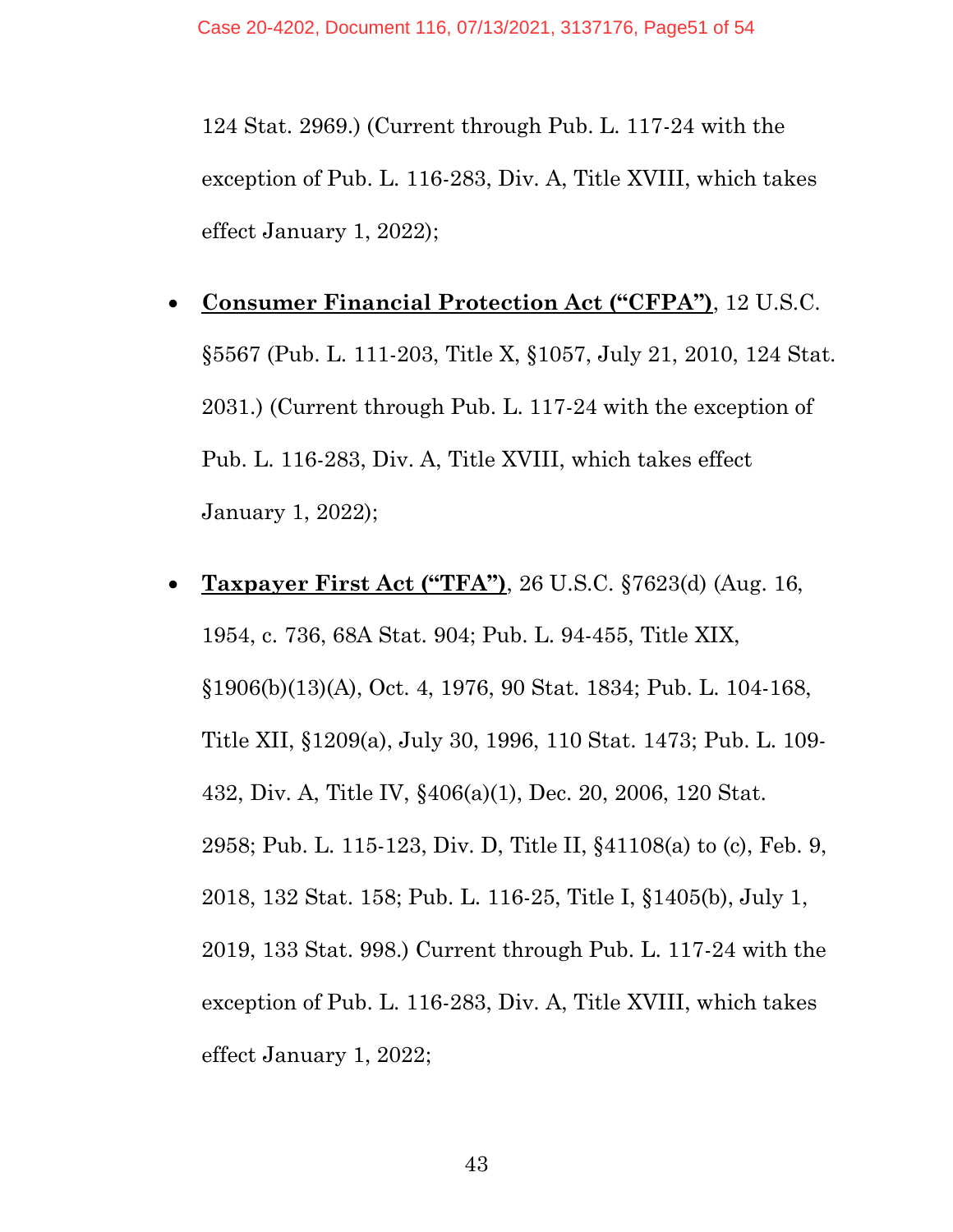- **Criminal Antitrust Anti-Retaliation Act ("CAARA")**, 15 U.S.C. §7a-3 (Pub. L. 108-237, Title II, §216, as added Pub. L. 116-257, §2, Dec. 23, 2020, 134 Stat. 1147.) (Current through Pub. L. 117-24 with the exception of Pub. L. 116-283, Div. A, Title XVIII, which takes effect January 1, 2022); and
- **Anti-Money Laundering Act ("AMLA")**, 31 U.S.C. §5323(g) & (j) (Added Pub. L. 98-473, Title II, §901(e), Oct. 12, 1984, 98 Stat. 2135; amended Pub. L. 116-283, Div. F, Title LXIII, §6314(a), Jan. 1, 2021, 134 Stat. 4598.) (Current through Pub. L. 117-24 with the exception of Pub. L. 116-283, Div. A, Title XVIII, which takes effect January 1, 2022).

**Congress also included the same burdens of proof in three corporate whistleblower laws not administered by the U.S. Department of Labor**

• The American Recovery and Reinvestment Act of 2009 ("ARRA") (U.S. Stimulus Law) Pub. L. 111-5, Section 1553(c)(l); and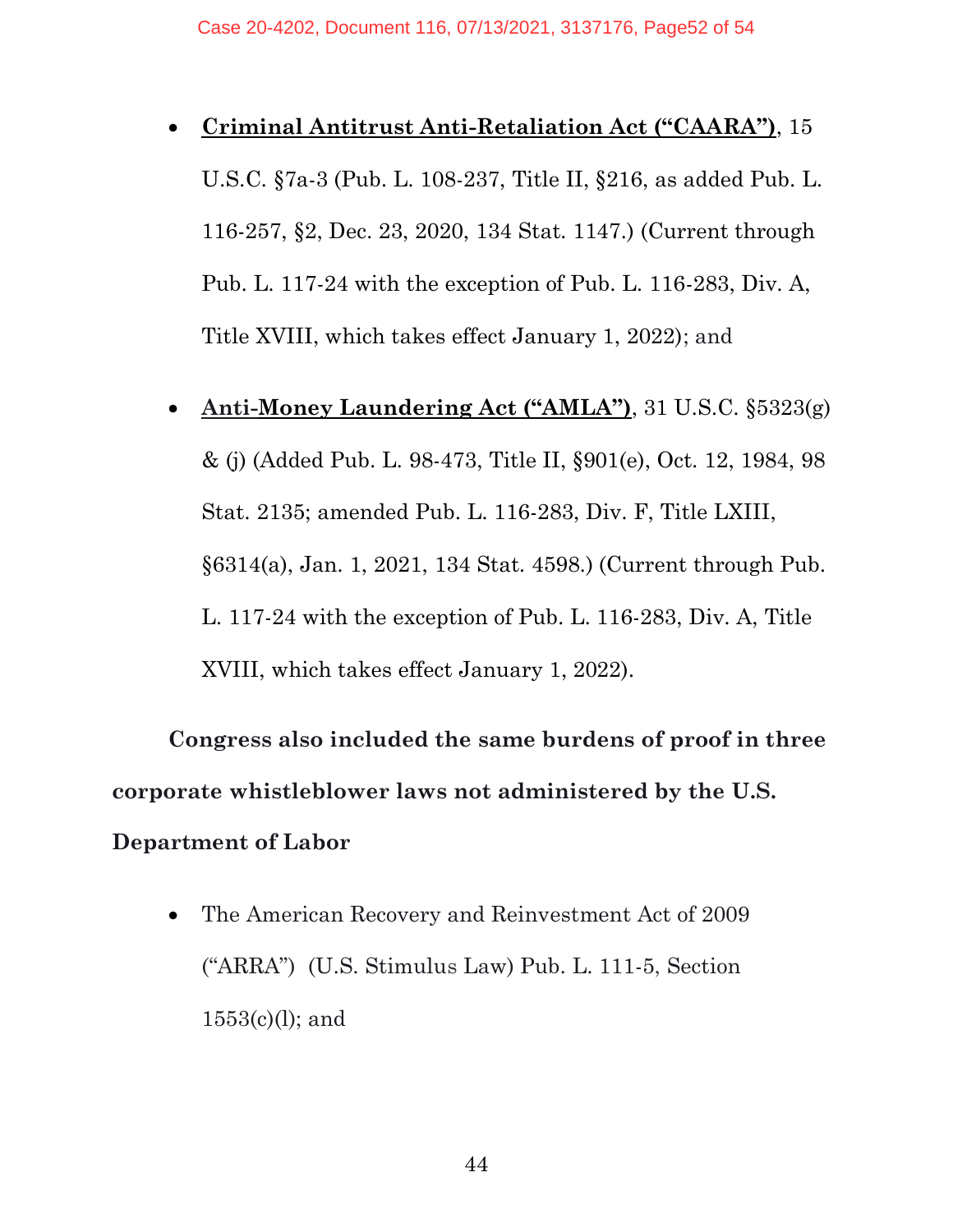• Two provisions of the **National Defense Authorization Act of 2013**, P.L. 112-139, sections 827, 28, (111th Cong., 2d Sess.), 10 U.S.C. §2409(c)(6) (Added Pub. L. 99-500, Title I, §101(c) [Title X, §942(a)(1)], Oct. 18, 1986, 100 Stat. 1783-82, 1783-162; Pub. L. 99-591, Title I, §101(c) [Title X, §942(a)(1)], Oct. 30, 1986, 100 Stat. 3341-82, 3341-162; Pub. L. 99-661, Div. A, Title IX, formerly Title IV, §942(a)(1), Nov. 14, 1986, 100 Stat. 3942; renumbered Title IX, Pub. L. 100-26, §3(5), Apr. 21, 1987, 101 Stat. 273; amended Pub. L. 102-25, Title VII, §701(k)(1), Apr. 6, 1991, 105 Stat. 116; Pub. L. 102-484, Div. A, Title X, §1052(30)(A), Oct. 23, 1992, 106 Stat. 2500; Pub. L. 103-355, Title VI, §6005(a), Oct. 13, 1994, 108 Stat. 3364; Pub. L. 104-106, Div. D, Title XLIII, §4321(a)(10), Feb. 10, 1996, 110 Stat. 671; Pub. L. 110-181, Div. A, Title VIII, §846, Jan. 28, 2008, 122 Stat. 241; Pub. L. 112-239, Div. A, Title VIII, §827(a) to (f), Jan. 2, 2013, 126 Stat. 1833; Pub. L. 113-291, Div. A, Title VIII, §856, Title X, §1071(c)(10), Dec. 19, 2014, 128 Stat. 3460, 3509; Pub. L. 114-261, §1(a)(1), Dec. 14, 2016, 130 Stat. 1362.) Current through Pub. L. 117-24 with the exception of